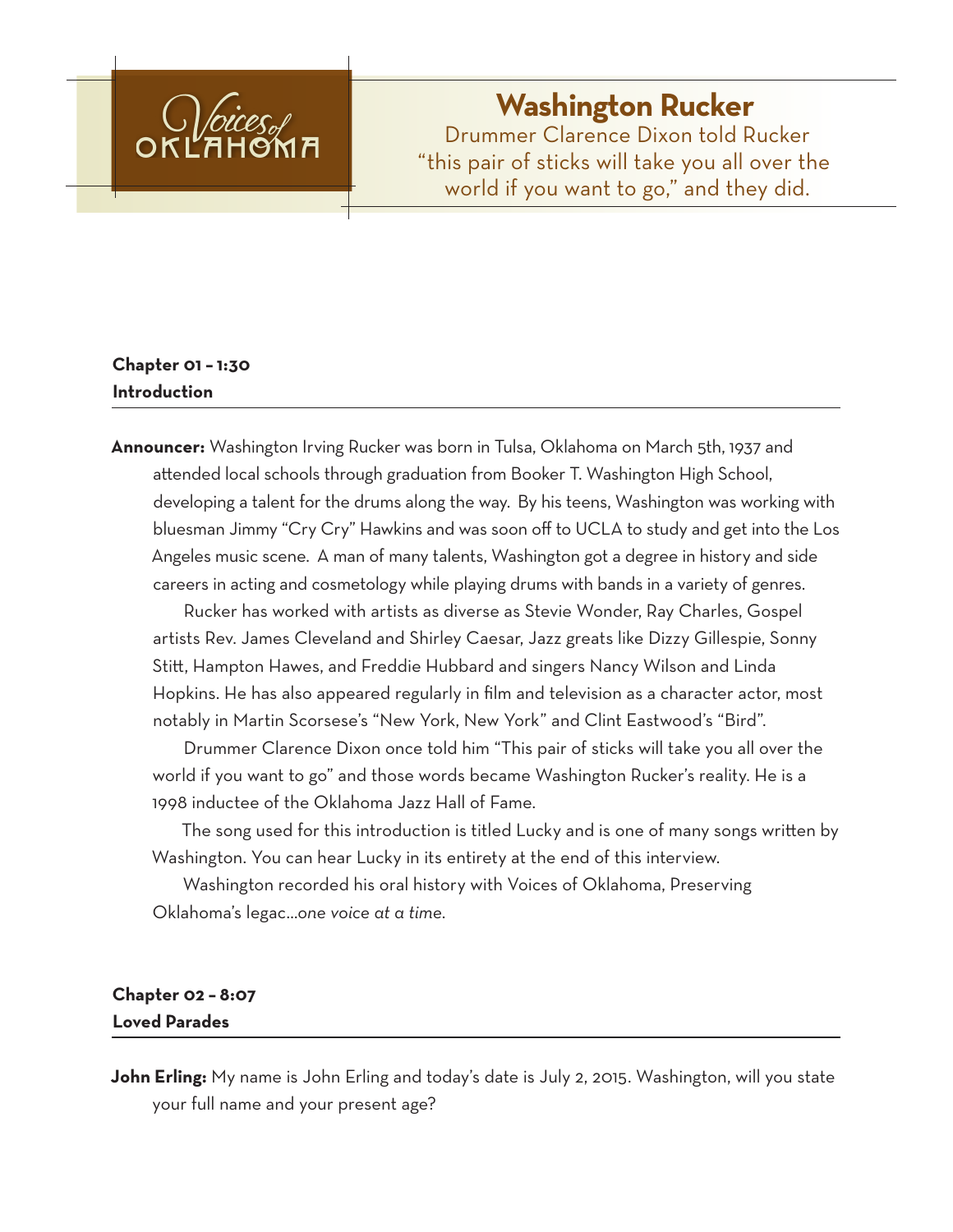**Washington Rucker:** My name is Washington Irving Rucker. My age is seventy-eight, born here in Tulsa.

- **JE:** I have to ask you about your name Washington.
- **WR:** Um-hmm (agreement).
- **JE:** How does that come about?
- **WR:** My great grandfather went to Washington, DC, to be a translator of the Creek Nation into English. He was impressed, named his son Washington, and I was named after my grandfather, Washington. So that's how I come about the name.
- **JE:** What's the heritage of your great grandfather?
- **WR:** He was half Creek Indian, part of the Creek Nation on the Creek Freedmen Roll. I think the letters, I think they started at 3,000, 3,065 and 3,065 on, but he was a part of the Creek Nation.
- **JE:** So you have some Creek?
- **WR:** Obviously, at some point in time, yeah, there is some. I don't deal with it. I've got a cousin who's doing a lot of research on it now. But I've known about it for awhile but I haven't really delved into it.
- **JE:** I should say we're recording this interview in the studios here of Voices of Oklahoma. And you now live in California?
- **WR:** I live in California, yes. Yes, I live in Silver Lake, which is about a mile out of Hollywood, actually.
- **JE:** And at the outset I'm going to point out that you were inducted into the Oklahoma Jazz Hall of Fame in 1998.

Let's begin with talking about you loved parades and the music of the Booker T. Washington Parade.

**WR:** Jim Guve and I were talking yesterday about it. There was a man in the band they called Crazy Red. And he was a legendry drummer. And I think I met him, I had to be four years old. Long before I started elementary school the bands would come down Greenwood. They would top that hill and the music would cascade down Greenwood and everybody would come out.

So the parades and music itself were the two major influences that we had as a community, just the music. Beside the football team and the basketball team. But it was all predicated upon them marching down and playing for the football games. And I fell in love with Crazy Red. Ultimately, I got an opportunity to play in the band with him in 1952. And it was the greatest experience I ever had in my life as a musician.

- **JE:** So you could say then, this interest in music started—
- **WR:** Right.
- **JE:** …when you were three or four years old?
- **WR:** Around three or four years old I first began to hear music. And, ultimately, when I moved on Oklahoma Street, Carver was north of me and I was right in the back of the music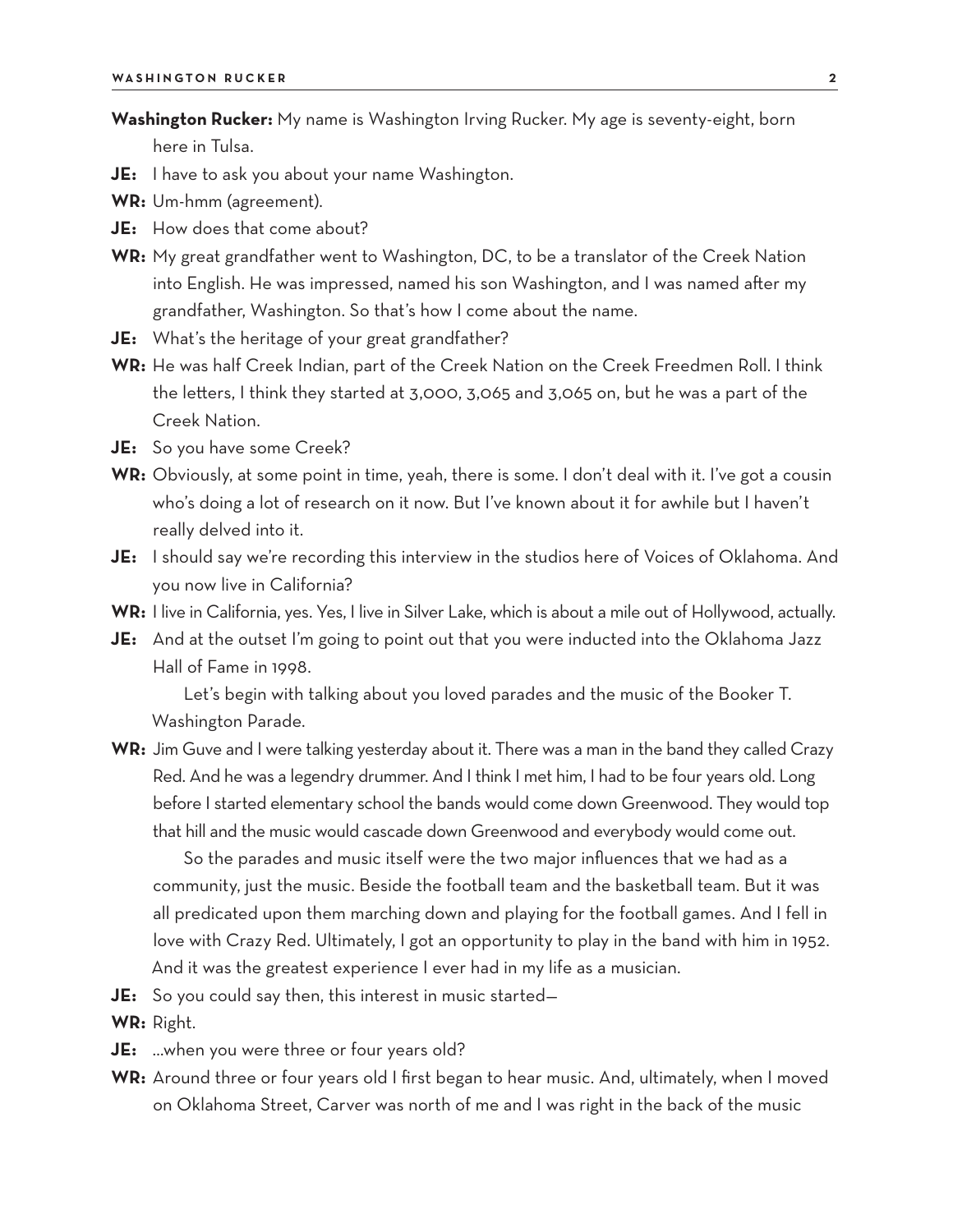room of St. Malcolm's High School and I heard music on both sides. So I picked up my mother's black skillet, a knife, and a fork, and that was my first instrument.

- **JE:** You picked up what?
- **WR:** In every family on the north side of town, everybody's got a big, black skillet. And I picked that up, a knife and a fork, and I began to play.

**JE:** At?

- **WR:** I was around nine or ten when I first began to play. Yeah, yeah.
- **JE:** There was a gang you ran around with.

**WR:** In Tulsa?

- **JE:** Yes. When you were very young.
- **WR:** There were about three people that I ran around with, but, actually, when I was in Oklahoma, per se, the Cissels, Mrs. Cissel owned the cleaners. He's the father of the family of Senator Maxine Horner. And I grew up with her younger sister Beverly and her younger brother Earl. The youngest boy was Chuck Cissel, who was running the Oklahoma Jazz Hall of Fame. That was the younger brother.
- **JE:** Okay.
- **WR:** So I grew up with those people, but later we moved to South Haven. It's pretty straight out the road southwest from here, about twelve miles from Tulsa.
- **JE:** Off Highway 75?
- **WR:** I don't know. We just went out and rode two buses. There was no 75 then.
- **JE:** That's true. That was true.
- **WR:** And so I basically, I grew up in that community and it was an all black community. If you know where Carbondale is? It was a white picket fence that separated South Haven from Carbondale. And that's where I actually grew up from twelve on.
- **JE:** But where did you live then when you were three, four, five years old?
- **WR:** On Jasper Street, which is where I first heard the band. I was born on Greenwood. At the top of the Greenwood hill there was a grocery store owned by Mr. and Mrs. Holdeness. She was a school teacher. She taught at Dunbar, I don't know what he did other than run the store. But he had two or three rooming rooms on top of his store, and I was born in one of those rooms in 1937.

We later moved to Jasper when I was about two or three. That's where I learned to walk and talk and eat mulberries.

- **JE:** So that became the gang? There was a mulberry tree, was there?
- **WR:** Right. The Mulberry Tree Gang, oh that's the gang you were talking about. Yes, uh, Morris Chestnut, he has a son who is a well-known actor whose name is Morris Chestnut. I grew up with Morris Chestnut Jr., so his father's name is Morris Chestnut. He had sisters and brothers. Doll, Doll was a part Indian boy and he didn't even look like he belonged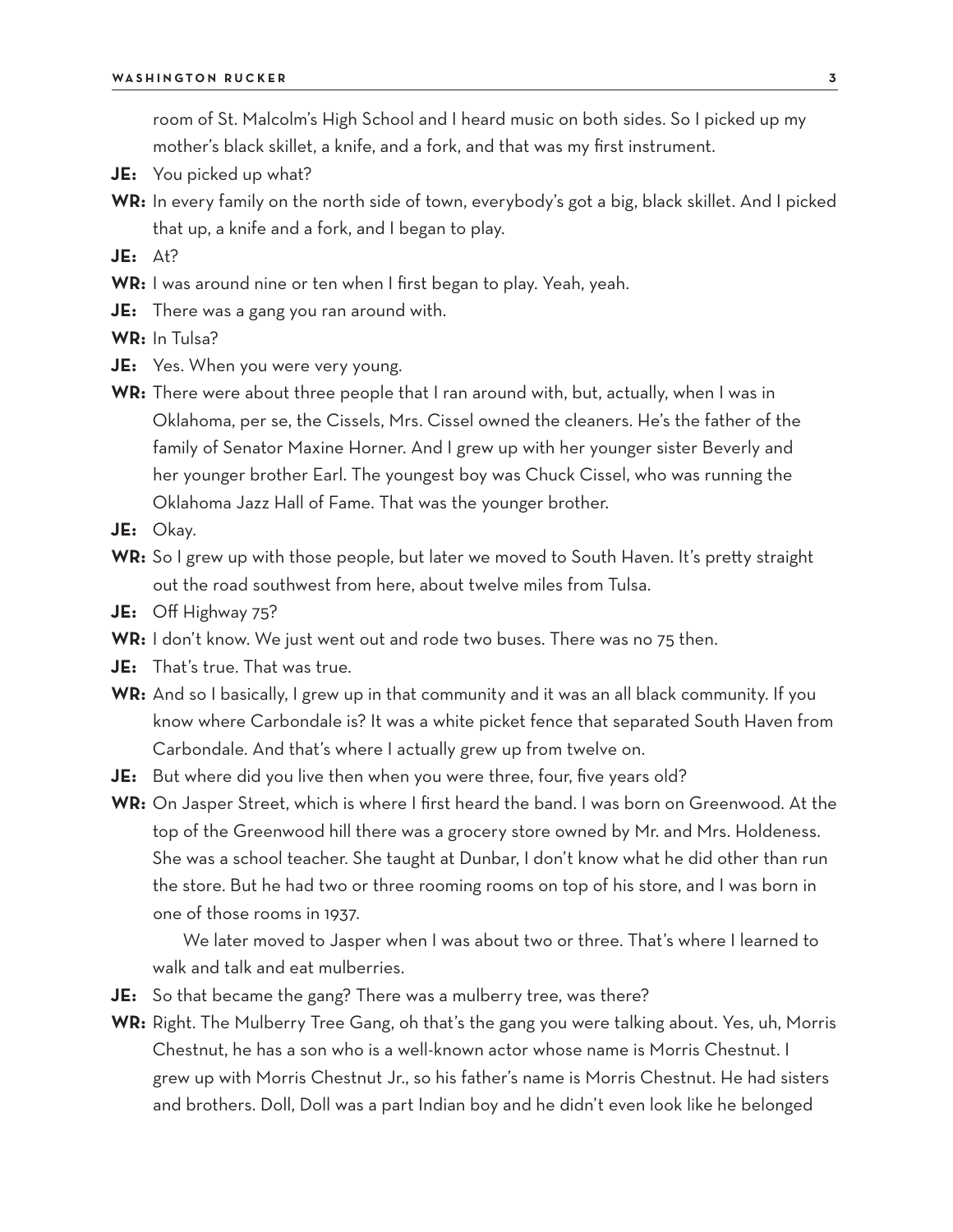in the family, but he was. And there was Leonard, Big Sonny, because they called me Little Sonny. Big Sonny's name was Kenneth and Arnella, Della, Louella, and another Ella. Yeah, yeah and JB, and JD, and all of that. So when Ms. Arnella died she had 118 direct descendants, I recall. And I was at the film, they just assumed I was one of the sons, you know, 'cause they all knew me because we had grown up together.

- **JE:** Would you say you had a fun childhood?
- **WR:** I had a really, really fun childhood. Absolutely.
- **JE:** Yeah.
- **WR:** You know, we had a mulberry tree, you know, that was it.
- **JE:** Your mother's name?
- **WR:** My mother's name is Georgia Barnett.
- **JE:** And where is she from?
- **WR:** Wybark, Oklahoma. Wybark is one of the settlements right outside Muskogee. And there were a lot of freedmen, black freedmen Indian settlements out and around Coweta, Wybark, Tullahassee, they called it Tallahassee but the word is really Tullahassee. And four or five just around that area, that's where my mother was born.
- **JE:** How would you describe her personality?
- **WR:** Very quiet, was raised by her sisters. I loved her dearly but I think that she just felt as though she needed to have a lot of kids.
- **JE:** How many?
- **WR:** Eight of us all together. She lost twins before I was born, and when I was about three years old she lost another baby, a sister, and then had the rest of them, one, two, three, four, five, six, seven of us after then.
- **JE:** Where are you in the birth order?
- **WR:** I'm second.
- **JE:** So then, your father?
- **WR:** My name is Rucker. My real father, from all I know, was a Gaines. He was from down in the country, down there where I grew up. I didn't discover that until I was in junior high school. I played baseball with a guy named Pat Norton and Pat kept telling me, "Man, you look like my Uncle Lonnie."
	- Pat and I look like twins. And I finally went home with him and his mother said, "Well, what's your mother's name?"

I said, "My mother's name is Georgia Barnett."

She said, "You're my brother's son. Your daddy's name is Lonnie Gaines, look like he spit you out."

And I stay with my cousin Louise now. Pat is dead, but that's how I got that family.

**JE:** So, did you meet your family?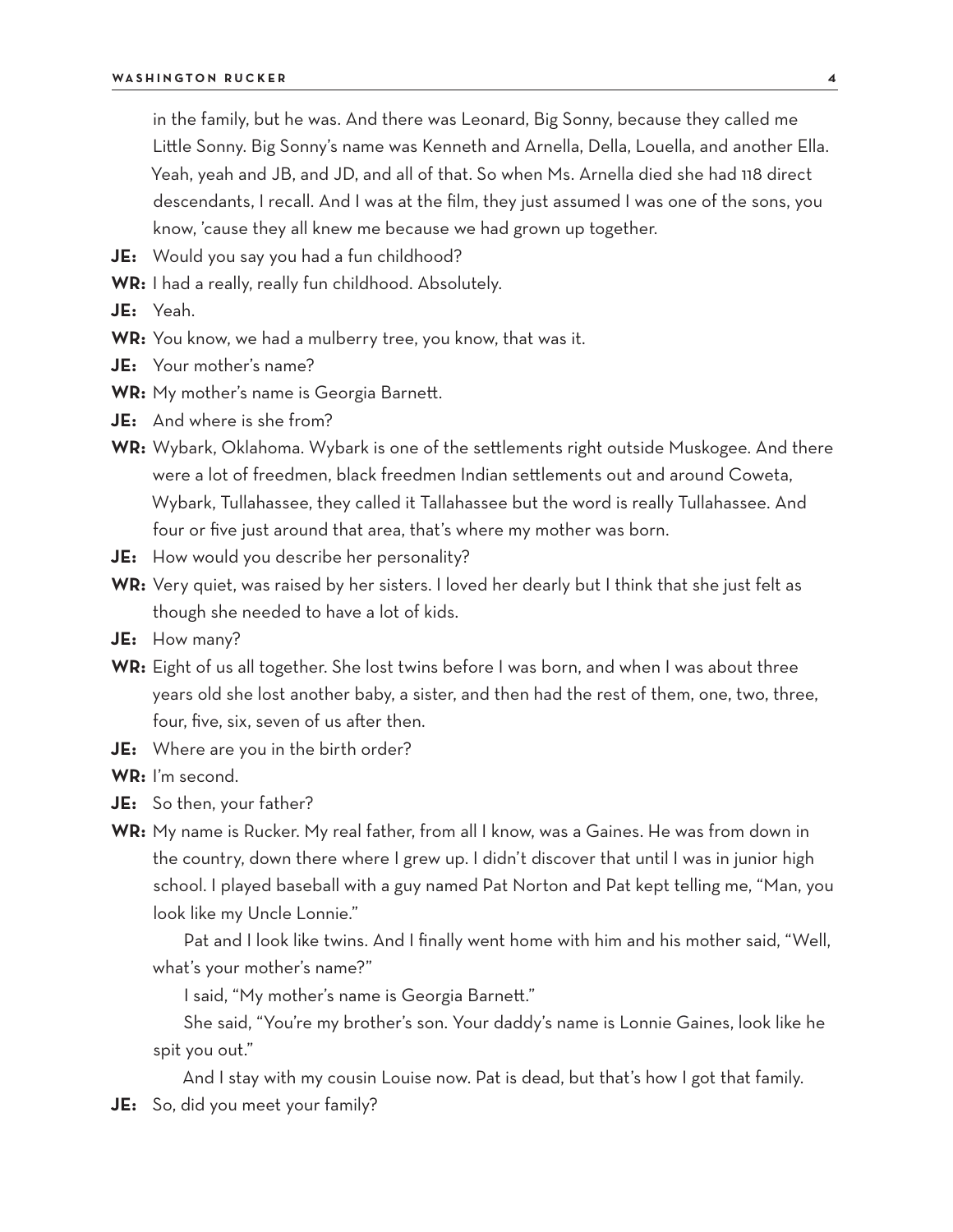- **WR:** I met him one time, just shook his hand. He went one way, I went the other. There was never a sense of responsibility. So, he was just another man to me. I had to be fifty-odd years old when I met him so it didn't really mean anything.
- **JE:** And he knew you're his son?
- **WR:** He knew, he knew I was his son.
- **JE:** And it was just a shake hand deal?
- **WR:** Shake hand, "Hey, good to meet you." Went his way and I went mine.
- **JE:** So you grew up without a father, obviously.
- **WR:** Yeah, it didn't matter to me. People talk about him growing up with one—that's pretty traditional in the black community. There were a lot of fathers but there weren't a lot of fathers. I was taken care of by my auntie. One of my aunties, Aunt Margery, had a barbeque stand and she took care of the whole family until she died. Once she died then that's how I ended up moving to South Haven. The family went in total disarray.

But that whole thing about not having a father, I had men in my life. First was Crazy Red and his name is James Williams, by the way. Then it was later Mr. Dixon. Mr. Dixon was a worn renowned drummer. From 1937 to 1942, he was voted the number two drummer in the world, next to Chick Webb.

Mr. Dixon basically took me in. He taught me the rudiments of how to play drums. And he was my greatest inspiration for that. He alone taught me exactly what I could do with the drums, and he said, "You know, you can take a pair of sticks and go anywhere in the world if you want to go."

It has come to pass many, many times over.

**JE:** And that became your slogan?

**WR:** It is.

**JE:** Yeah.

**WR:** It is.

#### **Chapter 03 – 6:00 Shades of Black**

- **John Erling:** A little more about Crazy Red and the Booker T. Band. He played drums and you got hooked.
- **Washington Rucker:** Right. Red had a cadence. I've done my own vision of what Red was all about 'cause they called him Crazy 'cause he was very inarticulate, but he played a cadence. It's a very simple cadence now that I look back on it, but then it was a thing that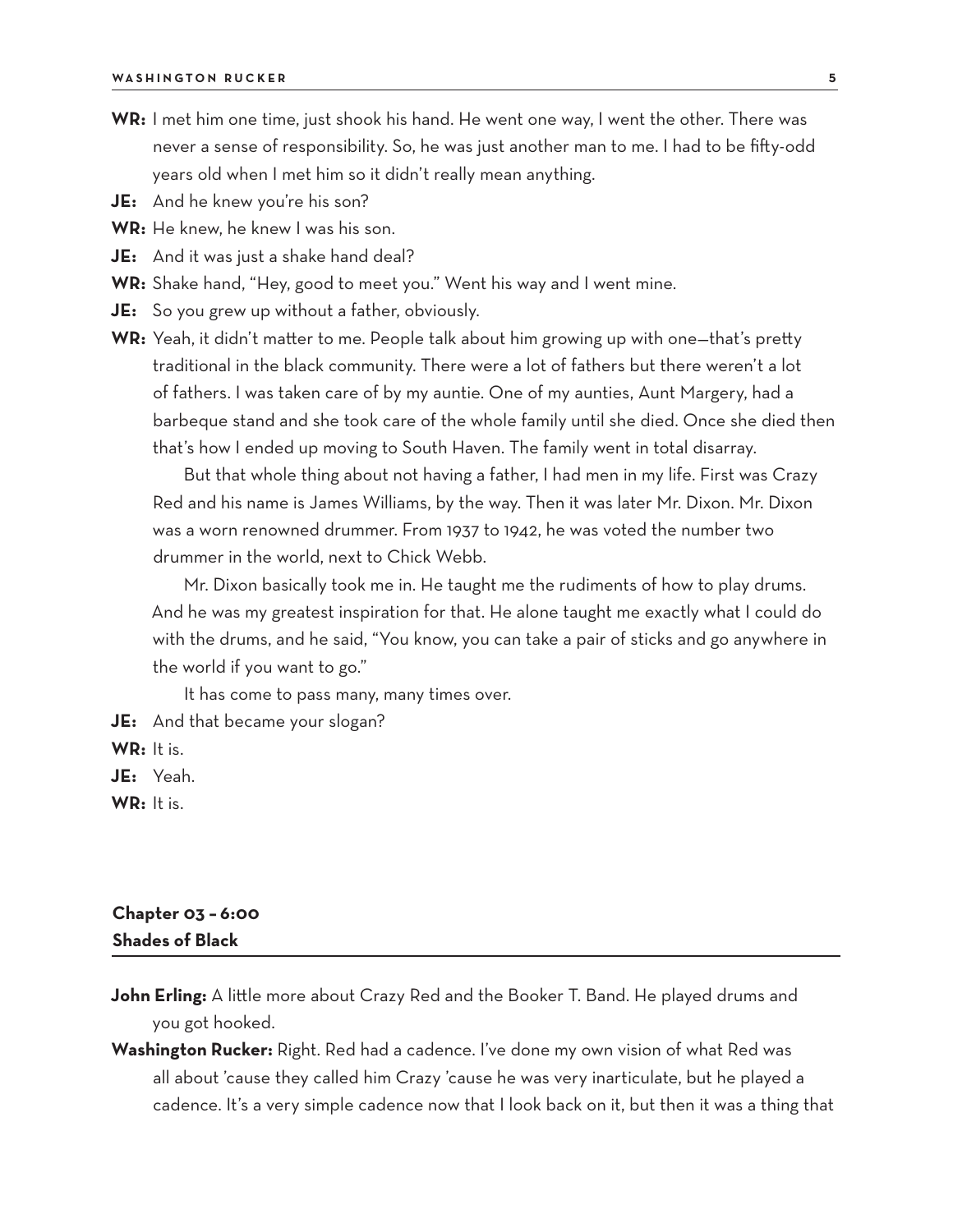collected everybody. When Red played his cadence at the football games the other team was in trouble. I always called him the twelfth man on the football team 'cause when he played it the crowd got revved up. And when that happened, it was all over.

So he, in actuality, even as inarticulate as he was, he was able to gather people together. And you see the football players and basketball players doing this today, that's what his cadence did. They didn't have to do that, his cadence did.

**JE:** Got the crowd revved up, didn't he?

**WR:** Oh yeah.

- **JE:** Yeah.
- **WR:** Oh yeah, yeah.
- **JE:** But isn't there a time as you grew older and become a drummer that you and Crazy Red had a duet.
- **WR:** We had a battle.
- **JE:** Yeah, you had a battle. Tell us about that.
- **WR:** Well, okay, well, I couldn't get in the band in Carver and I couldn't get in the band in Carver, and I don't want to sound like I'm sore but they picked and choose whomever they wanted to let in this band.
- **JE:** Okay. Let me bring, this is Carver Jr.
- **WR:** Junior High School, middle school, yeah.
- **JE:** That's your middle school that you're in.

**WR:** Yeah.

- **JE:** And you couldn't get into the band.
- **WR:** Couldn't get in the band.
- **JE:** And why?
- **WR:** I couldn't get in the band because they picked and chose and it had everything to do with the color of my skin. The light-skinned kids got everything. If there was anything left then they would give to the black kids. The darker kids.
- **JE:** And that brings us back to the time when that would have been what year?
- **WR:** Late '40s.
- **JE:** Late '40s.
- **WR:** Late '40s. It was social stratification within the black community. A lot of people don't talk about it but at seventy, eighty years old, don't mean nothing to me because I've been saying it all my life. So people like myself always walked around with a chip on our shoulders because we knew we would not get the best equipment, the best whatever.
- **JE:** Could there be blacks who were very light-skinned that, would also get in the band?
- **WR:** Oh yes. Oh yeah.
- **JE:** So it was about the shade of the color?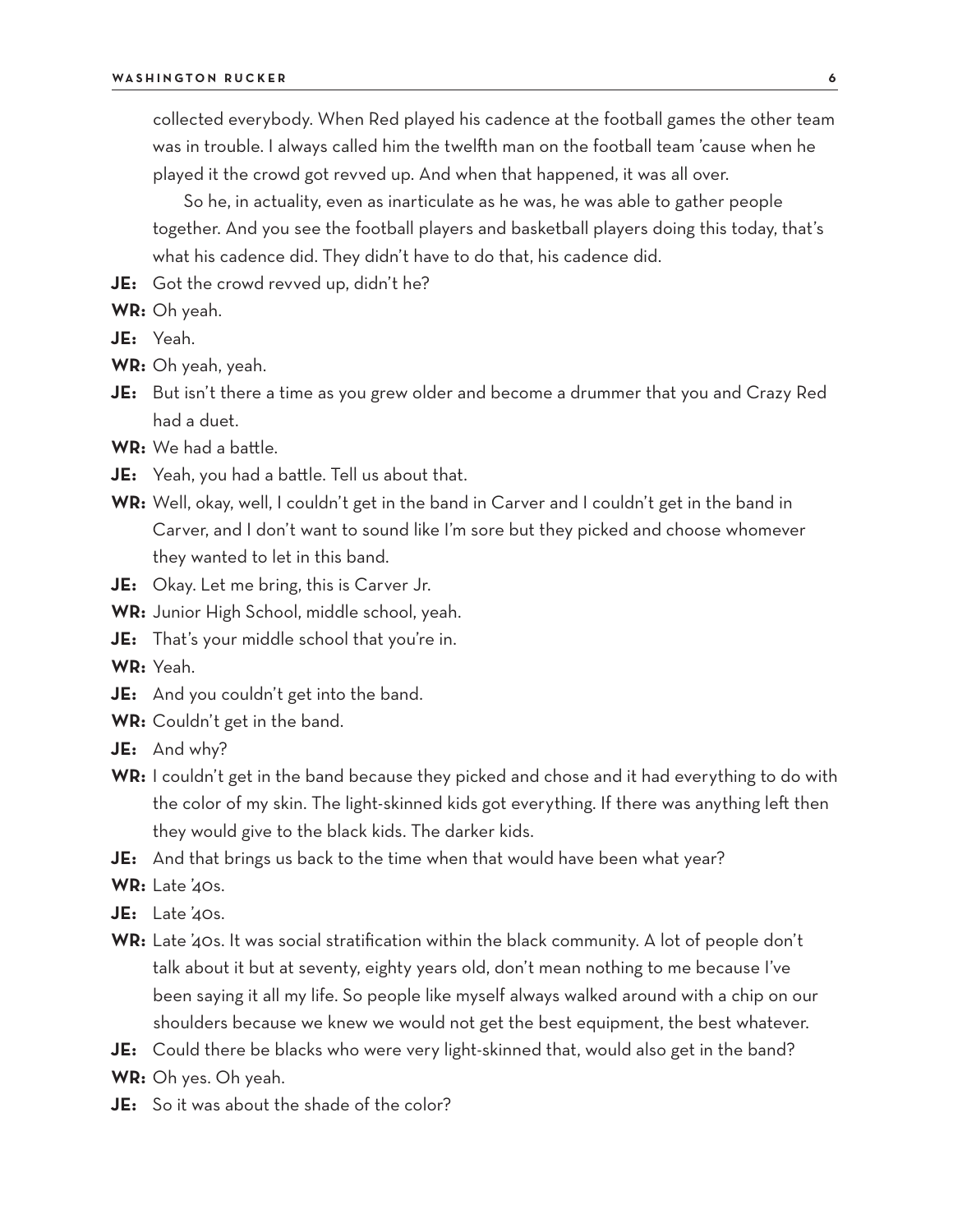**WR:** Oh, oh, oh, it was about the color more than anything else.

**JE:** Then if you were black or white it was the color?

**WR:** Right, yeah, yeah.

**JE:** And we should point out, how would you describe you?

**WR:** A little more than medium-black. Not real black.

**JE:** Right.

**WR:** I wish I were darker.

**JE:** Oh do you really?

- **WR:** Oh absolutely. I wish I were blacker, I'd fit my quota a little bit better.
- **JE:** You're blacker? You're quite black, I can see.
- **WR:** Oh yeah, I am. But you ought to see my son-in-law.
- **JE:** So then this issue of the color of the skin, the lightness of it affected you because you had proven that you deserved to be the drummer?
- **WR:** Well, the thing about it, as I said earlier, I live right behind St. Monica School. I heard the band play every day. I live in front of Carver, I heard the band play every day. So I knew all the marches. But when I got ready to take an audition I was not even allowed to pick up a drumstick. The band director said, "What's your name?"

The guy before me, "My name is blah, blah, blah."

"Go get a drum. What's your name?"

"Blah, blah, blah."

"Go get a drum. What's your name?"

"Washington Rucker."

"Step back. What's your name?"

"Charles Low."

"Go get a drum."

**JE:** My.

**WR:** That affect—I was eleven, twelve years old.

**JE:** Okay. Well, how did that affect you?

**WR:** Oh, man, it blew me away. The few classmates that are still around will tell you, I was a very smart youngster. I was smart going into junior high school. So I expected to be in the smart class. They put me in the less than smart class. So when I couldn't get in the band my grades went all the way to the bottom. Because at twelve years old, first of all, how can you digest this kind of—within your own community?

I had a conversation, I was playing with San Francisco with the great piano player Hampton Hawes. I was talking to one of my young ladies who had gone to school with me. I said, "You know, you light-skinned chicks with straight hair got everything."

She said, "Oh no."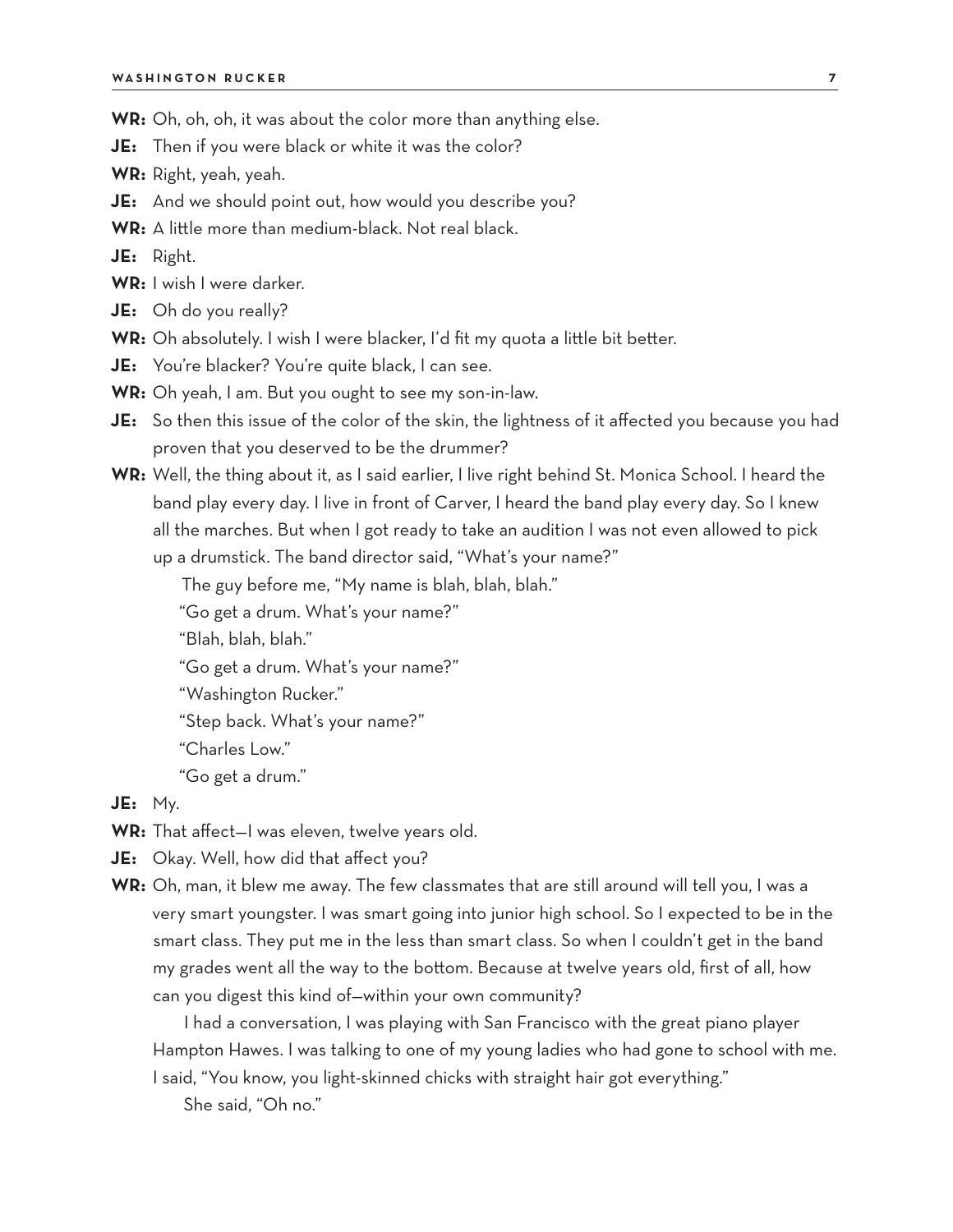I said, "Go home and get your class book and look in your class book." The football queen, the basketball queen, all light-skinned girls with straight hair. It was way in the '60s before they ever had a black football queen, that I know of.

And she says, "I'm the first real black one they had."

So it permeated our society.

- **JE:** The band director who said no to you—
- **WR:** Um-hmm (agreement).
- **JE:** …what was he?
- **WR:** All black schools. I went to an all black school.
- **JE:** It was an all black school? All right.
- **WR:** But he was very light-skin, very light-skin. Never said why, he said, "The rest of you kids without instruments, find another class."
- **JE:** So then at Carver you were out? You did not—
- **WR:** I left Carver, I left Carver after seven because my grades went all the way down. And my mother couldn't understand. And I couldn't understand it, I didn't understand the dynamic, that whole social where you got and we'll give you what we want you to—I didn't understand that dynamic.

So my mother made the best decision she ever made in her life. And that was to allow me to go Sand Springs. And Mr. Simms, who just passed away here a couple of years ago, was a young, twenty-three-, twenty-four-year-old boy right out of college. And he let me in the band. In that band in Sand Springs, with three brothers and a cousin, the Long Boys, finest coronet players I have ever heard in my life playing classical music. They would be first chair trumpet players in any philharmonic today. And they were in high school.

Also, Jackie Tillman, Jim Tillman, who was the first black pilot for American Airlines, came right out of there. And he was the first chair clarinet player. And he was the first black pilot for American Airlines. Full captain.

- **JE:** Sand Springs, were you aware then of Marques Haynes?
- **WR:** Yeah. Marques Haynes was way before me but I took a course in agriculture. Mr. Brown, the agriculture teacher, used to say, "Young boys are out playing on the streets and Marques was out dribbling basketball."

He ultimately became the world's greatest dribbler. And he just passed away.

- **JE:** For the Harlem Globetrotters.
- **WR:** Yeah, Harlem Globetrotters.
- **JE:** And we have his interview elsewhere on this website.
- **WR:** But he went to Langston.
- **JE:** Yes.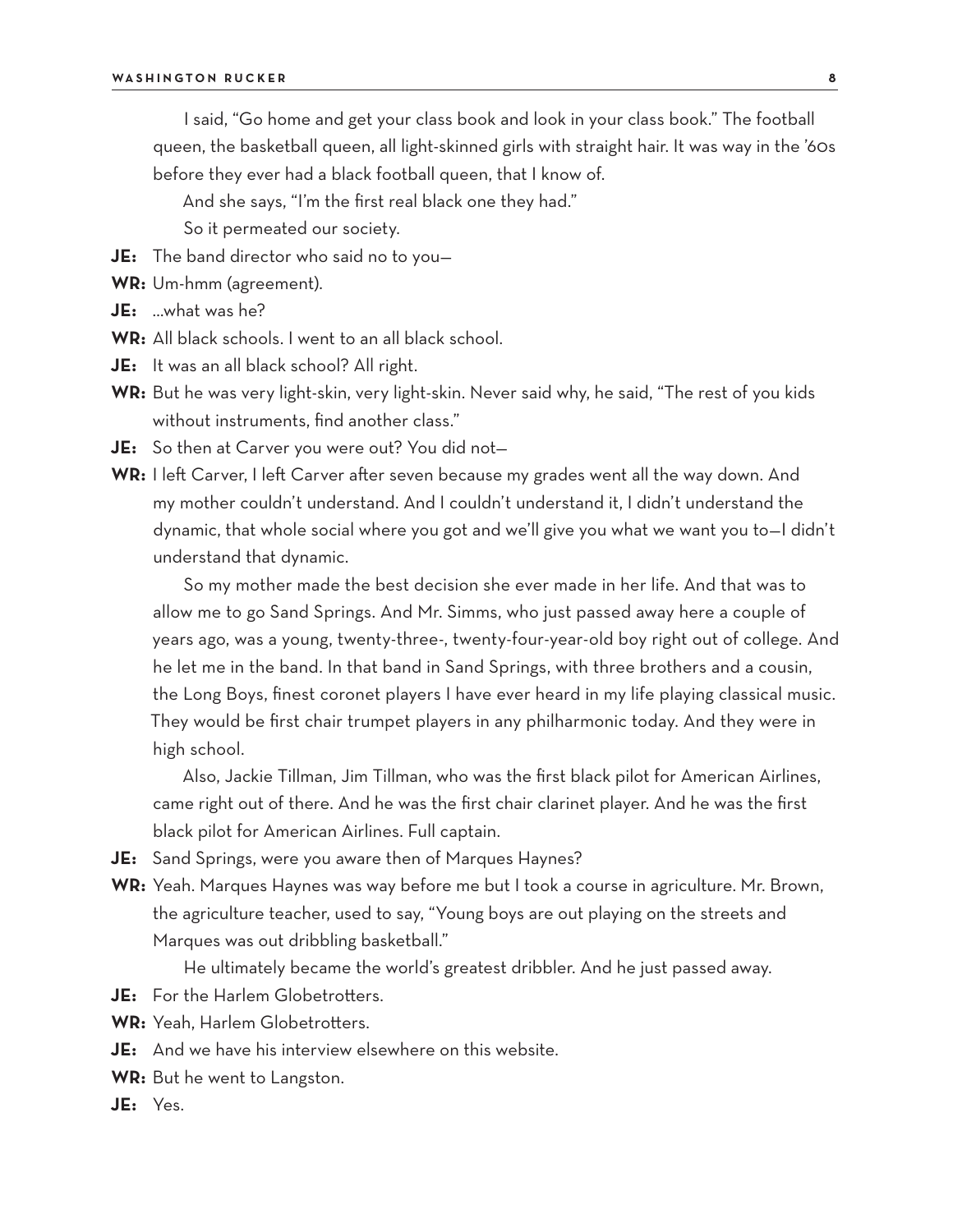- **WR:** And also, from what I understand, he was Langston's leading scorer while he was learning how to dribble. So when Bob Crews and all these people come along, no, they got that from Marques Haynes, 'cause they were all bouncing balls straight up and down.
- **JE:** Right. He kept it low.

**WR:** Yeah.

- **JE:** So then, did you stay there?
- **WR:** I stayed in it until my eighth and ninth grade year. But then I'd grown up with these other kids at Carver, so I came back and go to Booker T.

**JE:** Here in Tulsa?

**WR:** Yeah.

**JE:** So let's talk about that experience.

### **Chapter 04 – 5:55 Whites in Norman, Oklahoma**

**Washington Rucker:** Well, having been in this great band for two years, I come to Booker T., and the same thing all over again. If you didn't go to Carver find yourself another class. You might be a musical genius.

So I was walking out the door and Crazy Red only came to school to the first rehearsal to get his drum. As I was walking out he told Mr. Field, "Mr. Field, that's Sand Springs. Sand Springs can play."

And that's how I got in Booker T.'s band, 'cause he cosigned it. I had had a confrontation with him at Sand Springs. He played his cadence and I played it back. He played it and I played it and so it became a drum beat-off when I matched him beat for beat. But I'd been playing on the skillet all the while. First time I ever played a drum was when I went to Sand Springs. The first time, I'd been playing on the skillet with a knife and a fork.

So when I got a chance to play with him, dip, dip, dip-a-dip dip, dip, flip. And he'd improvise and I'd improvise and pretty soon he just stopped and said, "That's Sand Springs. Sand Springs can play."

So when I get to Booker T., he said, "Mr. Field, that's Sand Springs. Sand Springs can play." That's how I got in Booker T.'s band.

**John Erling:** So you were doing dueling drums, as it later became dueling banjos?

**WR:** Right, like the banjoes.

**JE:** Right. Yeah.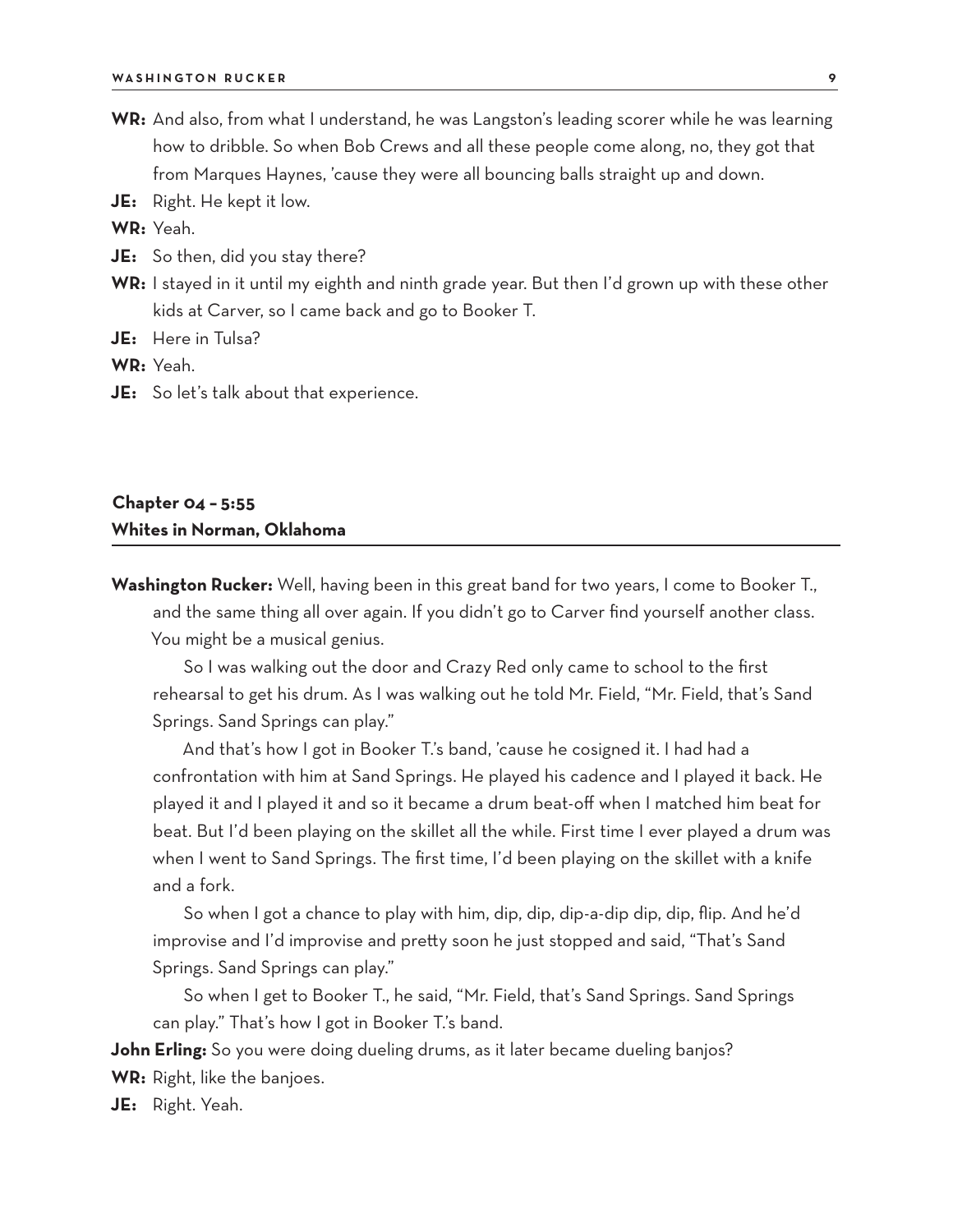**WR:** Absolutely. But all the while I was learning everything because Red was an unlearned drummer, and typical of people who can't articulate one way they find a way to do it, he did it with the drums, he did it with a drumbeat. And that drumbeat became synonymous with who he was.

And I really enjoyed, later when I began to analyze exactly what he had done and how he had done it then I read more into the cadence than the cadence itself. I read the whole history from the blacks from the north side of town probably the mid '20s on up.

- **JE:** When is the first time you ever saw a white person?
- **WR:** Oh, Mr. Sullivan. Mr. Sullivan was the insurance man, yeah, he came down Jasper. Mr. Sullivan always brought us paper dolls. And there's song, "I Want to Buy a Paper Doll I Can Call My Own," by the Ink Spots, okay? That was in the 1930s, but he brought us paper dolls and signed everybody up for insurance. And I think he charged a nickel or maybe a dime a month. And he came every week with a gray suit and a shirt and tie.
- **JE:** How old were you?
- **WR:** Probably three He used to make funny sounds with his mouth, [snapping his fingers sound] like you hear in the Disneyland cartoons. And he always tickled us, you know.
- **JE:** That was a fun experience—

**WR:** Yeah.

- **JE:** …with this white man that you'd never seen.
- **WR:** Yeah, pretty fun for us all, yeah.
- **JE:** But wouldn't whites come to North Tulsa at night?
- **WR:** There were several reasons. One, for the barbeque, and that is first thing that I knew that they came for. They came to eat barbeque. When I got older a lot of them came to the nightclub, the Flamingo Club in Love's Lounge. But they came to eat barbeque first.

Normally during lunchtime you see them coming because by then a lot of the women who worked in, we called this the South End, women who worked as maids in the South End would take barbeque to them and they liked it. So they're, "Wow, bring some more." And then they discovered it and they'd come and get their own barbeque.

My auntie had a barbeque stand on 1178 North Greenwood, which is the corner of Greenwood and Marshall, at the time. They would come by the truckloads because the bread man, the Rainbow bread man, his first stop would be my auntie's barbeque stand. And she would make him some duck, which is leftover barbeque from the night before. He would sit down and eat duck and he would sometimes come back and get a package and take back to where Rainbow Bread factory, which is out this way some way. And then they started coming over and getting their own barbeque from then on.

**JE:** Isn't there a place called the Chicken Shack?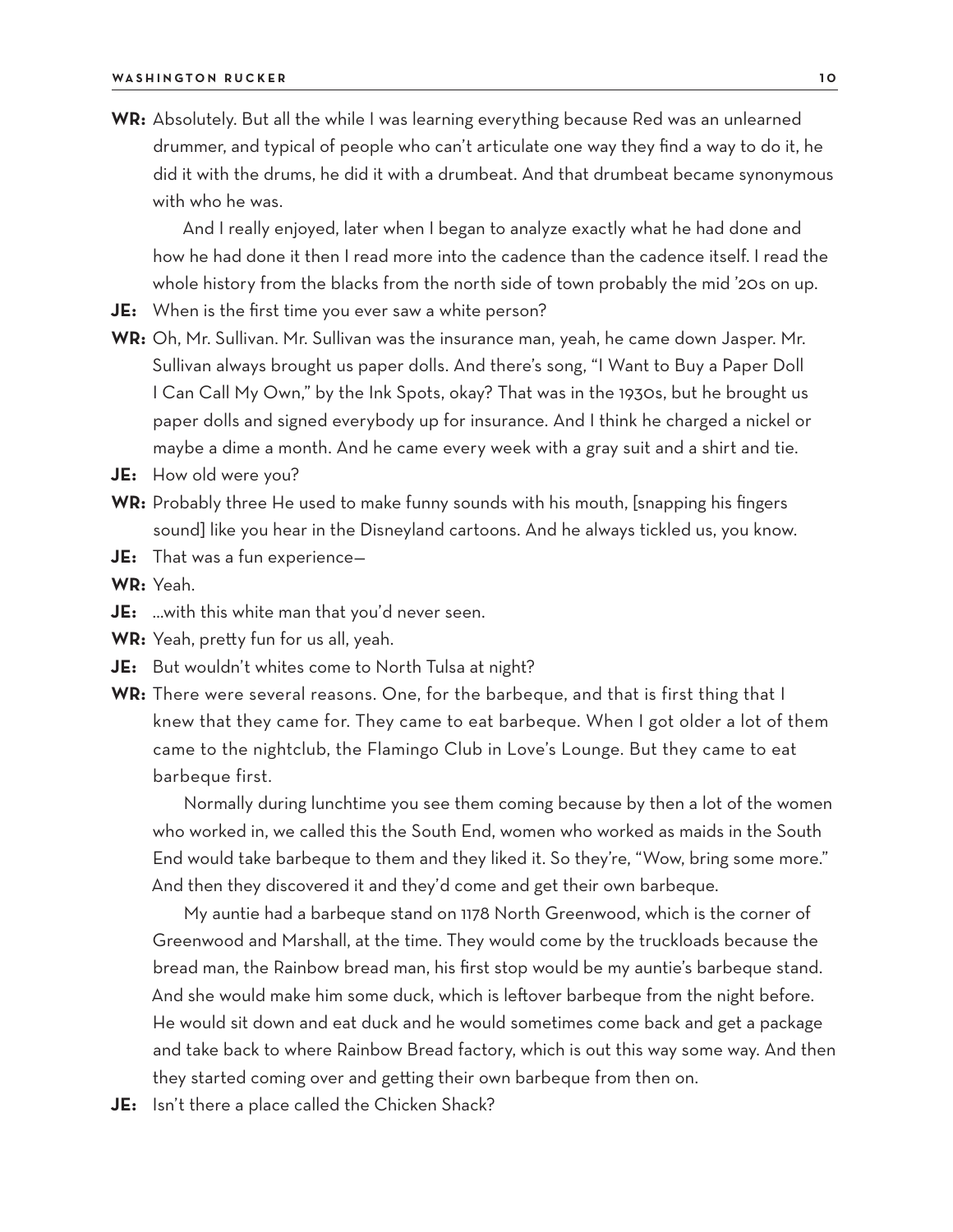**WR:** Chicken Shack, actually, that woman was my cousin, yes. Its on Peoria, Peoria and Louis, as I recall. She's from Anadarko originally but she came here and opened this Chicken Shack. And I understand that she's a cousin of mine. I saw her one time, but they slummed on this side of town, a lot of white people came on that side of town because it was a jig joint. And didn't open until eleven or twelve at night, and then till daylight the next morning.

So, yeah, I've heard of the Chicken Shack, yeah.

When I first saw the great alto player Oscar Astell, as he got in a car wreck right by the Chicken Shack. And I was on my way to the Christmas Parade in the Booker T.'s band, and I saw him sitting on the sidewalk with his leg broke. And these two white girls was telling a highway patrolman, you know, "We saw this car coming running over, blah, blah, blah."

But what the highway patrolman didn't know, they were with Oscar. And later Oscar was a great influence on me, a great influence on me as a jazz player, 'cause I played with him and a lady named Bumps Love. Mr. Love had a lounge called Love's Lounge.

**JE:** Yep.

- **WR:** He later managed the Sweethearts of Rhythm and the whole bit. Bumps Love was his wife from Kansas City, a big, black chick, played piano and sang.
- And we played out here in a club somewhere on the south side called the Hollywood Club in 1954. That was my first experience with talking one-on-one with a white woman. I'll never forget, the girl had red hair. She was driving a Holiday Olds, you remember those old Holiday Olds in the '50s?
- **JE:** Yeah.
- **WR:** And she wanted to buy me a drink. Well, I don't drink, didn't drink then, don't drink now. She kept saying, "I want to buy you a drink."

So Oscar said, "Give him a Salty Dog," whatever a Salty Dog is. It was for him, you know. Ultimately, they got together and they decided to come on our time to start a side time and slum, he took them to the Chicken Shack.

Well, they dropped me off at my auntie's house on Latimer, I was too young for that, you know.

- **JE:** Did you ever drink?
- **WR:** No.

**JE:** Early on you could have, thirteen, sixteen tried to drink like—

**WR:** You know, no.

**JE:** Why?

**WR:** For what? That's my question, For what? Why drink? I didn't have any need to feel any better. I guess that's why you drink alcohol, I didn't need to feel any better. Not that I would have tried because I probably wouldn't have tried that either.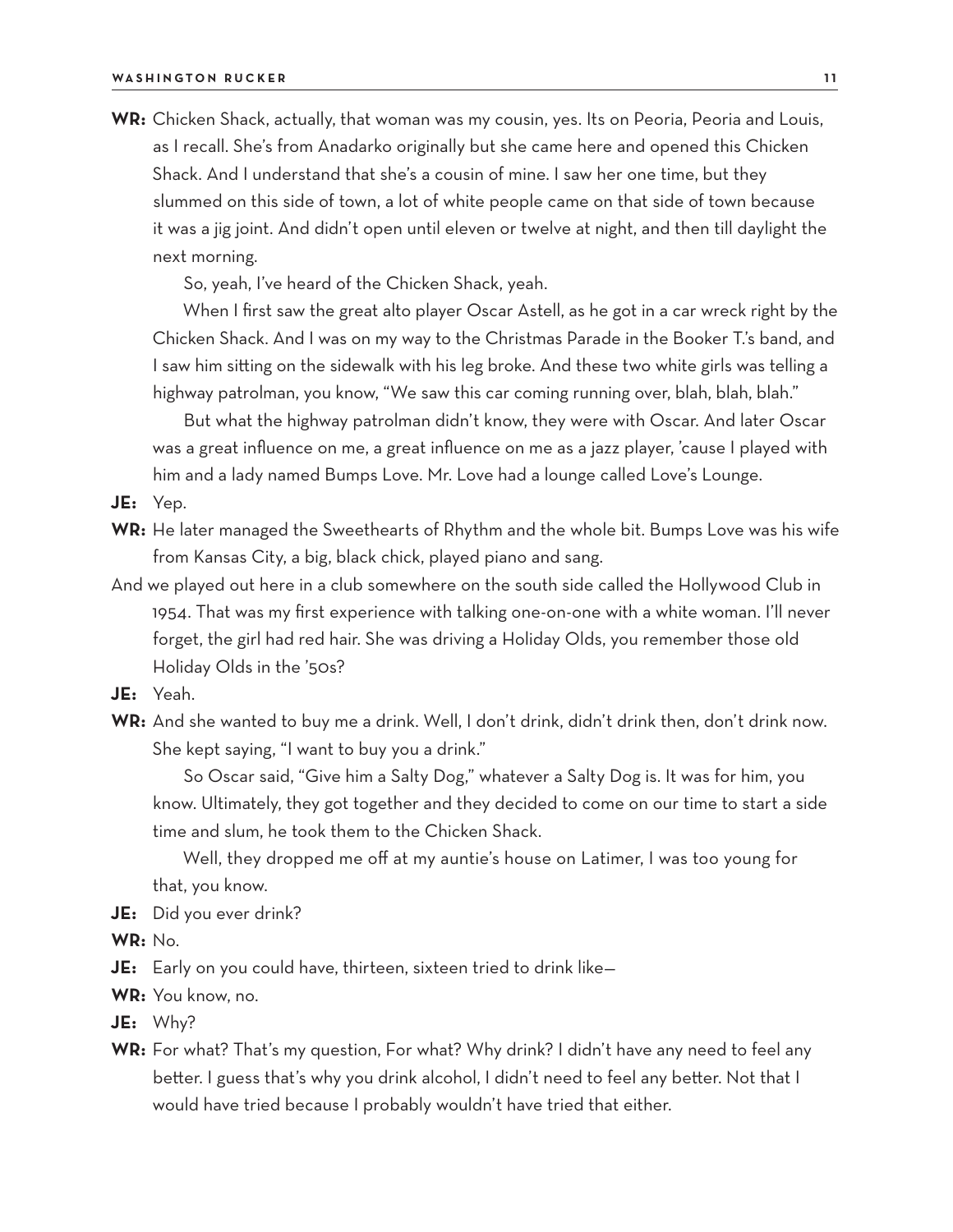Oscar, when we were playing at the Hollywood Club he borrowed a dollar from me to buy what was called Gunnie. A marijuana cigarette they used to call Gunnie, G-u-n-n-i-e. And he said, "Man, this is good for me, but this is no good for you." In 1954, he told me that.

And to this day, I've never even wanted, never had any ambition to try drugs.

**JE:** So you've never had alcohol?

**WR:** Uh-uh (negative).

**JE:** In your system? Or drugs of any sort?

**WR:** Never. Never.

**JE:** That's pretty amazing.

**WR:** Well, it's—

**JE:** It kept you on track, I'll tell you.

**WR:** Yeah, it's who I am, yeah.

# **Chapter 05 – 4:00 First Set of Drums**

**John Erling:** There's a Big Sonny in your life. And your school days in 1942.

**Washington Rucker:** Yeah, Big Sonny. Big Sonny was Morris Chestnut's brother. One of Morris's brothers. Miss Olly had a big house. The mother's name was Miss Olly Ford. She had a big house, 623 East Jasper.

And we lived in a back house, we lived 623 1/2, on the north side, in a little, small, shotgun house in the back. And it burned down, I was in the fourth grade when it burned. I lost my sister that summer and later it burned.

- **JE:** Describe a shotgun house.
- **WR:** A shotgun house is a house that goes straight back, there are no sides. Everything is straight back. It's almost like if you build blocks and just lay them down longways. And there's no places, no corners, and it all it is straight back.
- **JE:** You literally could shoot a shotgun through it.
- **WR:** And never hit a soul.

**JE:** Right.

- **WR:** If everybody ducked.
- **JE:** In Booker T., in music then, you got in and had an enjoyable experience?
- **WR:** I had a great experience playing music because along with playing music like this it was my introduction in 1952, to jazz. Cecil McBee was a clarinet player. Cecil's sister Shirley McBee was my classmate, and there were probably four or five different McBees. Cecil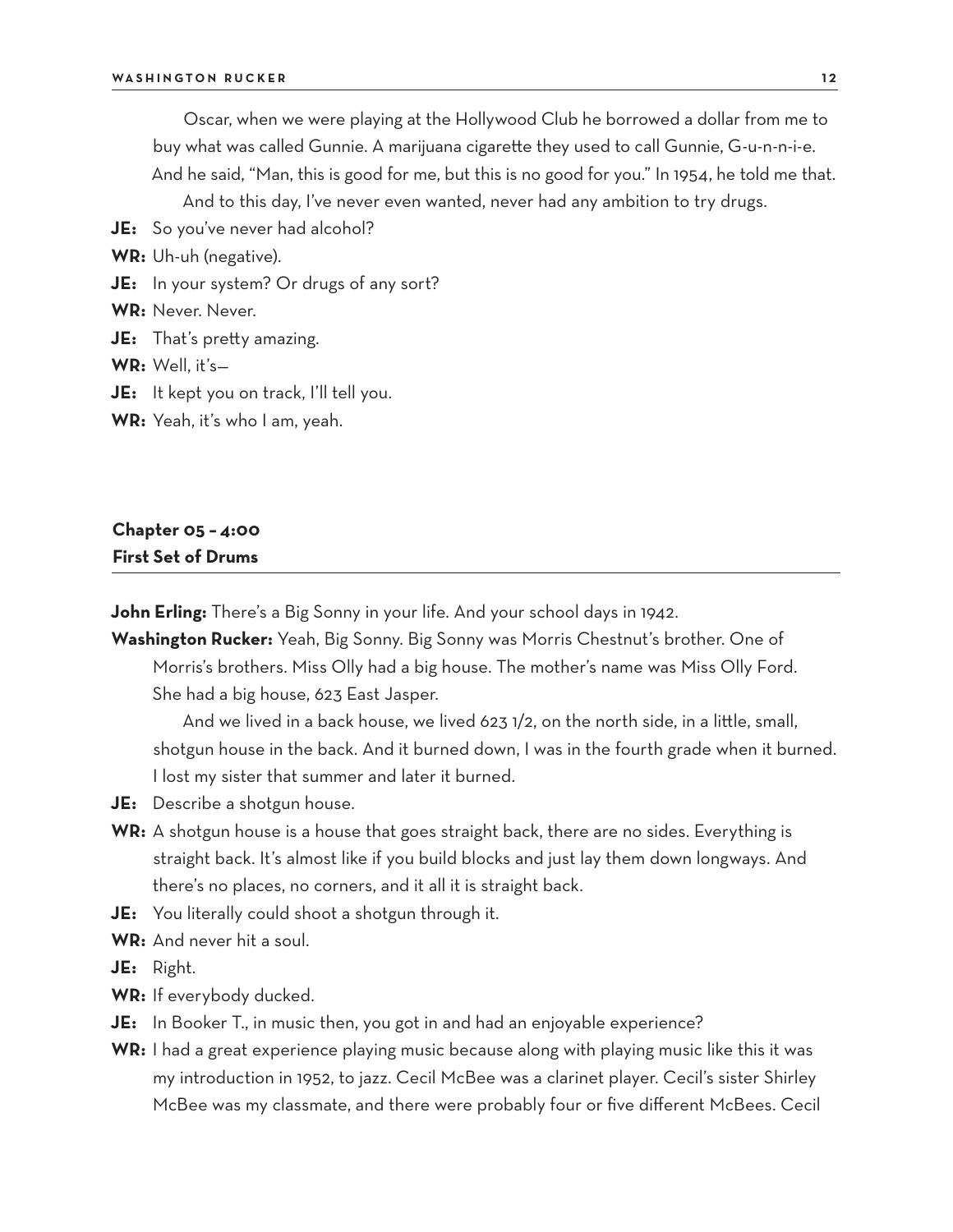was a clarinet player but he had been influenced by Oscar Pettiford who was another Okie. I think he's from Oklahoma originally but they had a music store on Pine, right off of Greenwood, I think it's west of Greenwood. And Oscar Pettiford was the first bebop musician to play cello. And he was one of the founding fathers of bebop, along with Dizzy Gillespie, Ian Diez, and I can't think of the piano player's name, were white cat and Ian Monk was in there and played during that time.

Yeah, so Cecil was inspired to play and he needed somebody to play drums. So he asked me, "Hey, man, come play drums with me." He took me to Love's Lounge, that's the first time I ever walked in a club.

- **JE:** How old were you then?
- WR: Sixteen. He took me in and I'll never forget, you walk in the door and right to the right, immediate right, there's a small bandstand and a set of drums. He tried to show me how to play but the drummer came in and showed me how to play a back beat.

But the most profound thing that happened that day was when I sat down to the set of drums for the very first time, I was comfortable.

- **JE:** That was the very first time you sat down to a set of drums?
- **WR:** A set of drums and I was comfortable, yeah. And when I was comfortable I said, "Oh, man, this is it." You know.

And then later, Mr. Dickson, when I lived in South Haven, we moved diagonally across the street from Mr. Dickson and one day, his plate glass windows were open. And there sat a gigantic drum set. Man, I stood there and watched that drum set like I was watching the Taj Mahal, it was an incredible sight. And he came up, Mr. Dickson was a little, very short man. Had a big wife, had to be that much taller than him. Very pretty woman, Miss Dickson. And the son was six foot three. Sonny Dickson, Sonny Dickson was one of the best basketball players ever to come out of Tulsa. If I'm not mistaken, he was the first high school All-American.

Judas Pikese was in there but you probably know Judas Pikese.

- **JE:** Yes, I've interviewed him.
- **WR:** They were classmates. Judas was a captain but Sonny was really the star because Sonny was really Mr. Everything. But Mr. Dickson invited me in, he said, "Come in. You play drums?" And I fumbled, and I said, "Yeah, I want to play."

He said, "Sit down." And he had actually a crown, they called it a throne, drummers sat on thrones.

In one of my songs I wrote, "I said the man that sits on this throne." Mr. Dickson had a, it was like a box, it was about like this, and it was about that wide, and about that long. And it had a calfskin head over it, it was like a throne. And he had a one-octave marimba set here, he had cowbells, he had a big Chinese gong in the back. And I said, "Lord, have mercy."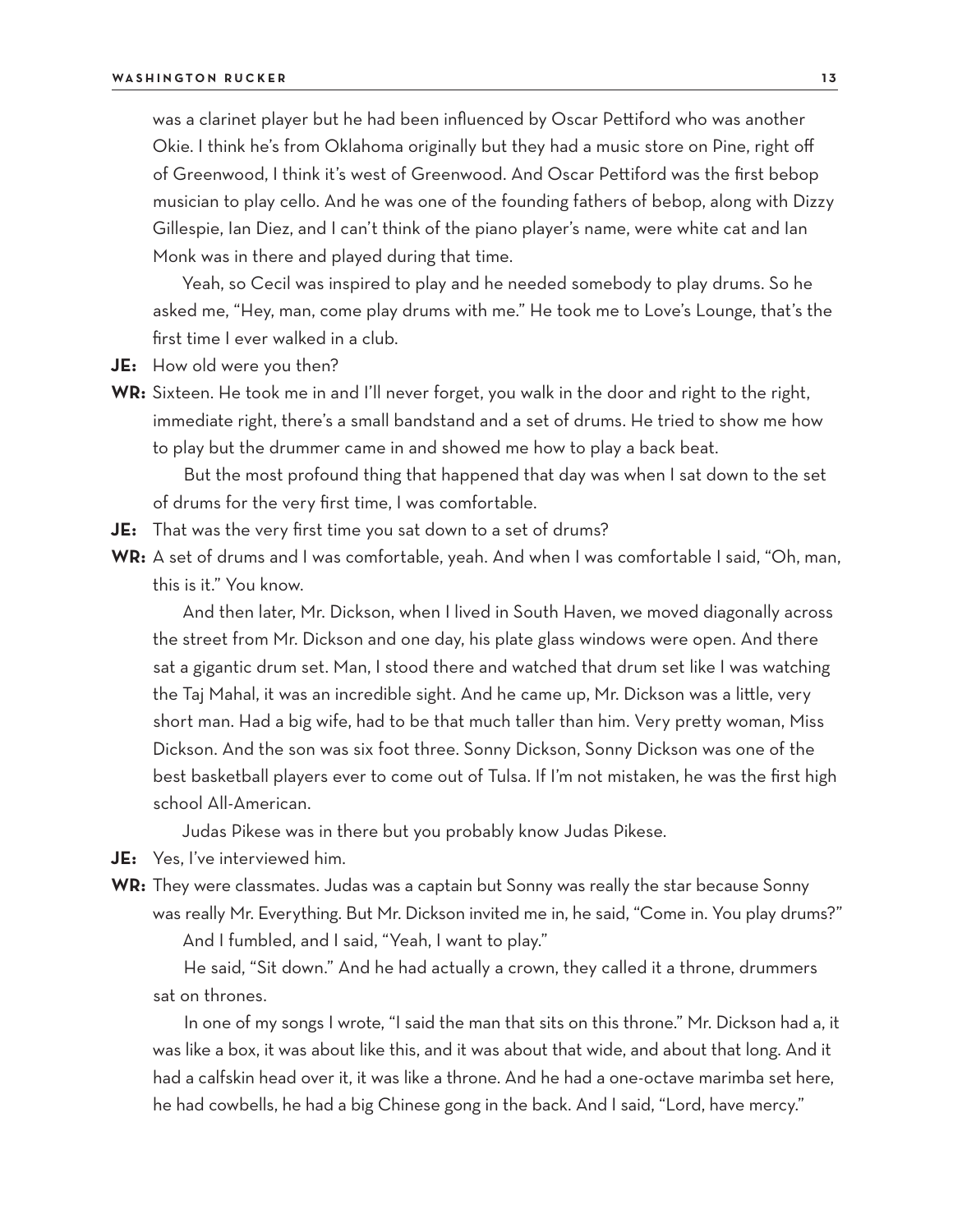**JE:** You didn't even know, probably, they manufactured them?

**WR:** I didn't know. I didn't even think in terms of—

**JE:** Right.

**WR:** I just saw something I had never seen in my life.

## **Chapter 06 – 3:30 Joe Louis**

**John Erling:** Let's go back a little bit because you were in the boys' choir.

**Washington Rucker:** Yeah.

- **JE:** You could sing.
- **WR:** That was in elementary school.
- **JE:** You could sing.
- **WR:** Yeah, I can sing now.
- **JE:** So you have this musical ability of drums and you can sing. Could you play any other instruments?
- **WR:** No. And yet I write a lot of songs.
- **JE:** Name those songs.
- **WR:** I wrote a song called "Lucky." And one of the little Hanson boys heard it yesterday and he's very interested in it. The young boys here, they play it.
- **JE:** Yes, the Hanson Band, right.
- **WR:** He said, "Man, I like this song."

I said, "Man, I wrote that song in 1970," which I did. I was in Copenhagen and I wrote it for a girl. Her name is Linda but I called it "Lucky." That's one of my songs. Really, the song I'm most ambitious about is called "My Ballerina," and I wrote that for a Romanian ballerina that I met probably ten, twelve years ago. And I've written a story that I want to talk to you about called "Broken Point." It should be finished by late September and I go to Switzerland for that.

So I've got about twelve, fourteen songs that I've written and I'm going to put them in a compilation and put them on the Internet if I don't get a record deal, you know.

- **JE:** Um-hmm (affirmative). There was an assembly at Booker T., I believe.
- **WR:** Yeah. Yeah, I met Joe Louis there.
- **JE:** Joe Louis. Tell us who he was.
- **WR:** Heavy weight champion of the world.
- **JE:** Yeah.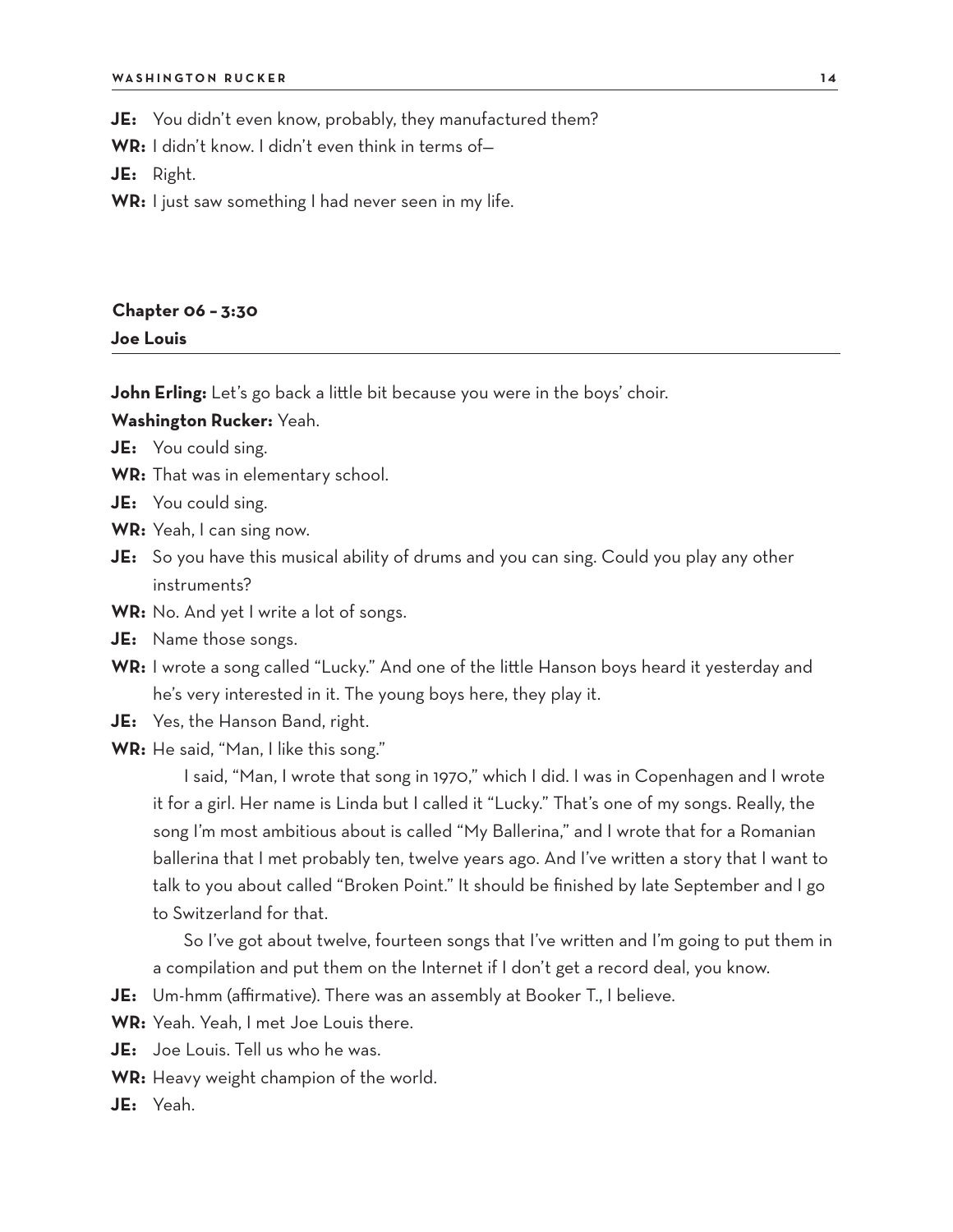- **WR:** He was America's hero. He's the black people's hero but he was America's hero because he had just knocked out Max Schmeling.
- **JE:** Who was the German champion.
- **WR:** Who was the German champion.
- **JE:** And he came to your school, when?

**WR:** He—

- **JE:** Probably '44, 1945, in there some place?
- **WR:** Ah, right, during the war.
- **JE:** Right.
- **WR:** And what they were doing, they were doing a recruiting campaign. Not in elementary school, but, you know, you set them up. You got this hero here. He was in the army, as a matter of fact. He just wasn't in uniform, as I don't recall him being in uniform. Yet he came in 1944. And later I met him in Las Vegas.
- **JE:** Wasn't he promoting a certain drink?

**WR:** Oh right. He had a drink called Joe Louis Punch. There used to be a soda called Grapette.

- **JE:** Yeah.
- **WR:** In a little bottle like this, if you recall.
- **JE:** Yeah.
- **WR:** It was grape and Joe Louis Punch looked just like Grapette. But he also had a softball team. He had a softball team out of Chicago called the Joe Louis Punchers. One of the really fine piano players here, Ed Hughes, played on his softball team. He
	- could pitch with either hand. He ended up being a very good jazz piano player.
- **JE:** Did they barnstorm? Did they come here and play?
- **WR:** Yeah, they barnstormed, yes, because, you know, things were still as they were so it wasn't like they were going to do anything major. But they barnstormed, yes.
- **JE:** Here you were like in the third grade and you knew that Joe Louis was—
- **WR:** Yeah, oh yeah.
- **JE:** …a big hero.
- **WR:** And it's the first time I'd ever seen white people come down to our school. At that time I was going to Booker T. Elementary School. The whole podium was loaded with the superintendent and everybody else. And when we went out to get sodas they got first in line. But we could, hey, we expected that. That's when I realized the importance of the impact that sports can have on people. Because the superintendent never came down to this end of town. He had somebody running it for him.

But when Joe Louis came to town I got to bring my family and my brother's and my daughter's family and, you know, come down to see the heavy weight champion of the world, Joe Louis. He had a truck right outside and he gave everybody Joe Louis Punch. It was an incredible day.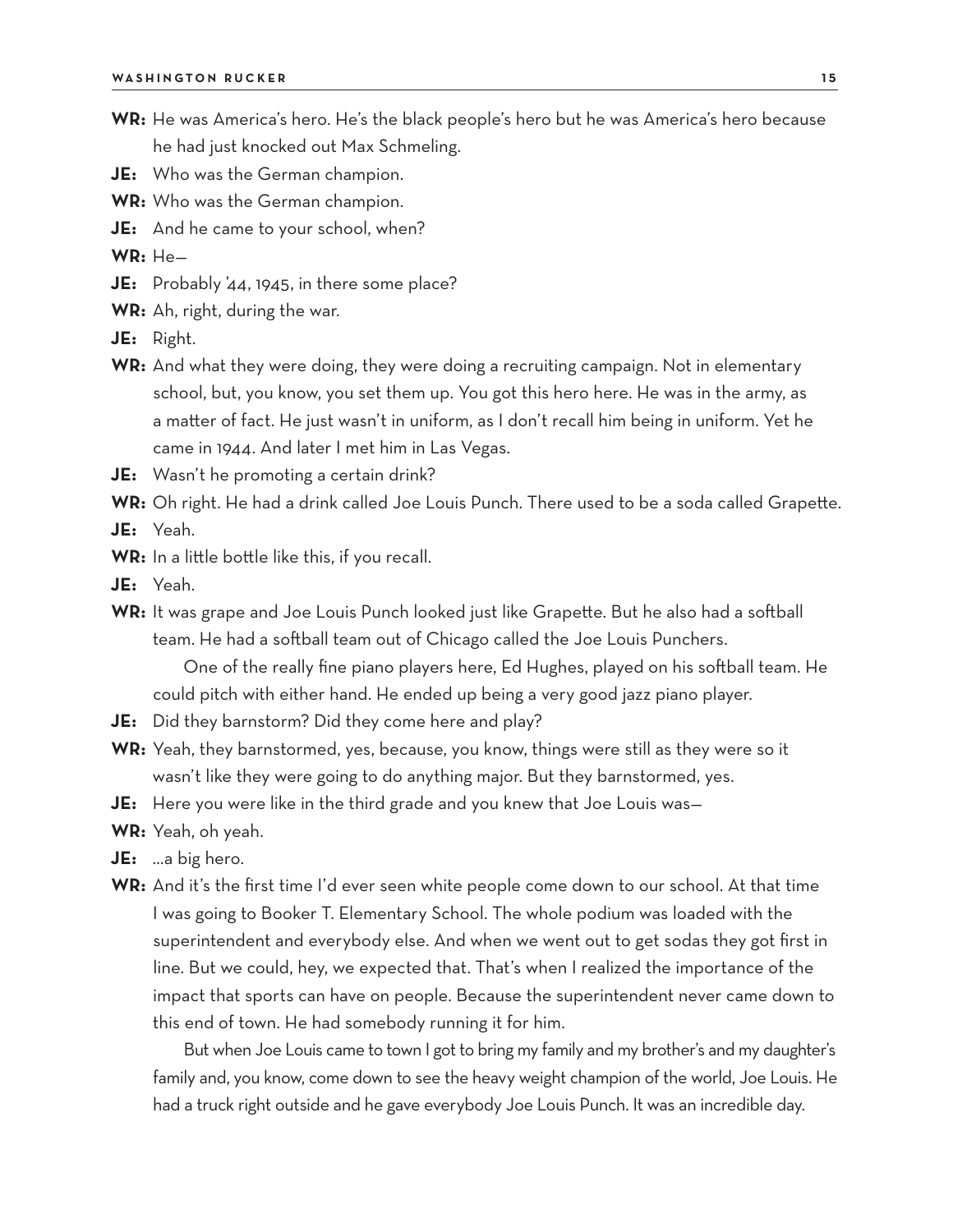**JE:** As African Americans you had to feel awfully proud that he is one of us.

**WR:** Yeah.

- **JE:** And by the way, you talked earlier about the different shades and colors-
- **WR:** Um-hmm, um-hmm, um-hmm (agreements).
- **JE:** …of blacks. Would he be about as black as you are?
- **WR:** No, he was lighter than me, much lighter.
- **JE:** Oh really? All right.
- **WR:** Much lighter, but it didn't matter, he could have been green because he was the heavy weight champion of the world. And that's the point I'm trying to make, you know. On that, you know.
- **JE:** Right. Excuse me, I don't give in to laughter—
- **WR:** I mean, did I say something wrong?
- **JE:** No, no, no, you said he could have been green, that was superlative perfect. That was great.

#### **Chapter 07 – 4:00 Salvation Army**

- **John Erling:** So, we move on. In the fourth grade, the Salvation Army and the food lines and all that. Talk about that time.
- **Washington Rucker:** I don't like to harp on the fact that we were very poor, but we were. That might have, to a great extent, been the reason that I have always made positive stuff to get out of that kind of situation. Because there are people my age who were born in that situation who are still there today because they did not have ambition and that whole, "I don't have a father." That's not going to stop me, at all.

So, I, like everybody else went down on Archer. As I recall, it was a big building on the south side of the street, maybe three blocks west of Greenwood on Archer. We stood in line and got turkeys for Thanksgiving, turkeys for Christmas, and Christmas gifts. And there was always a Salvation Army band playing the Christmas carols and religious music.

For years and years, I went to Switzerland every Christmas and played in a jazz club called Mary Anne's and Evelyn's. But when I discovered the Salvation Army band would play at, it's called the Autobahn, which is like the train station. I began to take my snare drum and go play with the Swiss. They didn't understand but they welcomed me. They didn't understand why I did it.

I did it because so many years the Salvation Army took care of me. The first pair of white shoes I got to be in Mr. Simms band in Sand Springs came from Salvation Army,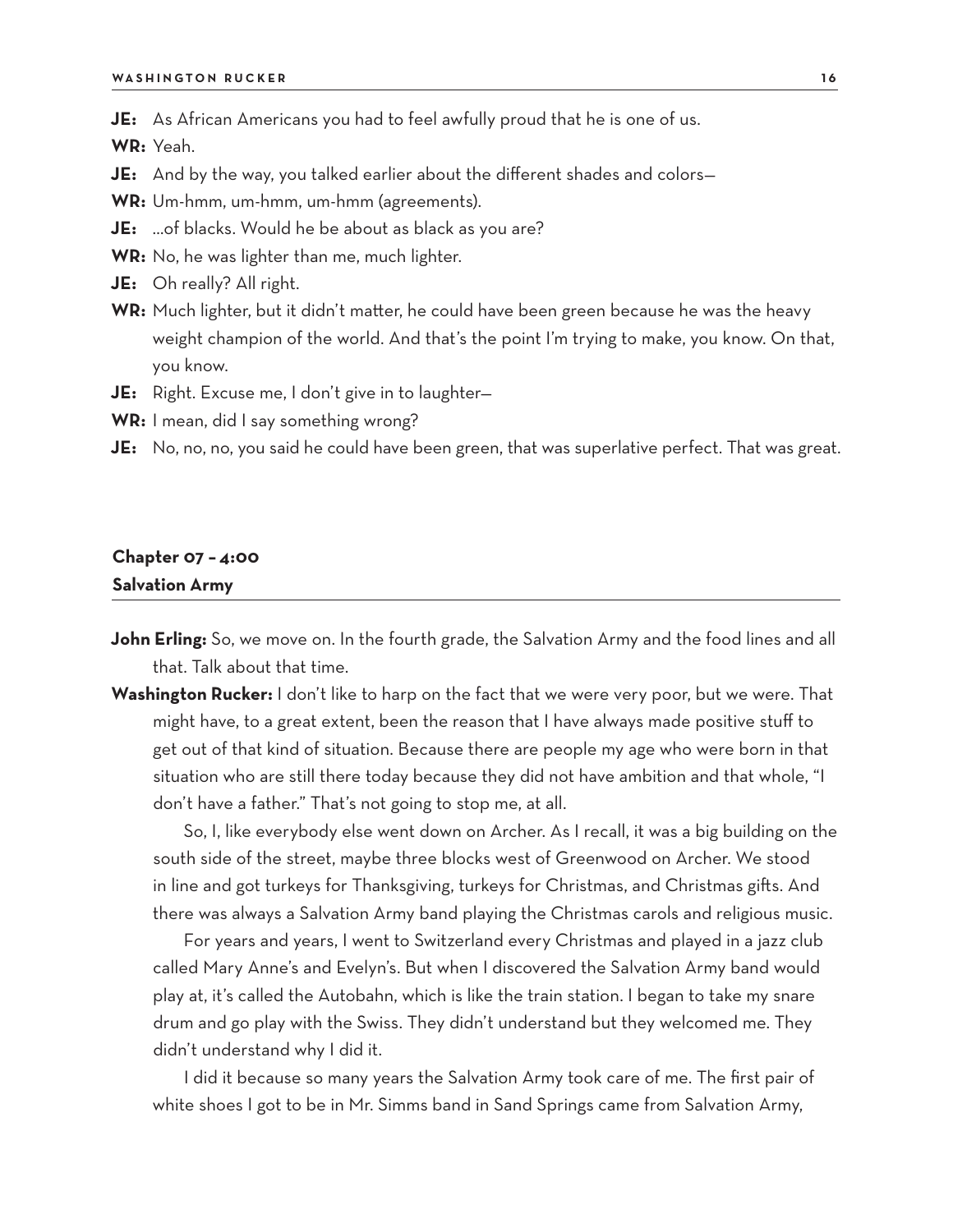you know? I'm a shoe freak now because I always wore hand-me-down shoes from the Salvation Army. And I never passed one of those things without putting something in that kettle, you know?

**JE:** A warm spot you'll carry to the end of the day.

**WR:** Yeah, yeah.

- **JE:** For the Salvation Army.
- **WR:** Even today.

**JE:** Right.

**WR:** Even today.

- **JE:** Your house burned down at one point in your life.
- **WR:** My house burned down when I was living on Jasper, when I was in the fourth grade. Me and Junior, Morris Chestnut Jr., and Clifton Tipton, and myself, we had gone to the movies to Ritz Theater. And we saw the smoke, fire engine, as I recall, didn't come this far down. People tried to put it out with buckets but the house had burned to the ground.

So we moved to a rooming house on Greenwood and Latimer called Speck Walker's. He had a small mom and pops store. We moved there in his rooming house for maybe a month or so, I guess. Because my mother was like a wanderer.

I wrote this in a story, I said, "When the house burned down we became a family of gypsies, always moving." Because we moved from there and then we moved to another place and then we moved to Oklahoma Street. And then right when I was to go to Carver, which was as far as from here to your car from where I lived, we moved to South Haven, and that's thirteen miles away. And I had to catch the bus.

And riding the school bus had a certain kind of social stigma to it. "He's from the country riding a bus." And I carried all that stuff with me.

Even today, when I come to Tulsa I always make sure that I come correct. Because I think I've lived beyond the expectations of a lot of people, based on the way I grew up. And I'm supposed to be standing on the corner drinking alcohol or using drugs or that sort of thing. They expect that if you're a musician and if you're an unlearned person coming in, they put all that together. "Well, how come you're not doing this?"

One of my classmates, I met her in San Francisco, took her out. I was on my way to Japan, I was in the military. We go out and she ordered a drink. I said, "I'll take a Coke."

And she said, "Well, you got a cigarette?"

I said, "No, but I'll go get you some." And I went to get her some cigarettes. So I opened a pack and I lit it.

And she said, "Whew (drawn-out sigh) you don't drink?"

I said, "Naw."

"You don't smoke?"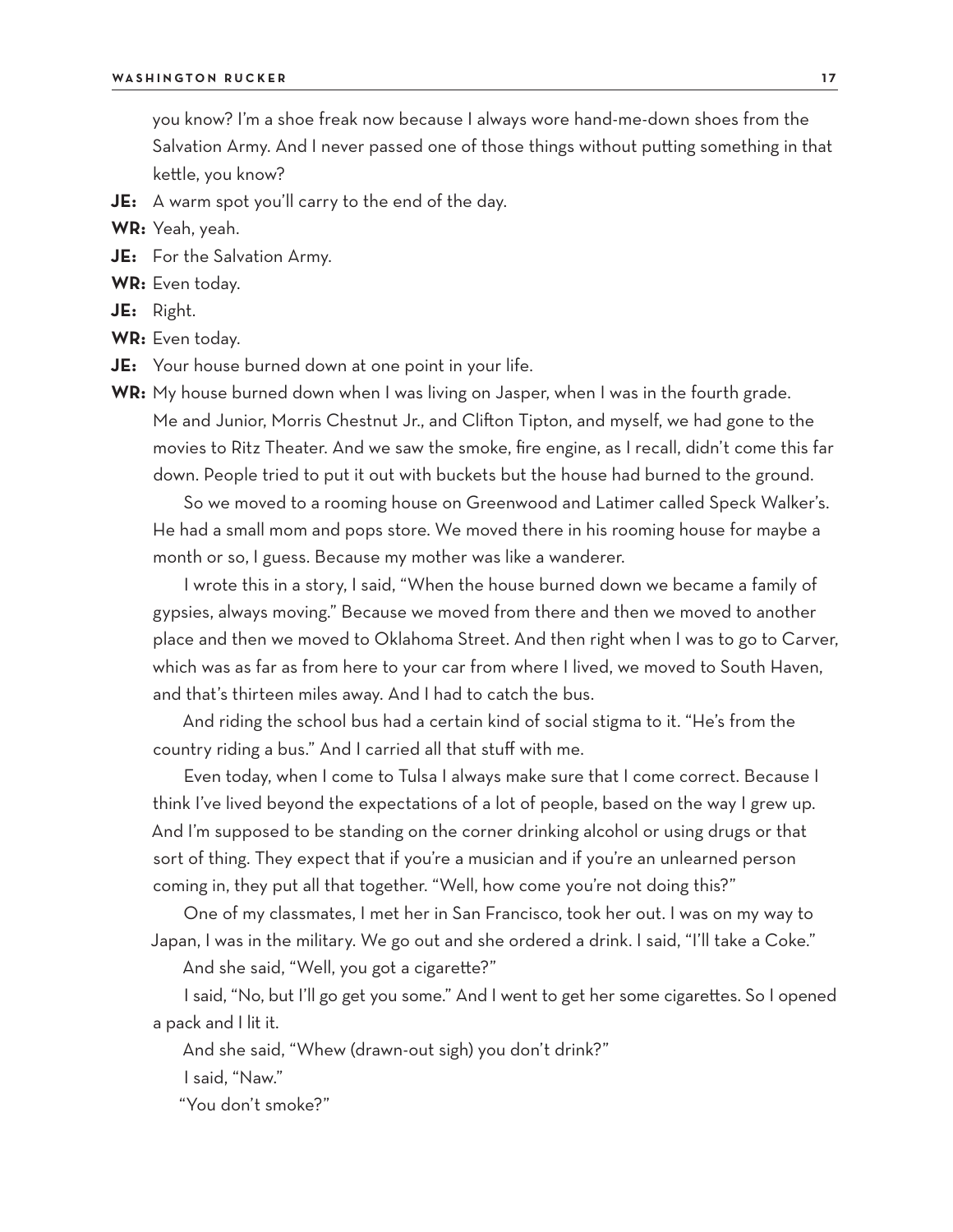I said, "Naw."

She said, "It's going to be a long night."

I said, "No it won't." Put the last twenty dollars I had on the table, I said, "It'll be as long as this twenty dollars can take you." Walked away from her, have not seen her to this day. Because I'm not going to change.

- **JE:** So when you come to Tulsa your brain can kind of almost default? You remember these events in your life more than when you're living in California?
- **WR:** I think of everything when I come to Tulsa.
- **JE:** Yeah.
- **WR:** The way I grew up. And I don't hold any animosity toward it, I just like for people to know that you can rise above whatever station you have been assigned.
- **JE:** And through all of this you had this passion for drums.
- **WR:** Um-hmm (affirmative).
- **JE:** And that's what was going to bring you out of all of that.
- **WR:** Um-hmm (affirmative), right.
- **JE:** All along.
- **WR:** Right.

# **Chapter 08 – 2:30 Radio–TV**

- **John Erling:** There was a point, I suppose, that you were introduced to radio. And that was a big thing for you.
- **Washington Rucker:** Miss Anderson had a radio and when we moved to South Haven we took an Indian woman with us out. She had a radio.
- **JE:** You took who?
- **WR:** An Indian woman with us, a Cherokee. She lived on Oklahoma Street right next door to us. I used to go to the grocery store, which is a block up, and she would invite me over to listen to the radio with her. And we always listened to Grand Ole Opry.

I played at just about every place in the world except the Grand Ole Opry. And I had an opportunity and was going out of town and couldn't do it.

- **JE:** Do you remember who you heard on the Grand Ole Opry?
- **WR:** Yeah, we'd always hear Little Jimmy Dickens, Minnie Pearl, and Red Foley singing that "Old Rugged Cross." That became my theme song, yeah, Red Foley, I love him. I love country music.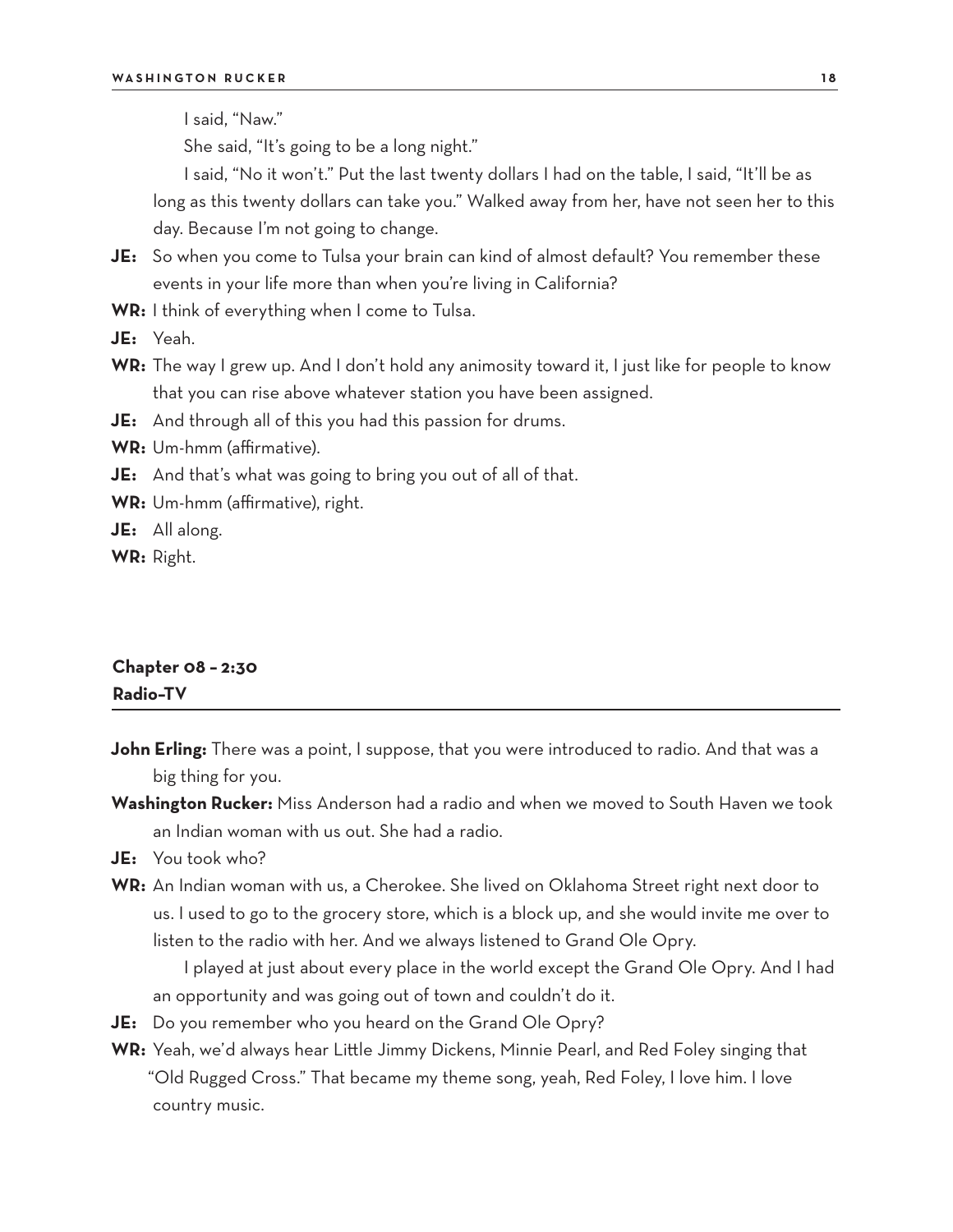- **JE:** How old do you think you were then?
- **WR:** I was in the seventh grade.
- **JE:** All right, was jazz—
- **WR:** No, it hadn't come into my life.
- **JE:** …become—hadn't even come into your life yet?

**WR:** No.

- **JE:** So, country and western really was the first form of music.
- **WR:** That I really, really liked.

**JE:** Right.

**WR:** I still have a great love for country music. I made a couple country albums with people, but I just love the music. And I loved it, not in a way that do I want to play it? No, I loved it because of its honesty. To me, country and western music is the most honest music. That and the blues. And they run parallel to each other. It's honest music and I love it.

Brad Paisley is my favorite singer. I just buy everything that he records.

I had an opportunity to play it and when I did I was doing a television show called *Evening Shade* with Ossie Davis, Loretta Lynn was on, and two other country women were singing it. And I was the only black in the band. You know, TV being what it is they got to have one, so they hired me.

And I was playing and Loretta Lynn turned around and she said, "Man, you can really play the country music."

I said, "I played it on *The Bandstand* with Leon McAuliffe and his western swing band." She just stopped in her tracks.

And I said, "He's from Tulsa. At least his band was here, as you ought to know." And I said, "Yeah, I know Leon McAuliffe." He had a drummer had a set of drums, he just left Kenton's band so he had a set of drums like Mr. Dickson's. I hadn't done any research but this had to be one of the first television shows that was televised at the Cane Ballroom. Leon McAuliffe with his swinging band and I was playing with a group called the Stack Walton Trio. Mr. Dickson got me the gig.

We played "Red Top," and played another tune but I sat down to that set of drums. Well, I was comfortable then because I'd set down to Mr. Dickson's drums.

**JE:** Were you ever around Johnny Lee Wills and those boys?

**WR:** No, they came through here but they're from Texas, as I recall.

**JE:** Yeah. But they ended up, obviously here.

**WR:** Yeah.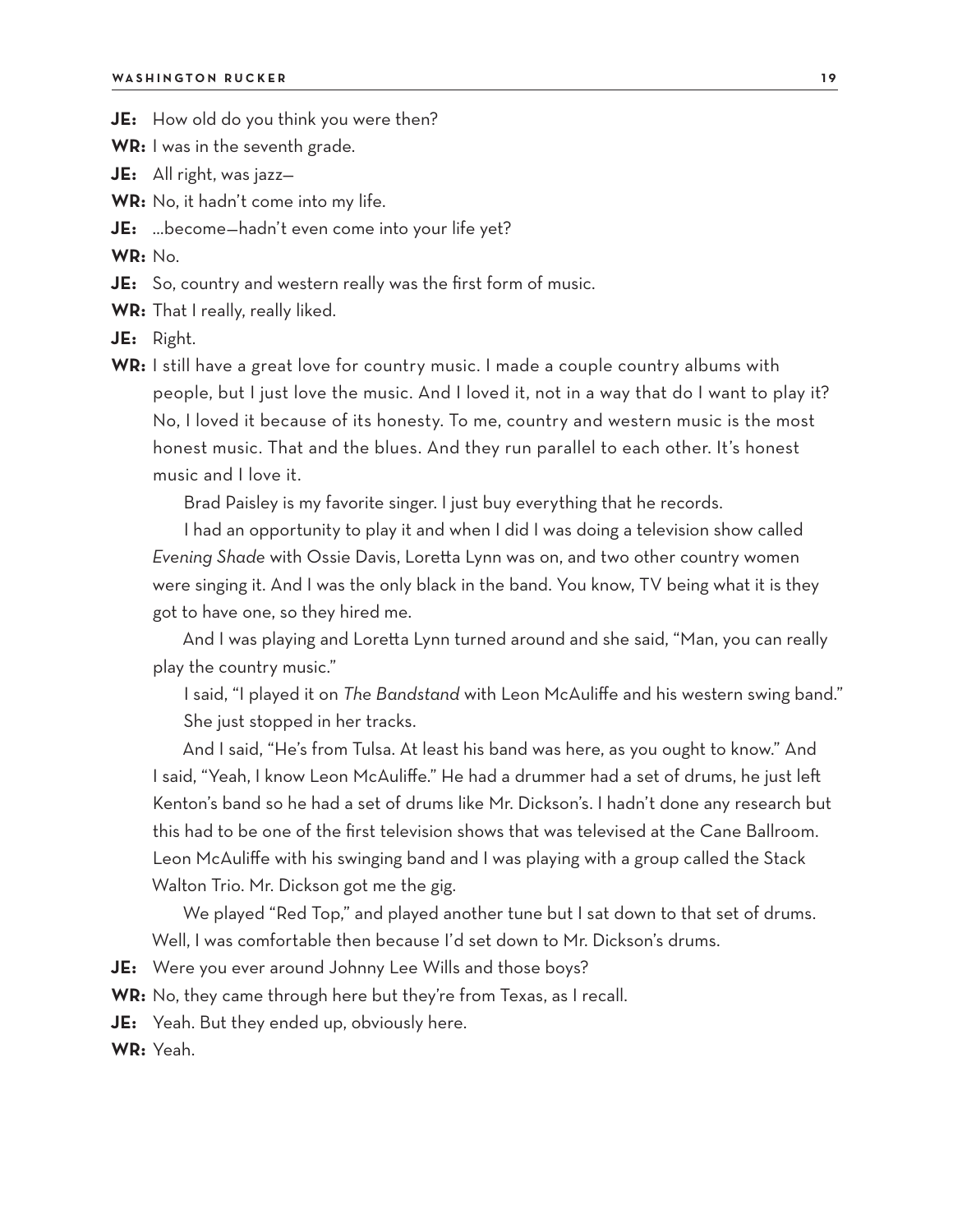#### **Chapter 09 – 4:50 Jazz Structure**

**John Erling:** Swing music is kind of like jazz in that they just let it flow.

**Washington Rucker:** You mean western swing music.

**JE:** Yeah, western swing music, excuse me.

- **WR:** It's very much like it but it's more like the swing impact on that kind of music because swing music was meant for dancing.
- **JE:** Yes.
- **WR:** And people danced a lot with swing music, even with the black bands, with the Count Basie and the Duke Ellington bands, a lot of the showpiece numbers were just meant for people to listen to them.
- **JE:** Yeah. But I can see those guys take off.
- **WR:** Um-hmm (agreement).
- **JE:** And they don't know where they're going to go.

**WR:** Yeah, yeah.

**JE:** Just like you guys and jazz go.

**WR:** Yeah.

**JE:** And they have no idea where they're going—

**WR:** Yeah.

- **JE:** ...and where it's going to happen.
- **WR:** But you know, that is partially true, but the other side of that is, in spite of the fact that they sound like they're playing all over the place there is a structure. You have to stay within that structure.

**JE:** Okay.

- **WR:** As long as they're within their structure whatever they play is immaterial. But there's a structure, they're hearing something.
- **JE:** Is there a structure in jazz?

**WR:** Yes!

**JE:** Oh there is?

**WR:** Yeah.

- **JE:** There still is a structure?
- **WR:** Yeah, the structure was—
- **JE:** We think you're just going wild and crazy but you're—
- **WR:** That's the perception people want to have. "Oh, he's just playing outside." No, no, there's a structure. The head is called the melody, you play the melody and then you take a solo.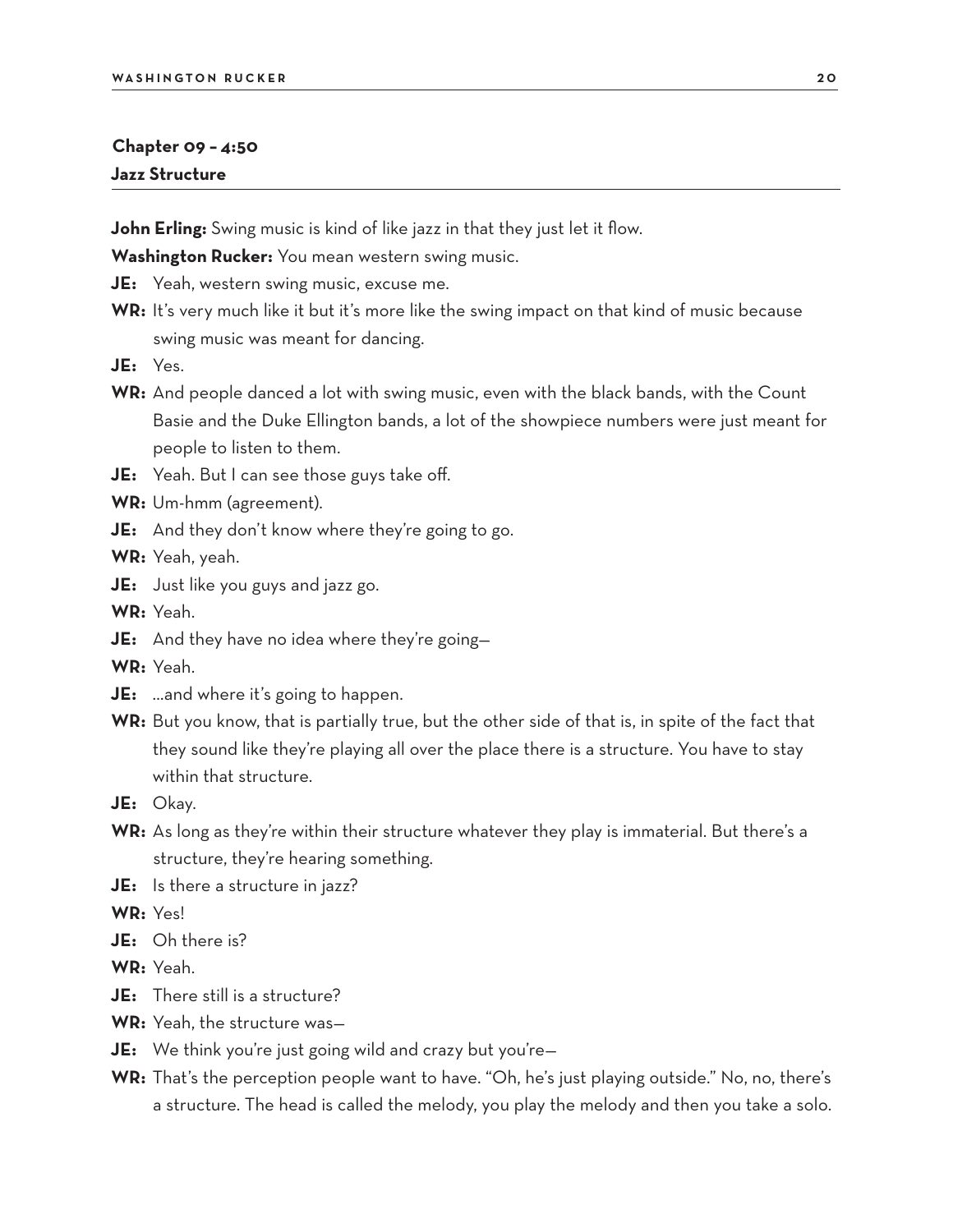And when you take a solo all you're doing is having a conversation with the musicians on the bandstand. "This is the way I feel about this within the perimeters of this conversation. And this is the way I feel."

"Well, I feel this way." And they exchange four, they start taking four bars, so I play four bars, you play four bars, so it's like, "La-la-la-la, la-la-la-la, la-la-la-la," but there's a conversation. At the end they're all the way gone. There is a structure.

**JE:** Right.

**WR:** And that structure is universal.

**JE:** Man.

**WR:** Later I'll tell you about an experience I had in Romania that was just an incredible situation.

**JE:** Tell it right now.

**WR:** Okay. I have a book out that's no longer—I'm going to put it on the Internet within the next couple of months, it's called *Jazz Road*. Anyway, I went to the book signing expo in Constanta, Romania, and I was staying out on the Black Sea by the water. And then a guy comes up and I was staying in the suite that he normally has for his family for a week. And I was already there.

So he asked, "Who is this guy in my suite?" The guy came on a boat, he brought his boat. And he said, "Who is this guy?"

And he said, "He's a musician, blah, blah, blah."

So ultimately, he got around to finding out who I was and he invited me on the boat. We go on the boat and he said, "Man, I'd like you to play some jazz. Would you like to play some?"

I said, "Well, I didn't come for it but I got a couple of days," I was free, so I said, "Yeah, you know, we'll play some jazz."

He put together a four-piece group for me, bass, piano, drums, saxophone. We played and it was like, "You bebop play?"

"Yeah." They played all the bebop licks they'd been listening to because they were in Romania behind the Iron Curtain. There was a lot of tricks because it's conversation. I said, "Oh no, you didn't do that."

Well, he did it to see if I would respond. That's called Call and Response. And when he'd do it, I said, "Oh, that's what you want. Okay." Man, I hit him back and, "Okay, blah, blah, blah."

But then at the end, the gypsy kept playing saxophone. He played "Body and Soul," which was made famous by Coleman Hawkins, they called him the Hawk. His running partner was Ben Webster, he's from Texas, but he grew up in Muskogee and people consider him an Okie. He played "Body and Soul," which is a very slow ballad, a very salty ballad, "A-na-na-na-na-na." And at the end he plays what is known as an obbligato, where he just, "Lu-lu-lu-lu-lu-lu," that's the crazy part.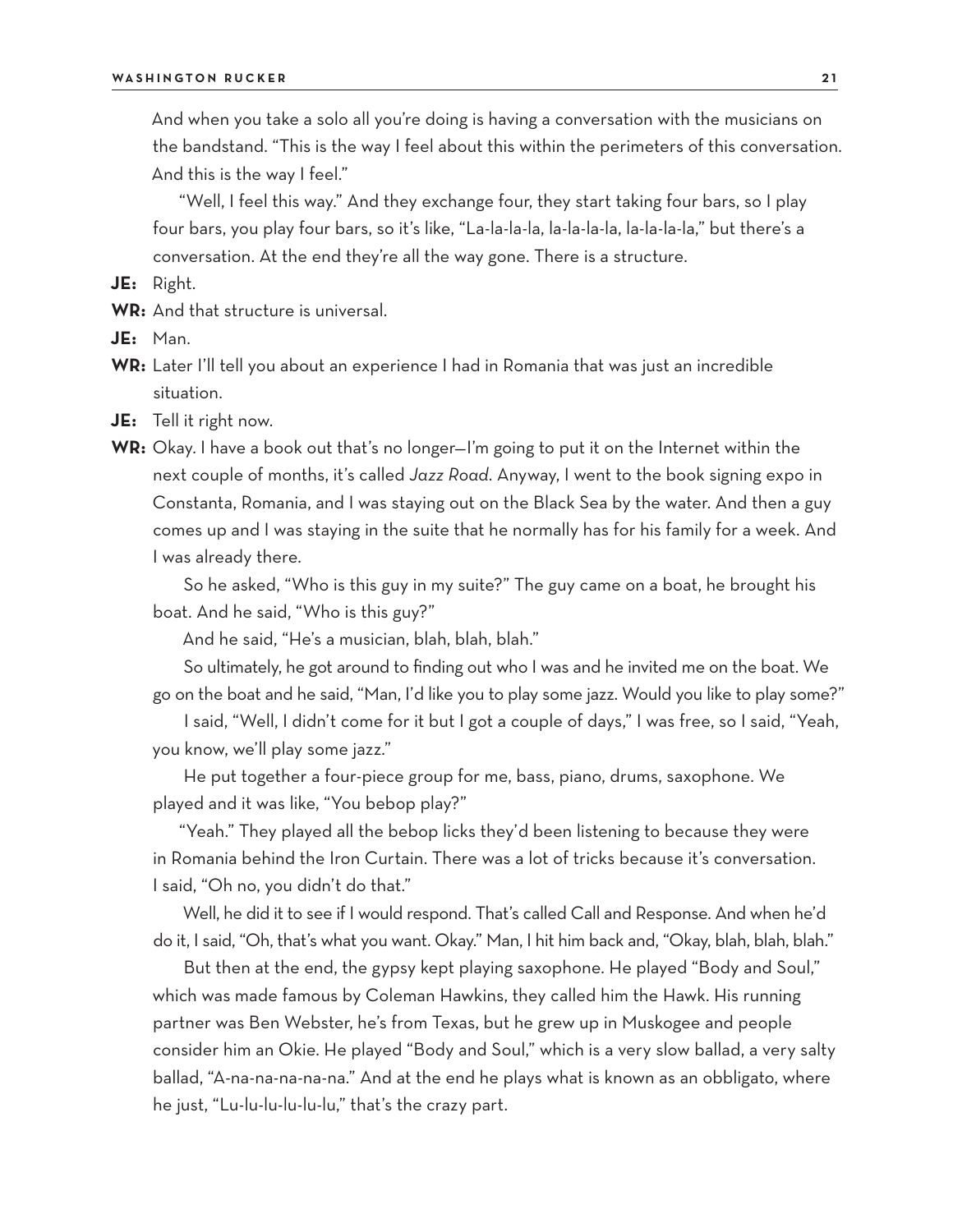#### **WASHINGTON RUCKER 2 2**

And all of a sudden he said, "Da-na-na-na," which is Cherokee. And that's typical jazz player, I mean, he was doing that stuff, and the bass player was just a phenomenal player, a classical player, and then he picked up the bass. And he and I were fiddling around and I was playing Call and all this. And, "Da-na-na-na."

And all of a sudden, this cat, when he played the obbligato he took a deep breath and said, "Now-now-now-now."

And I said, "Oh no he didn't." And the bass player and I locked up and drew this cat into the Black Sea.

And he looked around and he was speaking gypsy, 'cause I couldn't understand it. I know he didn't want to say, "Who is this end?"

But we had plenty fun but it just shows you about the world impact that jazz had. And the fact that the language, no matter what language you speak as the mother tongue, is very common among jazz players. I mean, it was the best jam session, it was on the Internet.

The lady Stella that I wrote the song for, "My Ballerina," she had it on the Internet for a long time. But it was pheno—I said, "Oh no he didn't."

When he got through, he didn't speak English but he came over and shook my hand. But it's like they have, "This is what bebop players they use this, we heard this. And this is bebop players do this. We wonder if he knows all this?"

I said, "Man, that's my era. You know? That's my era."

- **JE:** This all comes like drinking water for you. And those of us who can't keep beat we sit on the sidelines and we're just plain jealous and wish we had—
- **WR:** Well, you know the thing about it, jazz, as good as jazz can be it needs ears like those who can't play. Because—
- **JE:** So is that my part? My ears? I can listen.
- **WR:** Well, if you can't play it, but I don't know, maybe you play.
- **JE:** No I can't.
- **WR:** But being a writer and with having an incredible voice that you have because I did some research on you too, and I don't go on the computer. You know?

### **Chapter 10 – 6:00 Birth of Jazz**

**John Erling:** Name some whites that have the soul for jazz.

**Washington Rucker:** Chet Baker from Yale, Oklahoma. He was the first one. I never really cared for Chet, personally, and I had a bias against him. I had a bias against him because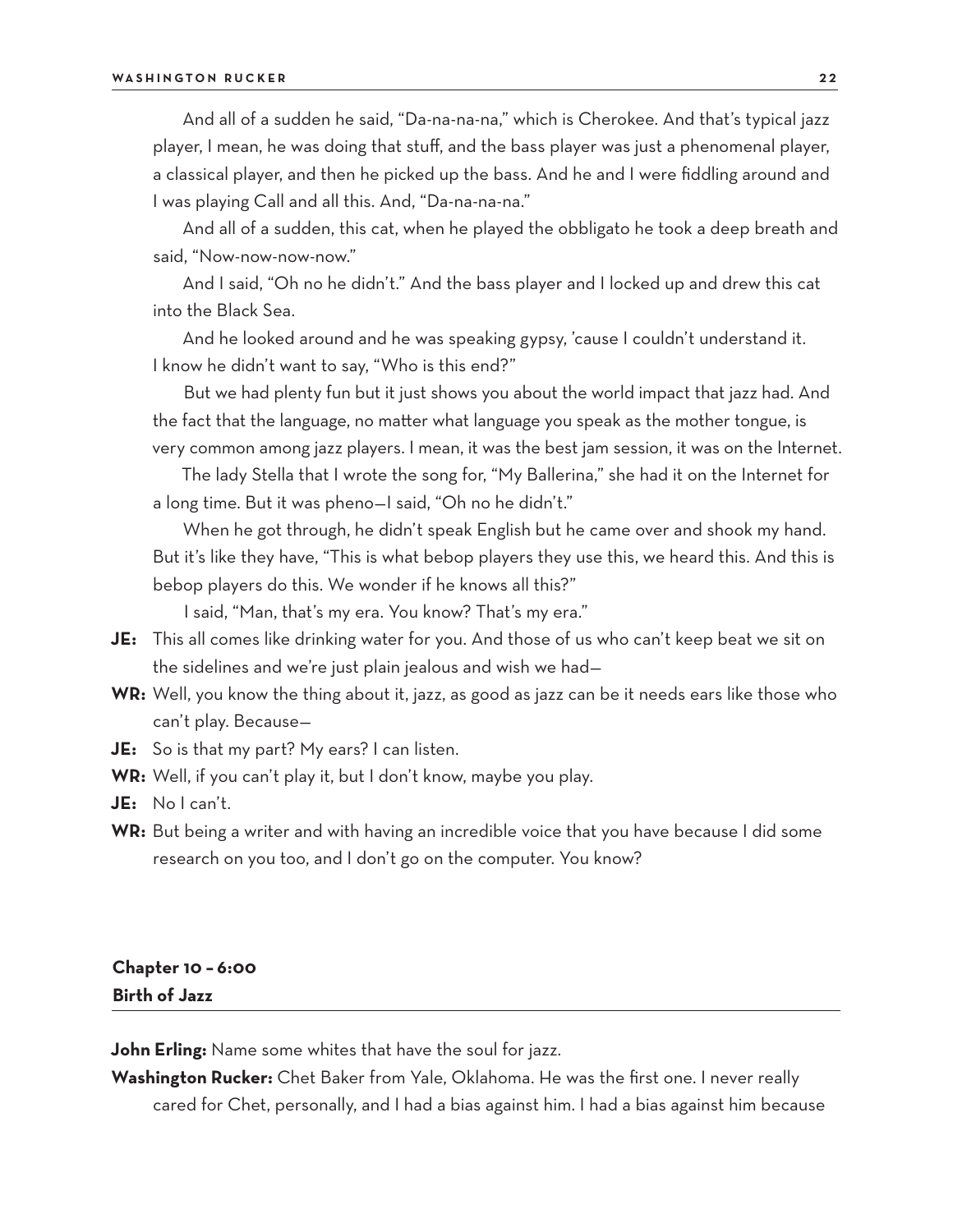he's a white player. Now I'll be honest about you, I had a bias against him. He's an ordinary cat. Man, if he was black you never would have heard of him, but that wasn't the case. Chet Baker was an incredibly fine musician. He died in Amsterdam under real strange conditions.

The bass player was Wilbur Little. Wilbur and I played together in Washington, DC, from 1959 to about 1964, and then he moved to Amsterdam. But many of them, Louie Belson, Buddy Rich, Kina Condoly—

- **JE:** But you do have to reach, don't you? To find really good white jazz—
- **WR:** No, not anymore.
- **JE:** Okay.
- WR: It used to be the case. You can't outrun everybody either. Those days are over. You know, you've got some really, really, really fine players, yeah. And the majority of them, when they get to that level, nine times out of ten or eight times out of ten, they're far more proficient because the majority of them have gone through the Classical School of Music.
- **JE:** Yeah. Well, why do you think it is jazz came out of the soul of blacks?
- **WR:** They needed an outlet. Blues is the legitimate parent of all jazz. If you hear some players play and there's a blue tonality in it, which is note between notes, they call them "blue notes." If you don't have at least one if a forty-five-minute performance of jazz, then, in my estimation, it lacks something. Anybody can improvise. Bach and Beethoven improvised way back in the sixteenth century but they weren't playing jazz.

We needed an outlet. I needed an outlet, which is why I got my mother's skillet, a knife, and a fork. I got a copper drum that's worth about three or four thousand dollars now, only one hundred were made. And when it came out I called the company.

"Oh, Washington, yours is in the mail." Didn't cost me a dime because of what I had done as a player. And I'm not bragging about what I've done as a player, but they respected enough about what I had done to give me that drum. I haven't bought a set of drums in probably about forty years.

But the thing about it, we needed an outlet. You can only suppress a people so long.

- **JE:** It was because of the suppression? You were poor, put down, and so forth.
- **WR:** Um-hmm (affirmative).
- **JE:** And that's what obviously produced that.

**WR:** Right.

**JE:** We try to make lemonade out of everything and so—

**WR:** Right.

**JE:** …that's the lemonade that came out of those—

**WR:** Right, yeah.

**JE:** …poor people who needed to be expressing.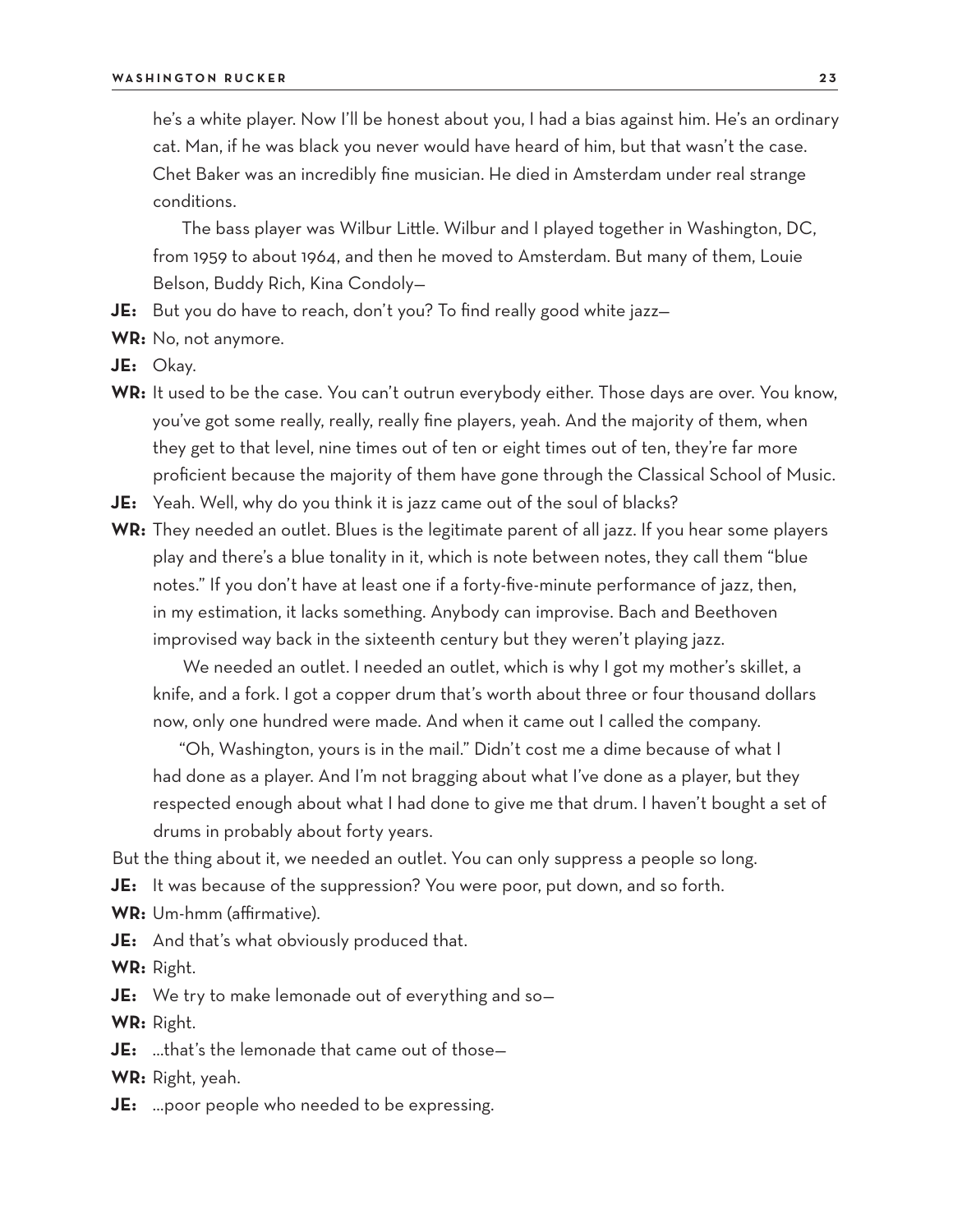**WR:** Right, yeah, but you know, it's really strange, in actuality the original "jazz songs" came out of the church. "When the Saints Go Marching In," is a church song, it's considered to be the number one—if you go to New Orleans if you don't hear "When the Saints Go Marching In" you might as well be in Paris. And they called it the Devil's music because the church people didn't want to hear it. The only thing about it if it was not on "When the Saints Go Marching In," but the improvisational aspect of it, which made it what it was. It was the same music.

Because all these people were unlearned players. You've got to understand, they were unlearned. And nobody ever wrote anything down, they just played. "Hey, man, you'll hear it."

I was telling those ski youngsters yesterday, Hanson Brothers, I said, "Man, you probably got a hundred songs, a thousand songs written on five changes. They call them ice cream changes." All the rhythm and blues tunes you heard when I was growing up, all written on the same quad progressions, but different songs on the same changes.

The same thing when you came out of church, all the church music basically uses the same choral changes, even now in today's gospel music. So they needed an outlet, they needed a secular outlet as opposed to just talking about going to church all the time. They needed an outlet outside because everybody wasn't going to church. So they just took the same songs and turned them into jazz tunes. Those were the beginnings of jazz.

**JE:** Wow.

**WR:** Just as simple as that. Oh it's as simple as that. And when you go to New Orleans people get up out of graves when the band comes along playing "When the Saints Go Marching In."

Really, one of the greatest experiences I had was in Perugia, Italy. And it was on top of a mountain. We were there for a week with Roy Hargrove, he's one of the ladies' drum trumpet player who is a dynamo. And two or three Big Bands, people from Berkeley School of Music and just some jazz musicians all over. And my greatest thrill every day was to see the band do the second line.

The second line is where they march down the street playing. There's a march called "The Second Line." All of them unlearned players, the drummer might be playing with the left hand like this, all wrong but they're playing this music. And "When the Saints Go Marching In" it looks like a thousand people are trailing behind and marching in that band. It's called "The Second Line."

If you go to New Orleans and if you see them marching down the street—I'm sure you've seen them with the umbrellas?

**JE:** Um-hmm (affirmative).

- **WR:** That's called "The Second Line."
- **JE:** Okay.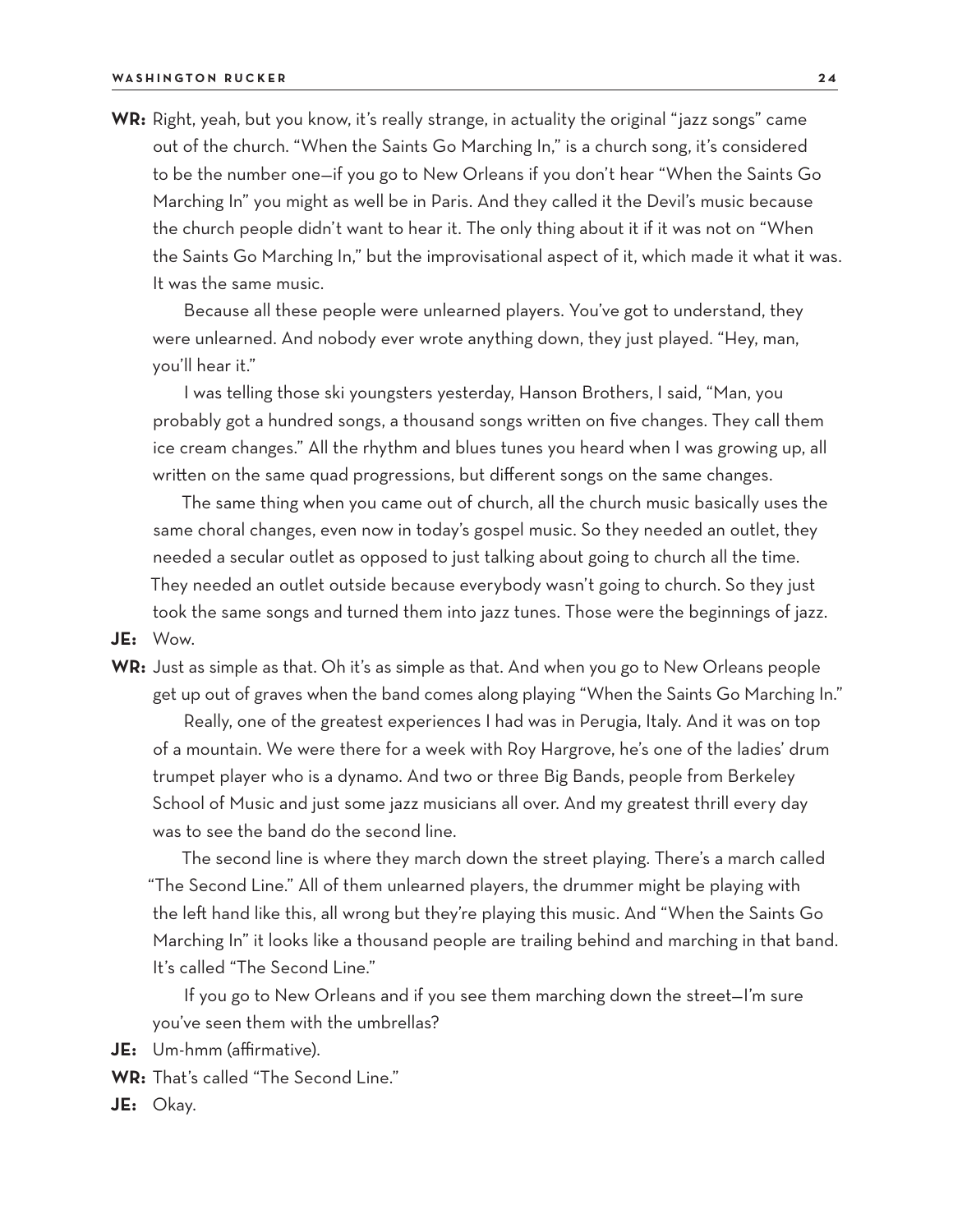**WR:** People get up out of graves to hear that. You know? That's how great it is. And all the sophisticated people, blacks, white, green, and anybody else, they'd go to these affairs. They'd sit down and be cool when the music is playing. But when "The Second Line" they got to get up.

And I've played at many affairs, in particular for the Creoles. A lot of them are lightskinned with straight hair and they're sophisticated, doctors, lawyers, and Indian chiefs, and they want to be cool. When "The Second Line" comes the wife will make them get up and then you see them reach for that handkerchief and start doing this. Hey, it's all over, because you're part of the club whether you like it or not. You know.

- **JE:** You keep talking about "When the Saints Come Marching In," like that is *the* song?
- **WR:** That's considered—
- **JE:** What was it, the birth—
- **WR:** …probably one of the best songs to ever come out of New Orleans.
- **JE:** To be the birth of jazz?
- **WR:** Nobody can really define who—
- **JE:** Okay.
- **WR:** …actually started jazz or what year. But the first jazz band was put together by Buddy Bolden. He had the first known jazz band. It wasn't the first jazz band to record because a lot of black musicians didn't want to deal with the white musicians over there. And the white musicians liked the music. So they began to emulate it and they took it to England. So the English people thought that the first original band was a white group. No, it was Buddy Bolden.

Buddy Bolden died when he was like thirty. He went crazy and died, but he had the first, long before Louie Armstrong. Long before King Oliver it was him.

### **Chapter 11 – 2:25 Jackie Robinson**

**John Erling:** I got to bring you back.

**Washington Rucker:** Okay.

**JE:** To Dunbar Elementary and a guy by the name of Jackie Robinson.

**WR:** Oh, man, he came to town 1947.

- **JE:** He was a great Brooklyn Dodger—
- **WR:** Um-hmm (affirmative).
- **JE:** …baseball player.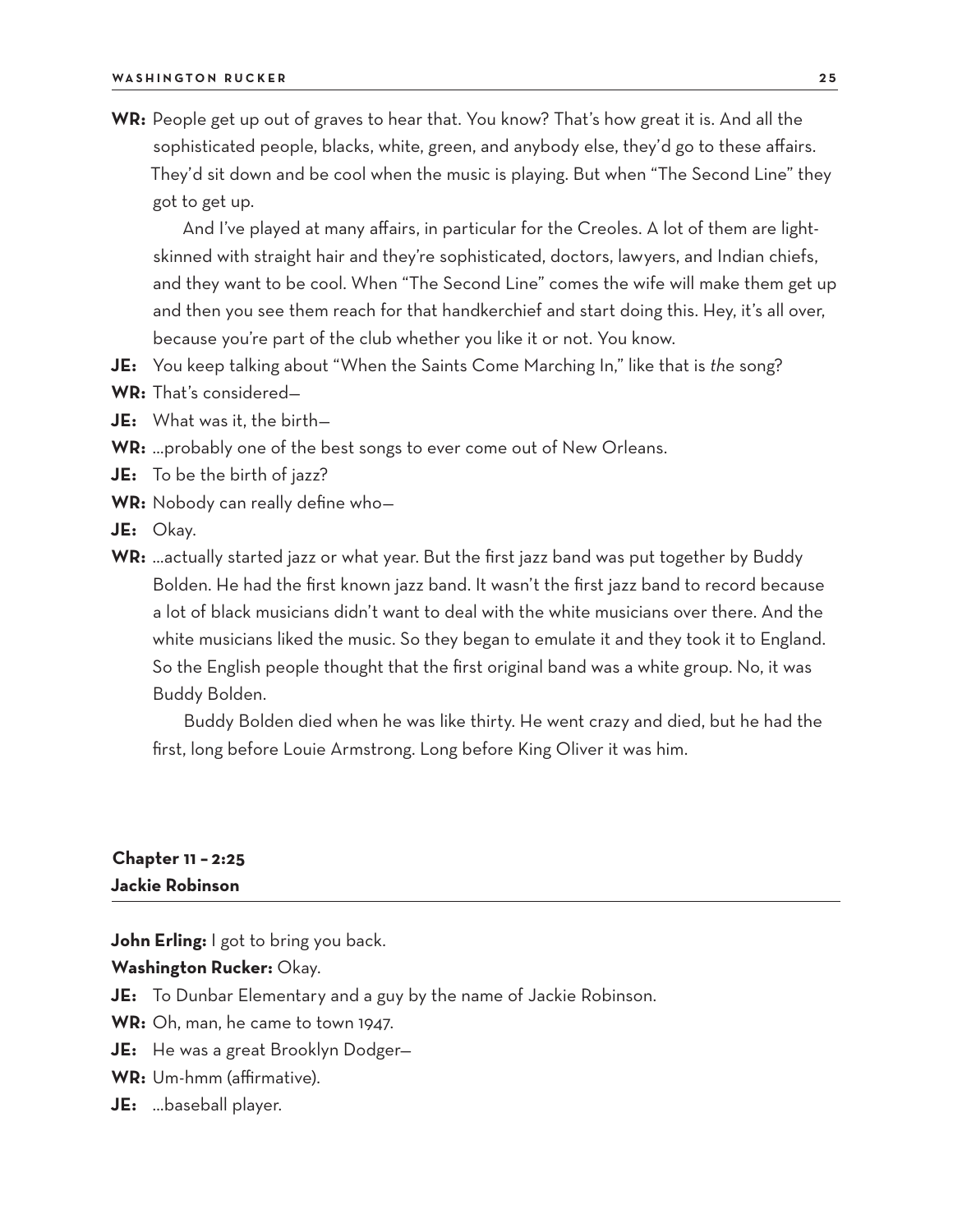**WR:** Um-hmm (affirmative).

- **JE:** And you actually saw him play?
- **WR:** I saw him play, it cost a dime, yeah. But they were playing the Tulsa—
- **JE:** Oilers, I think, at the time.
- **WR:** The Tulsa Oilers, right. And he came, he hit a single, he stole second, he stole third, and he stole home. Oh, man, after Joe Louis he was the next hero. Yeah, I saw him, I got a chance to see him.

When the teachers came in and said, "It costs a dime," I was living at that time in Oklahoma, on Oklahoma Street, and I was going to Dunbar. And when she said, "If you don't have a dime, if you can get you a dime."

I said, "Can I go home?"

And she said, "Yeah."

And I ran all the way home and got that dime and ran all the way back and got on that bus. And, oh yeah, yeah.

- **JE:** And another guy who came to town that was famous was Lionel Hampton.
- **WR:** Lionel came to town and I was in the seventh grade. I saw his band in the seventh grade, and he came to Carver and swung, swung everybody into bad health, man. You know, Lionel was a drummer and a vibe player. But Mr. Dickson played vibe. Remember I mentioned he had a oneoctave vibe? Sitting on the top of his drum. But Lionel came and played like nobody's business.

First time I saw a Filipino was in his band, he was a trombone player. Later, some years later, man, many years later, must have been 1963 or '64, his wife, Gladys, called me from New York. They were playing at the Metropol. She called me and said, "We want you to come play drums for the weekend."

I said, "Okay."

"We'll pay you thirty-five dollars."

I said, "No, lady, thirty-five dollars a night, no, no, no." She didn't like to pay money, and she controlled it, she didn't even give him money.

- **JE:** I remember as a youngster I used to hear on the radio, Paul Lavalle and the Band—
- **WR:** And the Band.
- **JE:** …of America.
- **WR:** Oh, right. Mr. Simms introduced me to Paul. He used to come on Monday nights at six o'clock, I think it was six o'clock.
- **JE:** On the radio.
- **WR:** Right, on the radio. And Mama bought me a radio. When I got to Carver Mama bought me a little brown radio.
- **JE:** In fact, I think it was the City Service Band—
- **WR:** City Service, yeah.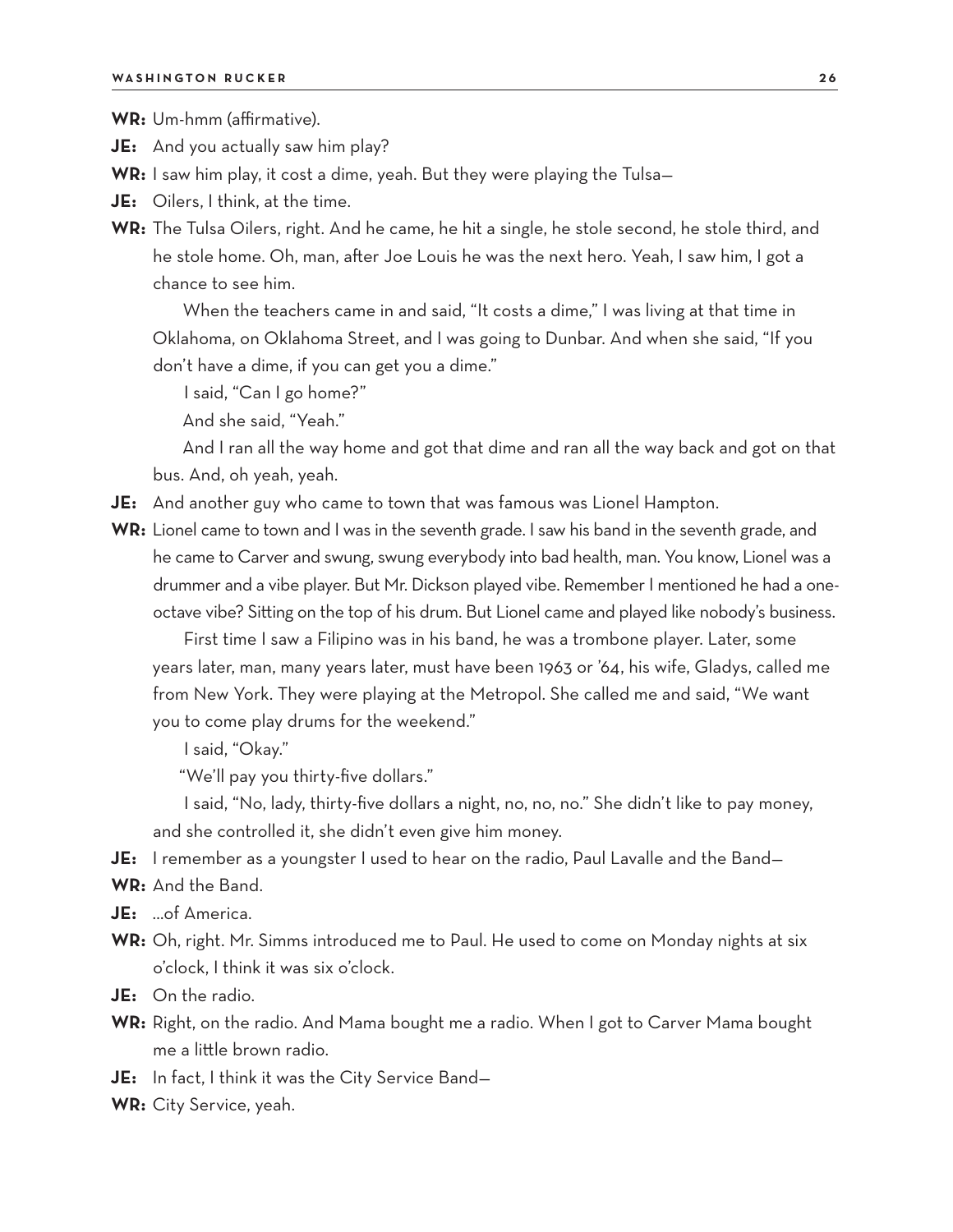**JE:** …of the band, of America.

**WR:** Yeah, City Service, yeah.

**JE:** City Service was a gasoline brand.

**WR:** Yeah.

- **JE:** And so that influenced you too, didn't it?
- **WR:** Oh I loved it. To this day, I would love to play in a marching band. I love march music. I love it. And it's gotten real crazy now with all this different formations, it's become a show. But the musicianship itself, a lot of the march music I've played over the years, besides playing jazz, my most gratifying experience is playing march music.

**JE:** Hmm.

WR: Because you've got to be technically sound and the whole bit. Yeah, I love it, I love it.

### **Chapter 12 – 2:50 Deep Greenwood**

- **John Erling:** Let's talk a little bit about what's going on in Tulsa when you're growing up. Did you go to downtown Tulsa or did you stay in Greenwood? Could you shop and go in stores in downtown Tulsa?
- **Washington Rucker:** No, uh-uh (negative), no. First of all, I didn't have any money. Second of all, I didn't go because in my mind, I'm only speaking for me, I don't know how other people think about it but Archer was a dividing line and most folks never went across Archer. Unless it was absolutely necessary they did not go across Archer. Because on the other hand, on Greenwood, the term Black Wall Street came to me later in life, we called it Deep Greenwood. And my mind had been so traumatized we never knew about Black Wall Street. We just knew Deep Greenwood.

But they said, "If a dollar hits Greenwood it doesn't have any reason to leave." Because the black community was self-contained. You had your barbershops, you had your barbeque places, you had Mann Brothers Stores, one on Greenwood and one on Lansing. Brothers, big, tall, light-skinned Mann. And I was in school with one of them, Antoinette Mann.

So, if a dollar hit Greenwood it didn't have any reason to leave. So there wasn't any reason to do downtown. You had clothes makers, tailors, shoe shops, and cleaners on Greenwood. No reason to leave.

**JE:** There would have been signs downtown that you would have seen.

**WR:** I saw them.

**JE:** What did they say?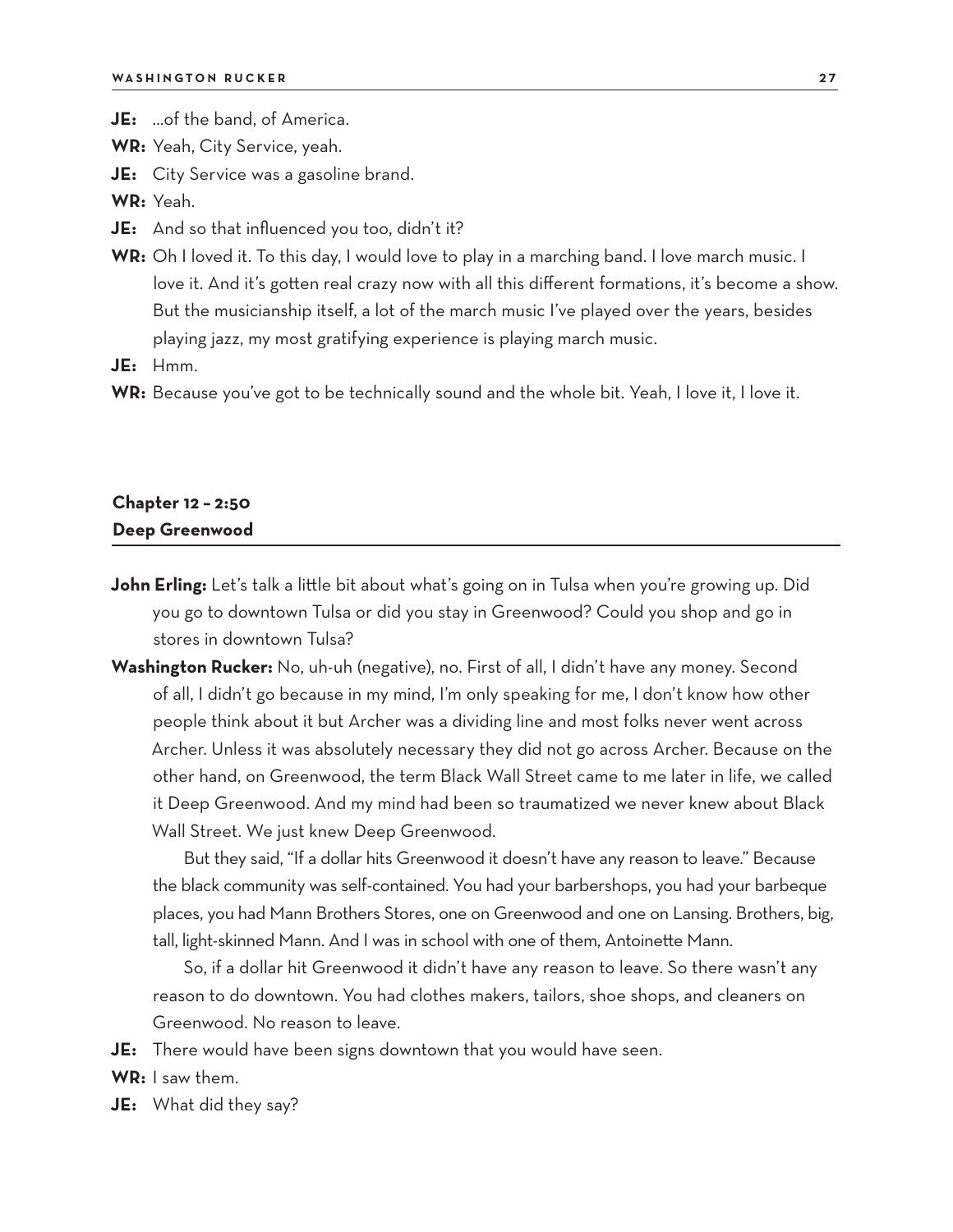- **WR:** I'll have to paraphrase. "Colored people this way." "Colored people can't use this water fountain."
- **JE:** Um-hmm (affirmative).
- **WR:** They had all those signs. I saw it at the train station. It was at the train station. I used to go and ride the bus on 5th and Cincinnati going to South Haven. And you very seldom saw a black walking along 5th and Cincinnati unless he was working or unless she was working.
- **JE:** Um-hmm (affirmative).
- **WR:** No, we understood, if you grew up in Ivy you don't really give it a whole lot of lot. You understand that there's a place you're supposed to be. Now, I thought it, man, I thought it in my way. I wouldn't go places that I know that treated us like this. And later, I think I can best explain it like this, when I joined the Navy then I saw it in its totality, how racism could just permeate peoples. You know?

For instance, they give you white uniforms in the Navy and I'll never forget. Right across from me was a little boy from Mississippi. You know you got the flap on the thing, you flap it up and you put your name across it and your serial number. And you flap it back down so you never see it. I do his and he does mine, when you come from around here. He took mine right across the top and the company commander made him wear it for the six weeks he was in.

- **JE:** I didn't follow that, right across the top.
- **WR:** He took a stencil with my name on it as opposed to stenciling in the back underneath my collar, he stenciled right across the front of my uniform.
- **JE:** Why?

**WR:** Racism.

- **JE:** He was white?
- **WR:** White boy from Mississippi. I'll never forget him. I'll never forget him.
- **JE:** And so they made him?
- **WR:** Wear it. Made him wear it for as long as he was in boot camp. Because once you stenciled it it's there. Made him wear it all the way in boot camp. Yeah.
- **JE:** Wow.

**WR:** Yeah.

Chapter 13 – 3:00 1921 Race Riot

**John Erling:** Back here, did you ever hear of the 1921 Race Riot? When you were young? **Washington Rucker:** No. No. In my mind, they so traumatized people that people never talked about it. Because I was born in 1937, and I was born so close to where the Race Riot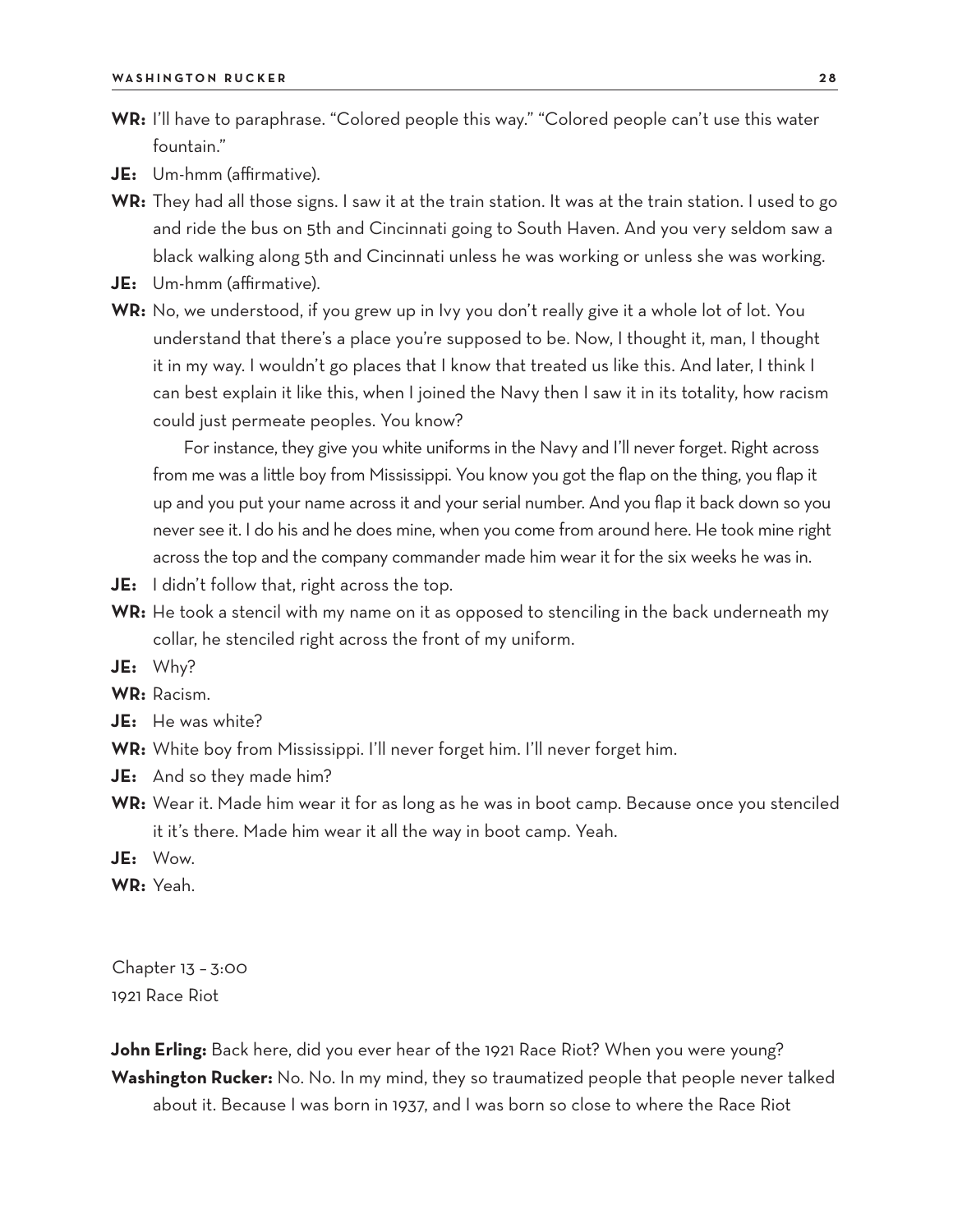actually took place, but it was a six-year period. So when I grew up in 1940s, early '40s, and particularly in the early '50s, Greenwood had already been rebuilt. And it looked old to me. Nobody every talked about the Race—I didn't hear about the Race Riot until I was in my later thirties or early forties.

**JE:** Wow. They didn't want to talk about it around here in Oklahoma.

**WR:** No, they were too traumatized. Because black folks were just totally—my mother was one of them. She was so totally, a white person come in she calmed down.

And I stood up, man, I was going to tell you, when I joined the Navy I came home with a pocket full of money and I wanted to buy her a new refrigerator. And I went down to Red Fork. I went to Red Fork to buy a refrigerator and a guy came to wait on her. He spoke to the woman and he called her Miss Such-and-Such. She was white. "Just a minute, I'll be with you Miss Such-and-Such," and then he went to wait on her leaving my mother and I standing there.

But when he comes over to my mother to talk about a refrigerator it's not Miss Barnett, it's Georgie. And I said, "Hold it, you call that woman Miss, you call my mother Miss. I want to buy a refrigerator now and I'm paying cash."

"Oh you don't have to pay cash." You know why? Because if you don't pay cash you pay interest on the money. And a two hundred dollar refrigerator will cost you a thousand dollars by the time you get through paying it.

I said, "No I'm paying cash money right now and I want it delivered Saturday." And, see? That broke the mold, because they weren't used to that.

**JE:** Yeah.

**WR:** Standing up like that. My mama was scared. Naw, I'm a man now. I'm not going to do this. I'm in a position now that I come in in civvies, I'm not going to do it. It has to be broken at some point in time.

**JE:** So there was a time when you just really resented white people?

**WR:** No, but I do have certain biases because I've seen it work too many times. I can't say that I hate white people because the woman that bought me my first set of drums was a white woman, Miss Cullener. And if her sons ever hear this or her grandsons she bought me my first set of drums. When I didn't have money to pay for my uniform when I got to high school, when that happened I didn't have the money. My mother didn't have the money, my auntie didn't have the money, but she went to Miss Cullener, the same woman.

Miss Cullener said, "If the boy's good enough to get in high school take this money to pay for the uniform." A white woman from this side of town.

So, no, I can't hate all white people.

**JE:** I didn't mean that you were hating now today.

**WR:** Uh-huh (agreement), I didn't hate them then, no.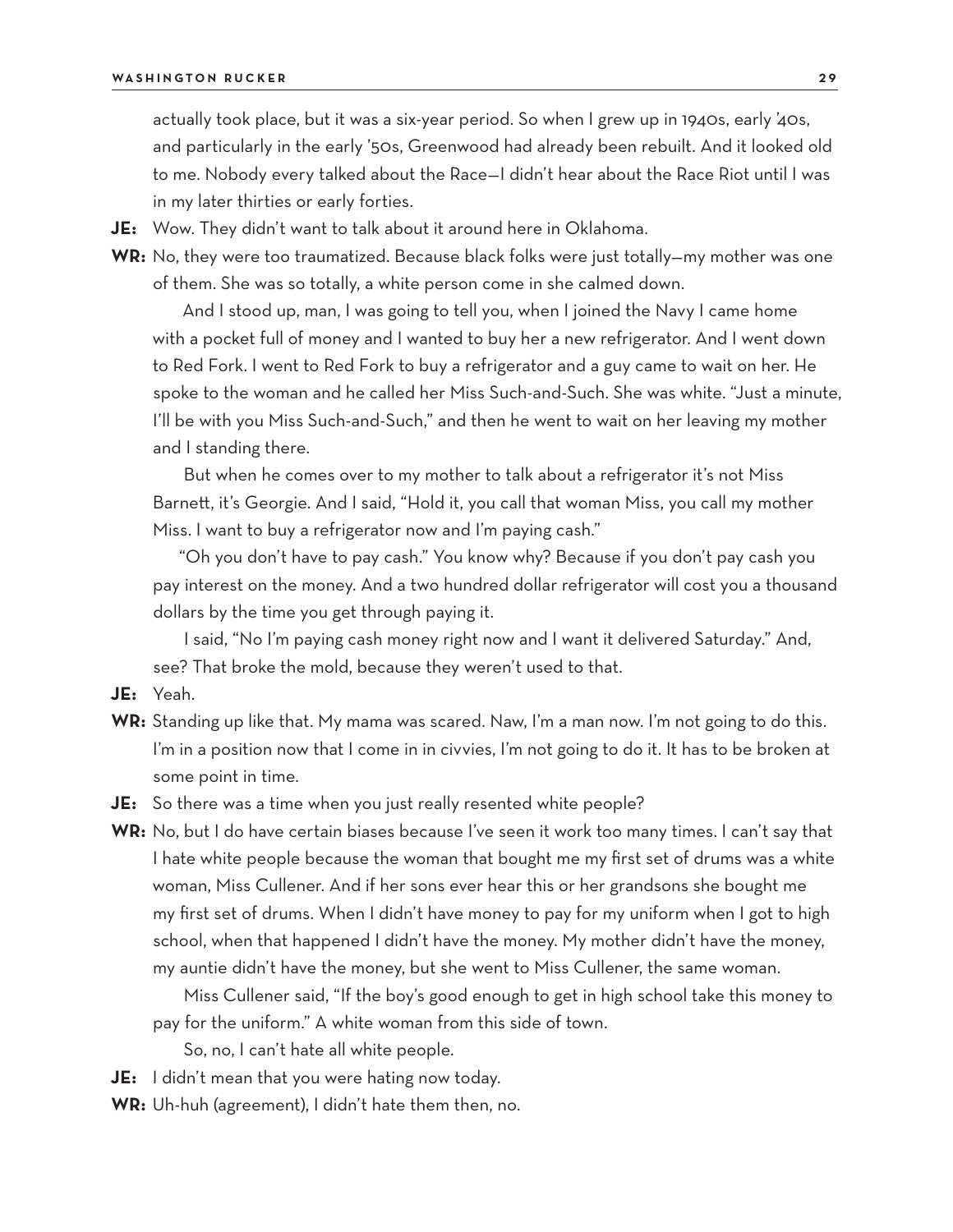**JE:** But there was a resentment.

**WR:** Oh a resentment, absolutely. They resented us, they resented us.

- **JE:** Sure they did.
- **WR:** They resented us because we made the best barbeque, you know?
- **JE:** Or they were jealous then?
- **WR:** And there was a certain resentment then too. But how can you do that? If it's not TV, the barbeque shows, I mean, how many? Every now and then you might see a black face. So the resentment was both ways.
- **JE:** Right.
- **WR:** The envy was both ways. My reason for being envious of a person didn't have anything to do with the color of the skin because I'm very comfortable with mine.

### **Chapter 14 – 5:00 Cast System**

**John Erling:** At Booker T., you were told your days at Booker T. were numbered and you wouldn't graduate.

**Washington Rucker:** Yeah. By Mr. Woodlow.

**JE:** Okay.

**WR:** Again, that system, that whole thing, that caste system. Light-skinned, black-skinned, black-blacks here. Mr. Woodlow resented the fact that I came in and began to question his authority. The principals at that time, ran their high schools and elementary schools like minor fiefdoms, you know? The principal's word was law.

We had made money doing a kind of high jinks kind of thing and a lot of folks came. High jinks used to be a big show, it was the only time you see a lot of white people come down to this because it was like a vaudeville show on the black side of town. So a lot of white people came down to see it. They didn't see that singing and dancing at Central, so they'd come down.

They cut high jinks out the year before I got to high school because of a food boycott, so he took that high jinks away. Well, the band, and I was a part of the band, decided to have a show very much like high jinks without calling it high jinks. So we'd earned this money to buy new uniforms, because uniforms went back to when Red first got in the band. You know, probably in the 1930s, and they were raggedy and old and all that.

And we had to go up here on this end of town for the Christmas Parade. They would have nice, shiny uniforms, shiny instruments. And we had to use raggedy instruments. So we earned some money.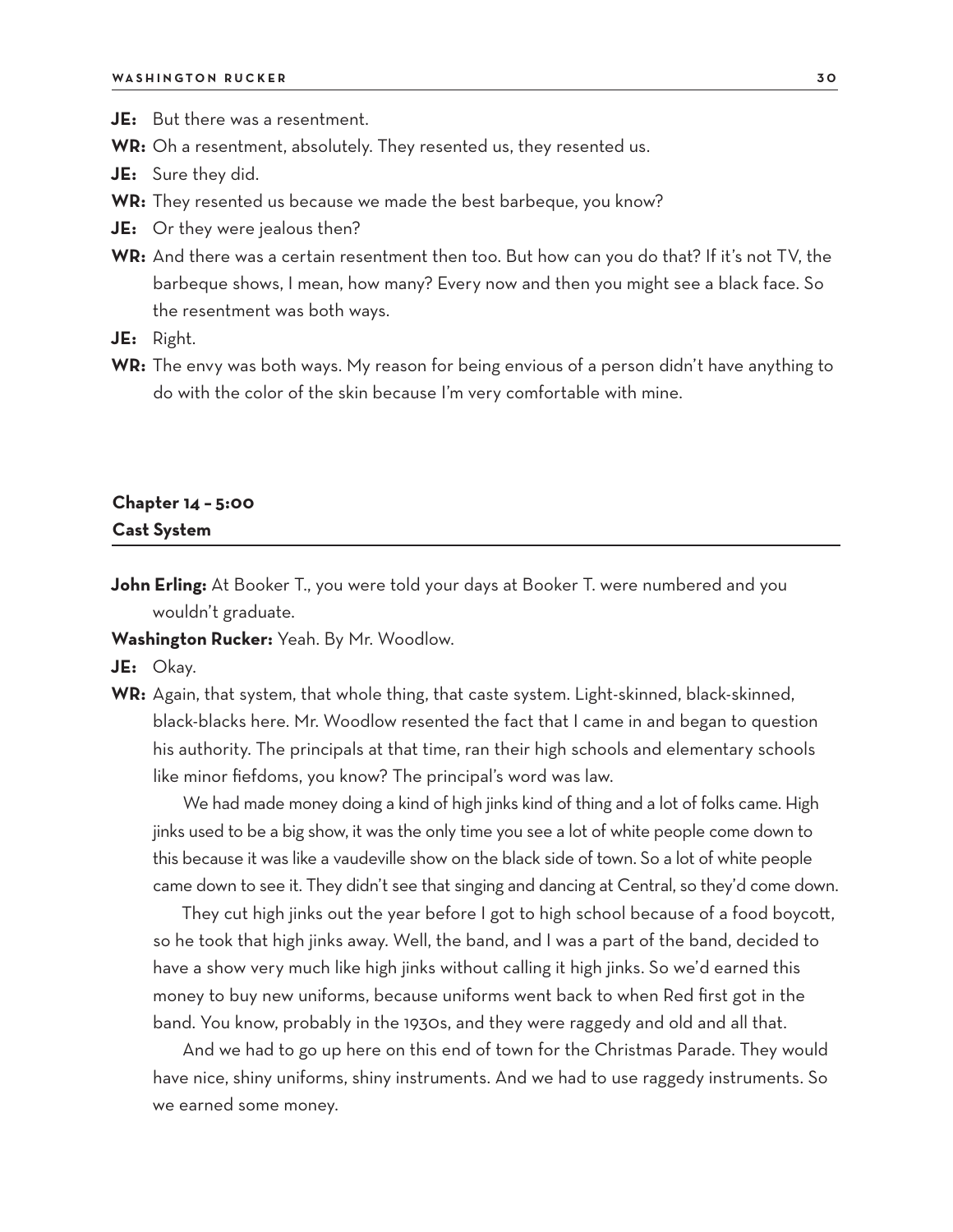The next year we got a new head of the music department, Mr. Trice. And I think to this days, Mr. Fields had to account for all the uniforms. Since I was going to be in high school another two years and he was missing a uniform, somehow my name got on the list as having lost that uniform. But the uniform was lost in 1951, before I got to high school.

So we had a band festival in Okmulgee. And we didn't get a chance to go to it. So I asked Mr. Trice, I said, "Why didn't we?"

He said, "We didn't have any money."

I said, "We earned five thousand dollars last year!"

The choir had taken that money and got new choir uniforms and two senior cruises. The beginning of the senior cruises of buses and gone to Sand Springs. They could have caught the streetcar, it cost a nickel, they could have caught the streetcar.

So I said, "Mr. Woodlow, that was the band's money."

"Oh no, it was ba-ba-ba."

I said, "That was the band's money, not the choir's money." So there was a confrontation.

Then he had to come down to the band room and he hated that because, you know, I'm questioning his authority. So he came down and all my classmates were saying, "Yeah, man, we'll do blah, blah, blah," until he got there. Once he got there I was the Lone Ranger because my classmates just slithered right on back away from me.

I said, "No, man, that was the band's money. It was not the choir's money. You did not have a right."

He called me to his office the next day. He said, "I'm going to see to it that you don't graduate."

I said, "Well, if it has anything to do with grades you can't stop me because my grades are way too good." And, hey, the way they got me was that uniform.

When I went to the office to see if I'd lost any books in the three years I was there, the woman said, "I was wondering when you were going to come and take care of this uniform."

"What uniform?"

"The uniform you lost."

"I wasn't even in high school in 1951. Every year I turned my uniform in."

"Well, you owe \$367.00."

And a poor black boy, where am I going to get \$367.00? So I went and told my mother and my aunt. I was living with my aunt on Latimer. She said, "I don't know, I'll see what I can do." Which is what people say.

When I asked Miss Cullener, Miss Cullener said, "We can't do that. Give the boy, we pay for that uniform."

And when I went in and gave them \$367.00 it almost took the roof off the school house. Because again, the system had not beaten me down.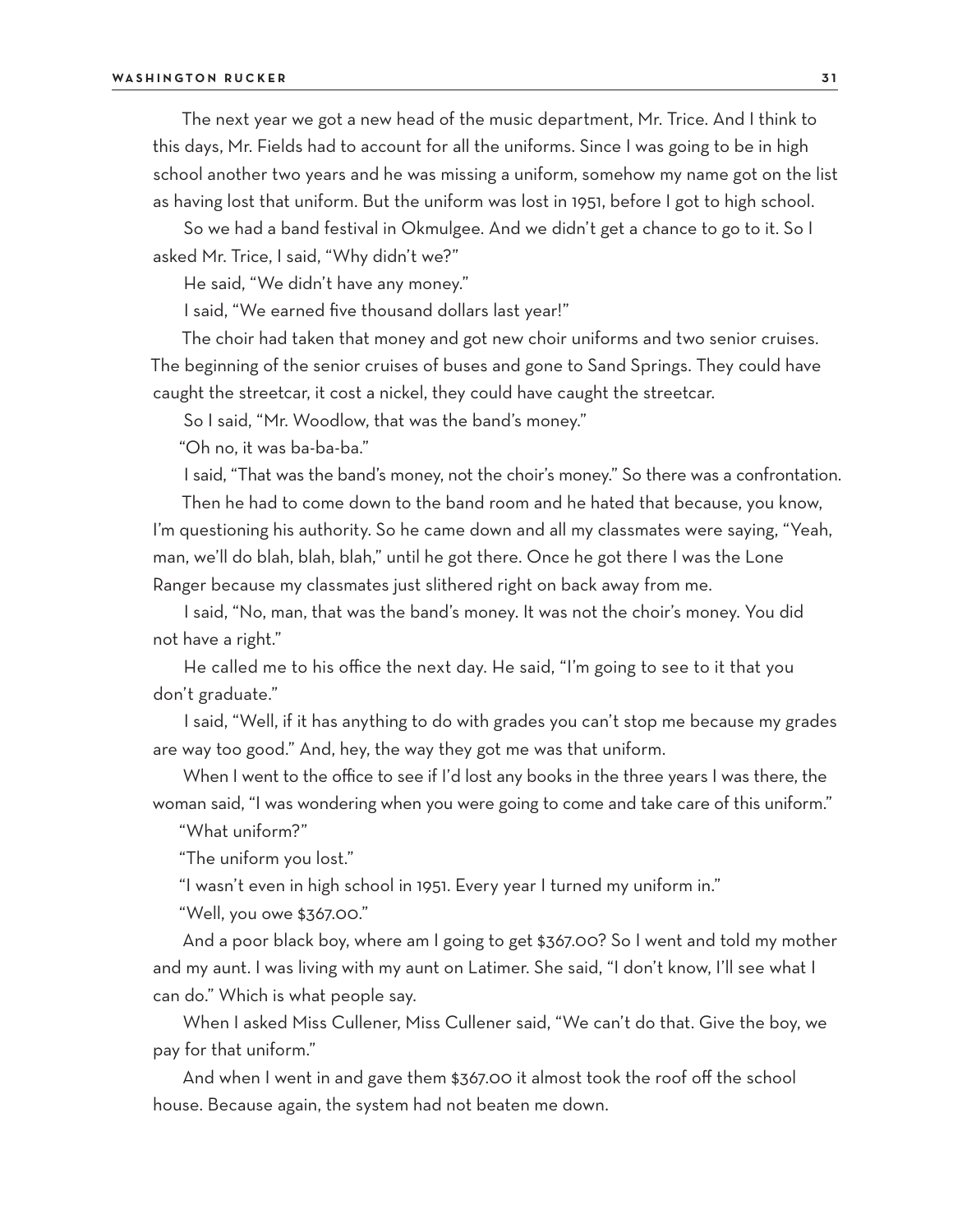And the last thing Mr. Woodlow ever said to me in 1981, he was sitting under a tree in LA, right by within a half-mile of my condo. They were having an Oklahoma day and he saw me coming, and he said, "Washington Rucker."

I said, "You remember me?"

He said, "Boy, I'll never forget you as long as I live."

And I said, "And I just graduated from UCLA." That day! And I said, "Now I just graduated from UCLA." That day!

"You did?" Because he told me, "You be lucky if you get a job down at Brown Duncan's with a broom."

- **JE:** Wow.
- **WR:** Oh yeah. I said, "I just graduated from UCLA."
- **JE:** And on graduation day—
- **WR:** Oh yeah, I went crazy. It wasn't done on purpose. I had this resentment towards the system and the way it had made every attempt to beat me down. And it had beaten many down. I just happened to be a lot stronger. And I think the strong point with me was the fact that I'd gained a certain amount of independence based upon the fact that I played music.
- **JE:** Yeah.
- **WR:** That gave me a certain kind of independence. So the white superintendent comes down, he hands you your diploma. You shake his hand, you shake the principal's hand, you walk off the stage. A millisecond before it happened, I hadn't even given it any thought, but when I shook the superintendent's hand I walked past Mr. Woodlow like he was a ghost. You could hear a collective, "Aaaahhh, did you see what Washington did?" That was my going out thing.

I said, "I got my diploma, the white man gave it to me. Bye," and walked off the stage.

**JE:** And then you didn't see him until?

**WR:** 1981 when I graduated from UCLA.

**JE:** Wow.

**WR:** He said, "Boy, I'll never forget you."

# **Chapter 15 – 3:48 Racism Saved My Life**

**John Erling:** Let's touch a little bit on the Navy. You went to Washington, DC, to music school? **Washington Rucker:** The Navy School of Music, yeah.

**JE:** And you must have impressed them there. Did you feel any prejudice there with your— **WR:** Oh man, oh. In the book, I wrote a Chapter on Racism Saved My Life.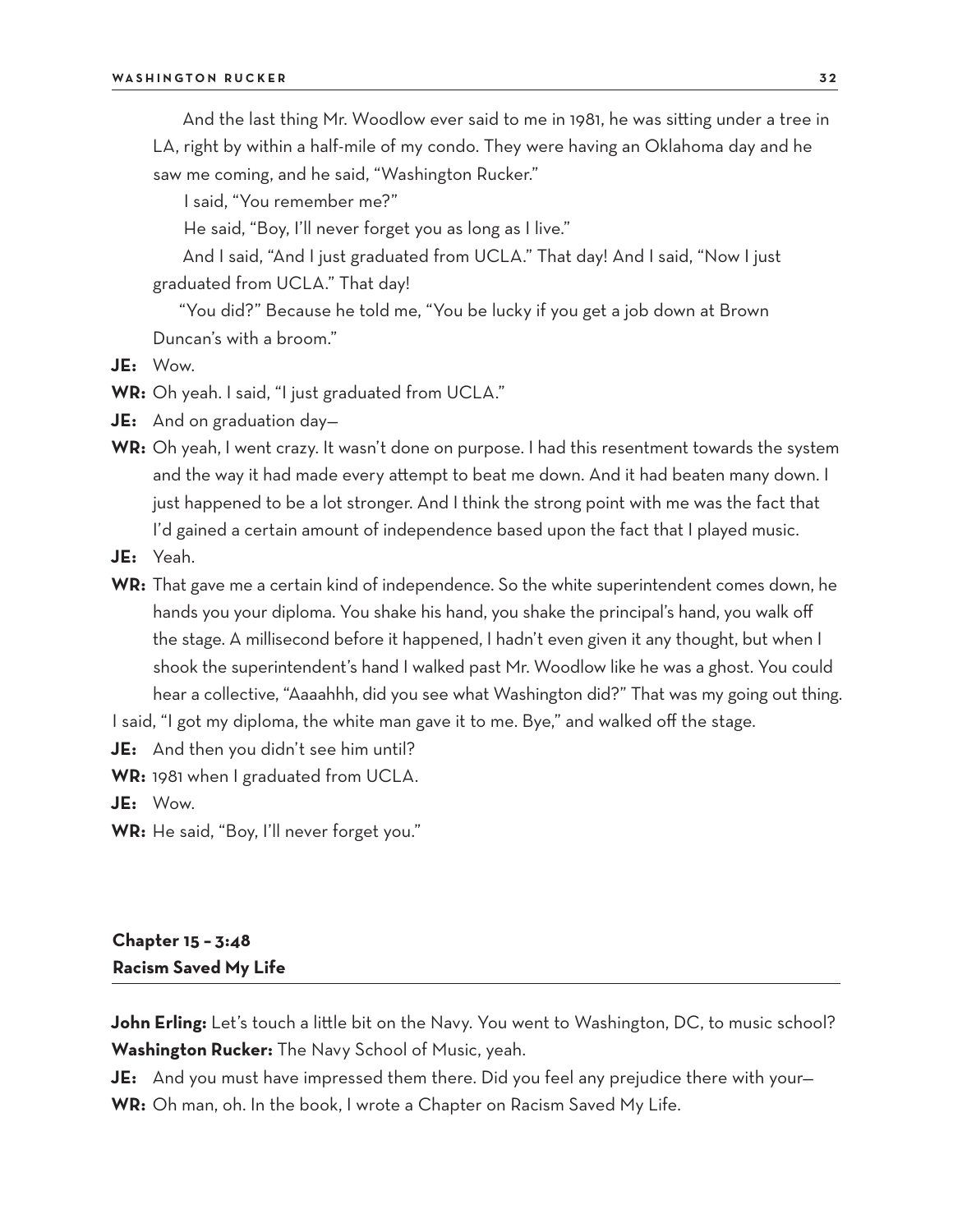#### **JE:** And how did that happen?

**WR:** Did I impress them? Well, let me go back. When I got to the Navy School of Music, music was not my first choice. I was going to Hospital Corpsman School. The Navy had, at that time, an incredible drum and bugle corps. Marched one hundred strong, I think it was a hundred.

Clifton Tipton who lives down on Main Street right now, we grew up on Jasper together. Clifton was in the choir and I'd watched him one day, when the corps marched down, everybody stopped. And just like the president when everybody stopped. And I said, "You look like Clifton." But you can't talk, you know, and he's yards away.

But he found out I was in boot camp. So I was out watching my dungarees one night, crying, man. The Navy had wiped my mind out because, you know, they separate you from all realities, all the comforts that you know. And they just break you down and build you back up in the mode that they want you to be in.

And I felt somebody tap me on the shoulder and I turned around, it was Clifton. I turned around and just started crying in his chest. And he said, "I can get you into the corps."

I said, "Can you get me in the corps?"

He said, "Yeah." So sure enough, he went back.

My company commander, he wouldn't let me. So Clifton went to his company commander, who went to the base captain, boom, they got me into the corps. So I ended up getting in the corps. And within, I don't know, four or five weeks I became the chief auditioner. I basically auditioned all the drummers.

So this Navy guy saw me playing and said, "You need to be in the Navy School of Music." I said, "I'm going to Corpsman School."

He said, "Washington, DC, has eleven women to every man."

I said, "Sign me up." So I go to Navy School of Music. There were 150 drummers, my name was 147, and I had to climb that high up. That's when I really became a real musician because I used to practice and study almost twenty-four hours a day, seven days a week. Didn't hang out, didn't do nothing, I just played in the band.

So, they decided to make this band a part of the US Navy band. And they said, "This is the band, Washington, we're replacing you with somebody else." So they replaced me with a little white boy.

When that happened, I went to the Pentagon to talk to the captain in charge of all the Navy music. And I'll never forget, he's from Little Rock, Arkansas. Very tall, rawboned man. He saw me when I came in, and you got to stand at attention until they tell you, "At ease." So he finally said, "At ease. What's your problem?"

I said, "I was in that band." Inside of it was a swing band too. I said, "I was in that band and they took me out and replaced me with somebody else."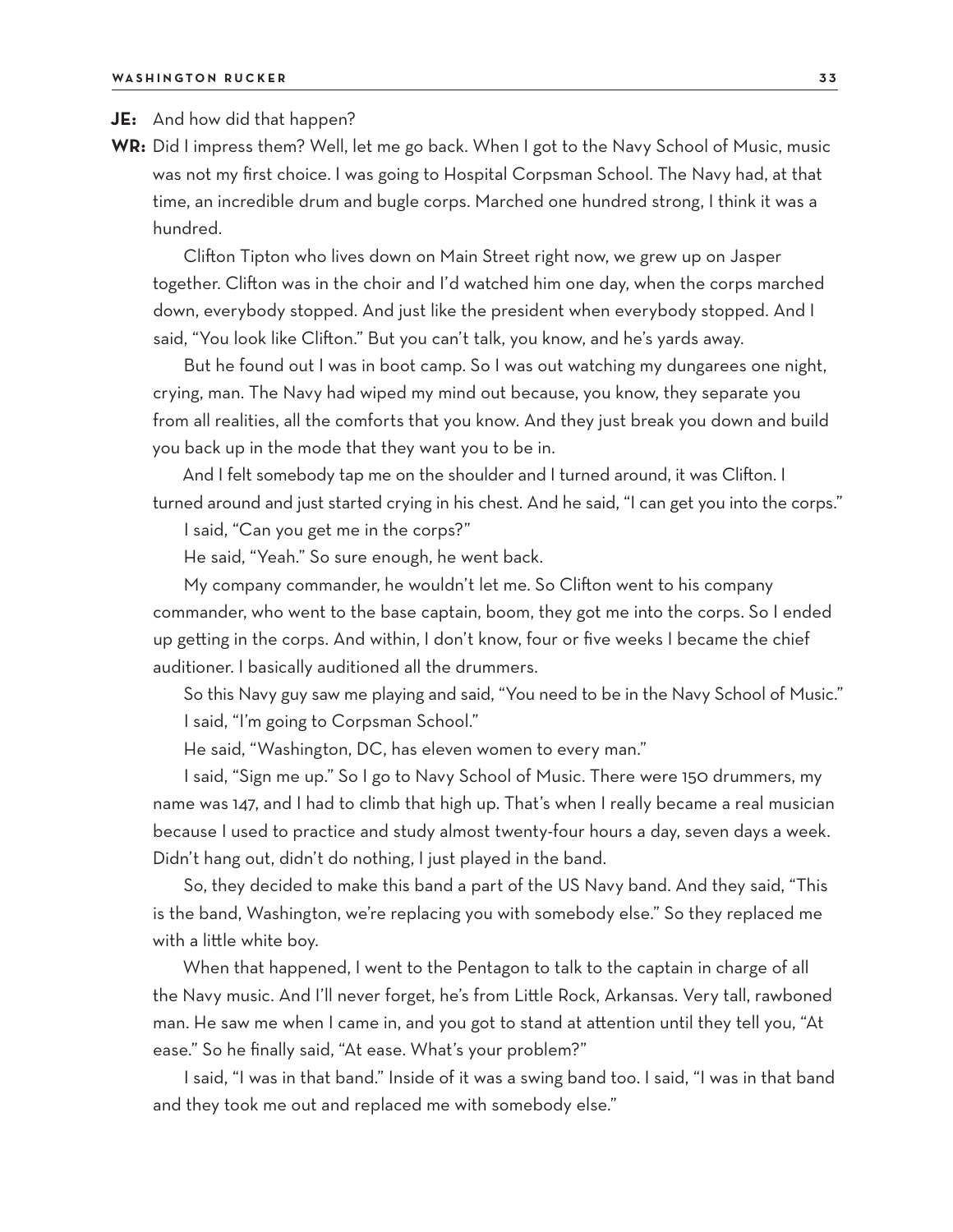He said, "Boy, you go back and be the best sailor you can be. Be the best musician you can be because if it was left up to me you'd still be shining my shoes and making my coffee." And the whole band got killed.

- **JE:** The whole band?
- **WR:** The whole band got killed.
- **JE:** How?
- **WR:** Eisenhower was president then and he wanted to hear the dance band at Brets Hill. He sent for the band, the band was traveling, it was traveling all over. They sent a plane to pick them up and the plane went down and killed the whole band.
- **JE:** Prejudice saved you.
- **WR:** Um-hmm (affirmative). That's what I said, racism saved my life because I was in that band.
- **JE:** Weren't you the official funeral band, Arlington Cemetery?
- **WR:** I was in the band when the iconic Black Jack was there. Black Jack was a horse that had to be a hundred years old. The last time Black Jack performed was at President Kennedy's funeral. If you saw the riderless horse with the spurs turned backwards—
- **JE:** Um-hmm (affirmative).
- **WR:** That was Black Jack. And I knew Black Jack well.
- **JE:** That's great.
- **WR:** When we played rrrahhoom (sound he made) it's called a dirge, which is old New Orleans tradition. We played the dirge and Black Jack would just lower his head and start crying. But he was at every funeral.
- **JE:** Where were you when President Kennedy was killed November 22, 1963?

# **Chapter 16 – 3:00 JFK–MLK Deaths**

**Washington Rucker:** I was delivering mail. I'd gotten a call to come play at the Howard Theater because the drummer couldn't read the music. So when he officially died, I was on the bandstand of the Howard Theater, after the first act. And the comedian came out and said, "The president is dead." And that was the end of the show. That's where I was and that was the most frightening period in my life.

I said, "If they can kill him, they can kill anybody in the world. And I don't mean nothing to them." And that was the first thing that came to my mind.

**John Erling:** So then when they killed Martin Luther King—

**WR:** I didn't have the same fears.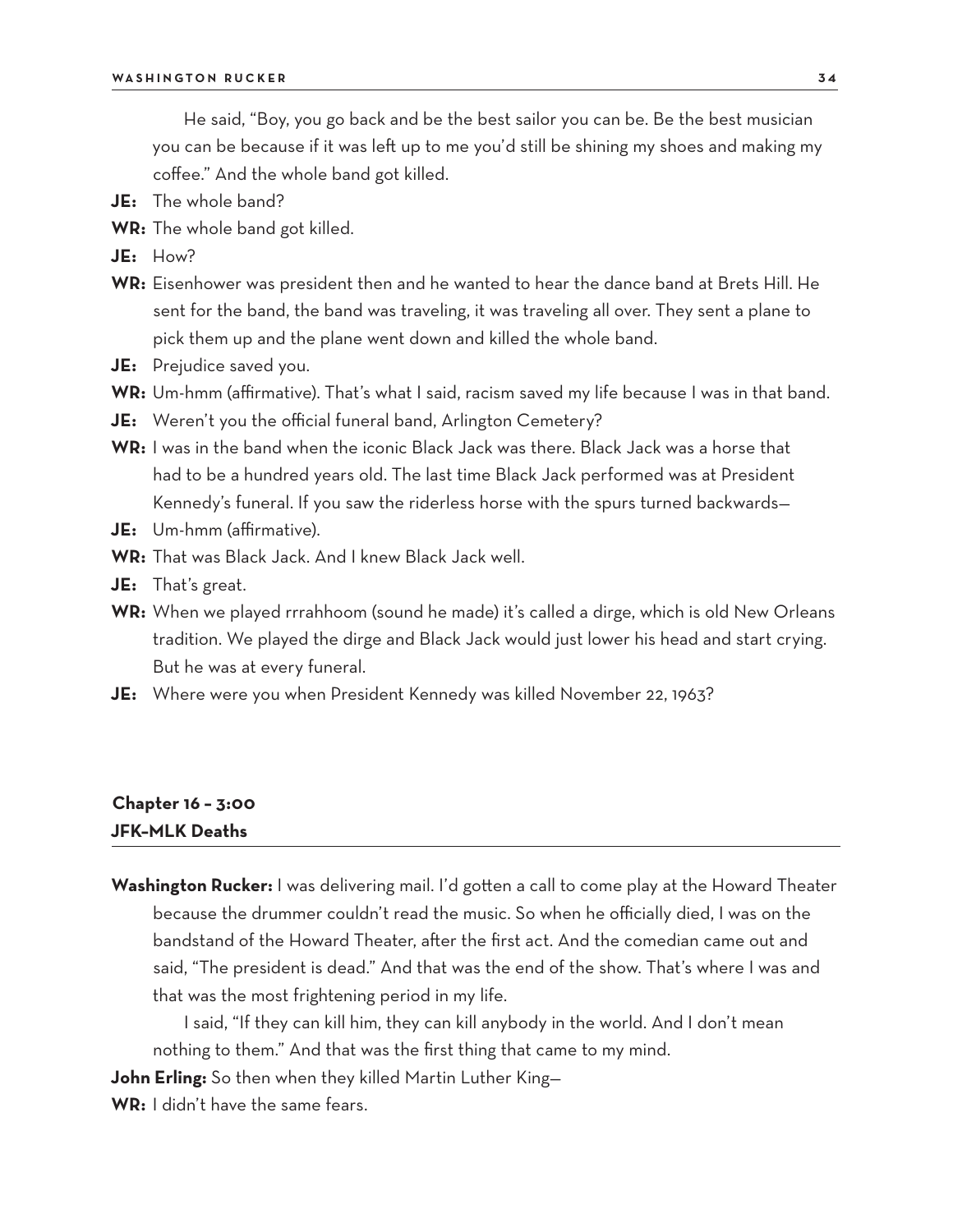- **JE:** When they killed Martin Luther King you didn't have the same fears?
- **WR:** No, I didn't have the same fears, because, first of all, I didn't embrace all of his philosophy, personally. This country was not built on love. We know how this country was built. And ultimately it was going to happen to him, because when people want to get rid of somebody there's always somebody willing to do it.

So when Martin Luther King went through what he had to go through, it was unexpected in a part, but in another side of me it wasn't. Because if you recall, shortly thereafter, Malcolm X got killed. And I always said Malcolm X scared them more than Martin Luther King. Martin Luther King had the Gandhi philosophy, you know.

But I don't believe in turning the other cheek. I'm not doing that. It's a wonder I'm still alive. Because I don't, no, no, if you hit me I'm going to hit you back. If you leave me alone I'll leave you alone. But I'm not going to accept it.

- **JE:** But would you agree that Martin Luther King's way is the way that prevailed? And that was really the best way?
- **WR:** I totally agree with that except in part, it was a combination of his philosophy and the way it was done and what the world thought of us as Americans. Because we consider ourselves to be the leading country, you understand. We have the same thing they have in South Africa, to a lesser degree.

So, yes, I believe it was the right thing to do because one thing about it, I have seen the might of the Seventh Fleet, so I know what kind of weapons of destruction, in this city. I knew that but I think there's a better way. Because by the time Martin died he had basically become, in my mind, pretty ineffective. By then J. Edgar Hoover had him by the, by the, by both shoulders and he couldn't make a move. So it's a bad thing to say, but to say a man died and became a martyr is basically what it was because he had become less and less effective. And it, in part, because of the way the system is here.

And this is a great place. I love it, I love America, and it's the only place you can go, but I've been to some other places that to me were just as good. And the color of my skin didn't matter.

- **JE:** In Europe?
- **WR:** In Europe, always in Europe.
- **JE:** Right.
- **WR:** Yeah, and I've known many expatriates, many, and they all say the same thing. I mean, when I first went to Romania in 2006, if it had been 1986, or 1976, I'd still be in Romania.
- **JE:** Right. Marques Haynes talked about the prejudice—
- **WR:** Um-hmm (affirmative).
- **JE:** …that the Harlem Globetrotters felt here.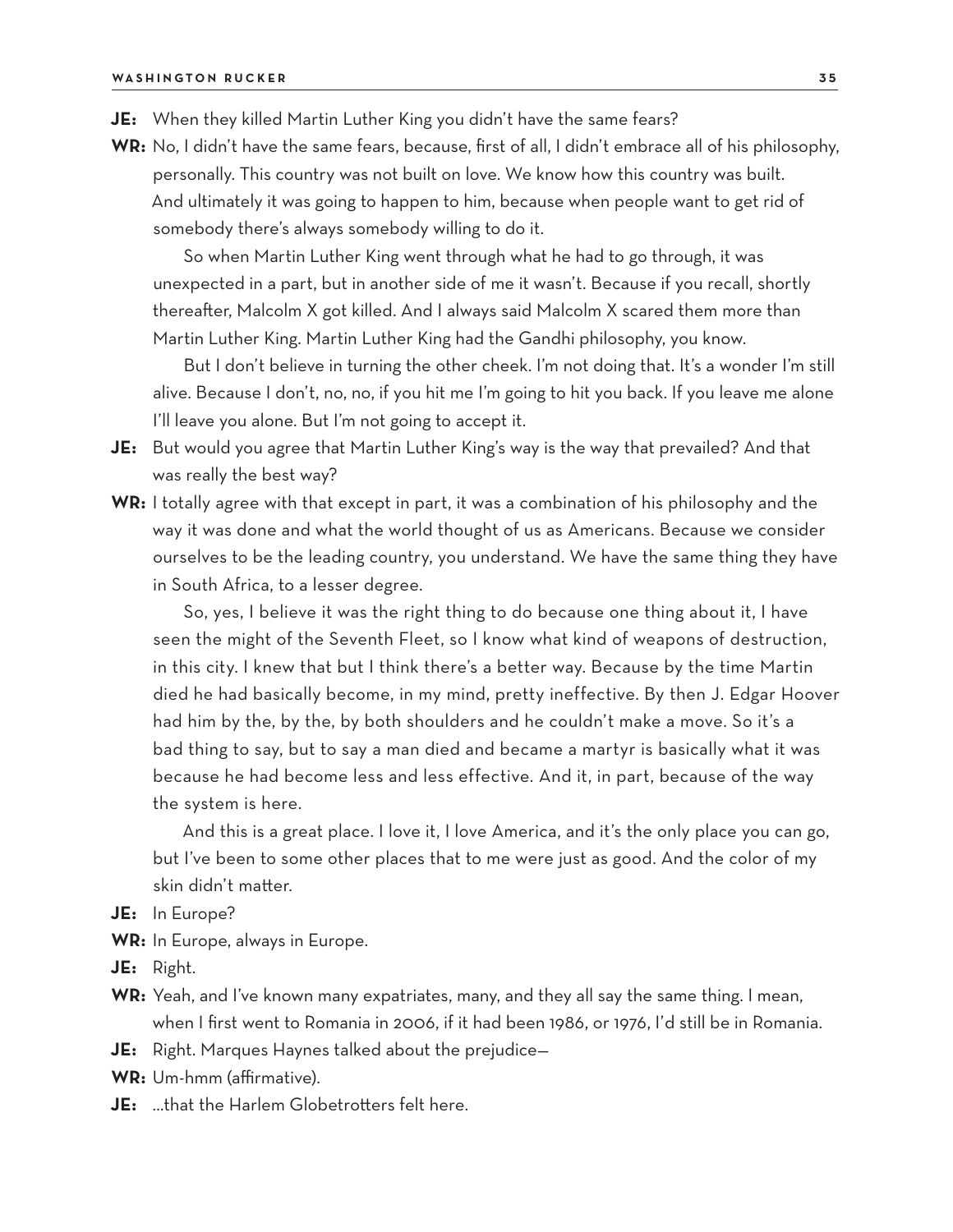**WR:** Oh yeah.

**JE:** But when they went and played in Europe they didn't feel that at all.

**WR:** Everybody embraced them.

**JE:** Everybody, right.

**WR:** They didn't care anything about the color of their skin.

**JE:** Right.

**WR:** They brought an art form.

**JE:** Right.

### **Chapter 17 – 4:20 Instant Composition**

**Washington Rucker:** I got to share this with you. One of the youngsters yesterday, we were talking about jazz, blah, blah, blah. And somebody had told him, he said, "You know, man, you know when jazz came up and it formed with classical music?"

And I said, "Where did you get that from?" Classical musicians, they think they're the greatest musicians in the world. And jazz musicians were playing some of the greatest music in the world.

I used to belong to an organization. The woman said, "We love jazz." She said, "And I always said classical music, the majority of those songs are 150 years old. So what's so great about them? They've been played literally thousands of times."

Whenever you get on the bandstand as a jazz musician it's instant composition, never played twice.

#### **John Erling:** Right.

**WR:** You know? And I got that from Oscar Peterson. Instant composition.

There's a lady in LA now who's married to a boy from Edmonds. She used to be the educational director for the Pasadena Symphony Hour Show. I have a program called Jazz for Wee People that I started in 1981. Everything was structured, it looked like it wasn't structured but there was a structure to it. There were lessons, there was the Call and Response, there was kids interacting with musicians and the whole idea is to introduce them to this fine world of music that we know. And I think that's really been my greatest thing that I've ever done. Because it ran until I stopped doing it.

She formed a thing called Classical Notes. Jazz musicians on one side of the room, classical musicians on this side. They each play, they talk about it, and then they come together. Well, I moderated one. Was a tall lady who was a first trumpet player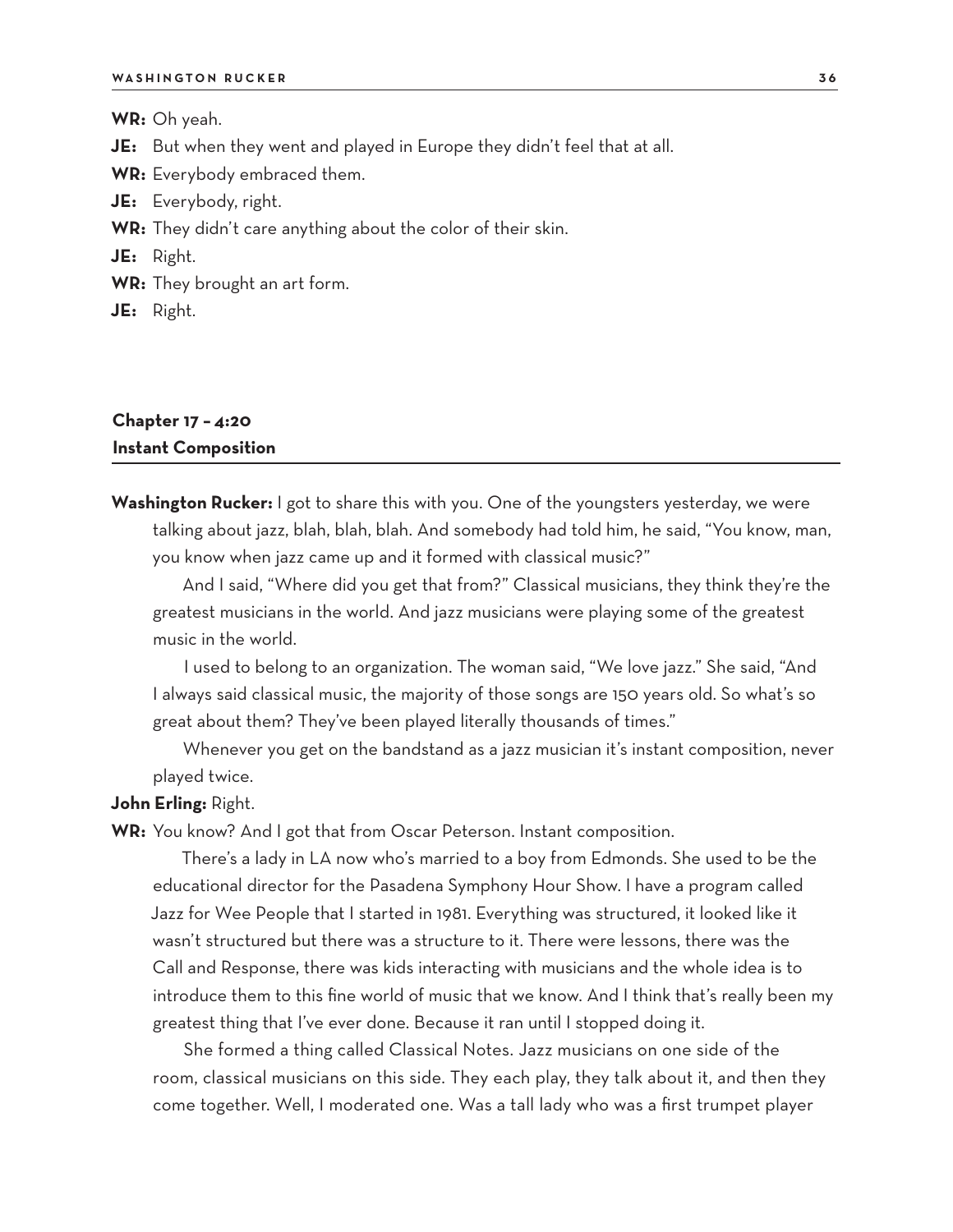for the LA Philharmonic. I walked up and said, "Hey, I'm Washington Rucker." Shook everybody's hand, we all get together and jam at the end. I said, "Have you all worked on tunes?"

She said, "Yeah, we decided to play "London Bridge Comes Tumbling Down."

I said, "Wow. It's interesting, we do the same thing. What key?" And that threw her off but she just assumed that we didn't know it, you know. But if you know the head, the rest of it is pure jazz. So we ended up playing.

And so, the French horn player said, "Hey, man, what's your name?"

I said, "My name is Washington Rucker."

"You and I played together."

I said, "We probably did a record date, you know," and I told him about the few big record dates that I'd done where they used French horns.

But he said, "No, no, no, not that." He said, "Were you ever been in the Navy?" I said, "Yeah."

"That's where I know you. You're the cat that they took out of the band and put that white boy in there." And everybody got quiet because he knew the same story. He was in the Navy band when it happened.

- **JE:** Wow. So when the classical players are playing and you joined them-
- **WR:** Um-hmm (affirmative).
- **JE:** …how does that work?
- **WR:** Well—
- **JE:** Because they're so given to the notes and you guys are just going the way you feel.
- **WR:** But, okay? But if you play "London Bridge Come Tumbling Down," it has a melody. It's the same melody that the jazz players, they just use a different approach of playing the same melody.

She said, "We played this," and they might have played it with the stiff classical, but highly executed.

- **JE:** Right.
- **WR:** But the jazz musicians play it a lot looser. So when we got together and played it, hey, they played it their way, we played it our way.
- **JE:** What a great sound that had to—
- **WR:** Oh it took off. And I told her to bring it here, and she just now redoing this thing. Look for her, her name is Jerry Price and she's doing this. Because she called me about a month ago and she said, "I'm doing it again."

I said, "I told you a long time ago to do it. You develop that, you conceptualize that, not the Pasadena Philharmonic."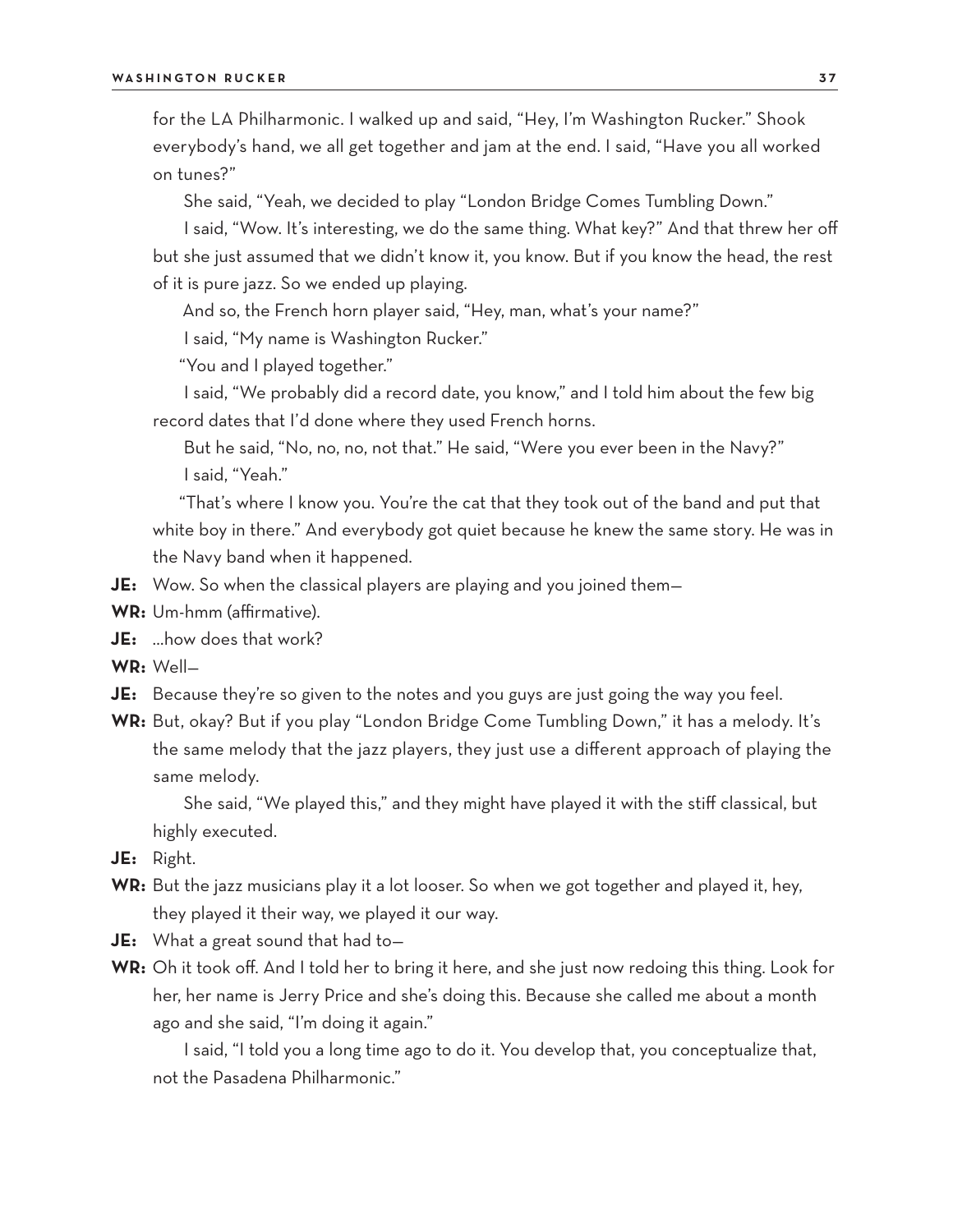**JE:** So this might be a good time then to say, you're saying magic and grooves cannot be written on paper.

**WR:** No, grooves cannot be written. The young boy yesterday, I'm sorry, the young man, one of the Hanson Brothers, we were talking, and he said, "Man, we just met Bill Withers." I said, "Yeah, I know him, he's not a really great friend of mine but I know him." He said, "You ever played with Withers?"

I said, "No, that's got James Gadson." Gadson is a drummer friend of mine. I said,

"Gad plays those sixteen notes on the high hat like that."

He said, "Where'd he get that from?"

I said, "The church." And Gad came out of Kansas City. He's playing, "Sti-di-di-di-di," the Japanese love him because they can't put it in the computer. Because you can't put feeling in a computer.

**JE:** Right.

**WR:** You know? No matter how they try. So we talked about it and I told him the difference in the Gad plan, Gad can't read a note, but he can play, he just played. Now, Gad has called me for reading gigs. I did a film called *Mob City*, and Gad called me because he knew there was some reading involved.

He said, "Now Washington Rucker, they got you on a call." And I played it and it was all improvisation.

The musical library had handed me a blank piece of paper and said, "This is what we're playing. It's just a title. You just play what you're feeling."

Gad could have played that.

# **Chapter 18 – 5:45 Famous Names**

**John Erling:** I'm going to name some names: Sam Cooke.

**Washington Rucker:** Oh I loved him. I loved Sam Cooke. Played with him, played on the bandstand, got a chance to play with him twice. His drummer's name was June, I can't think of June's last name, he's from New Orleans. But Sam was the most soulful person I have ever seen. I met him in Washington, DC, in '60 or '61. He only carried a guitar player with him, a guy named Cliff White. Cliff was an old, old man, big guy with a white head of hair and played a big belly guitar and sang.

But the music was done by René Hall. René used to be in Mr. Ernie Fields band here. René's music was laid out so beautiful on a piece of paper that a blind man could see it.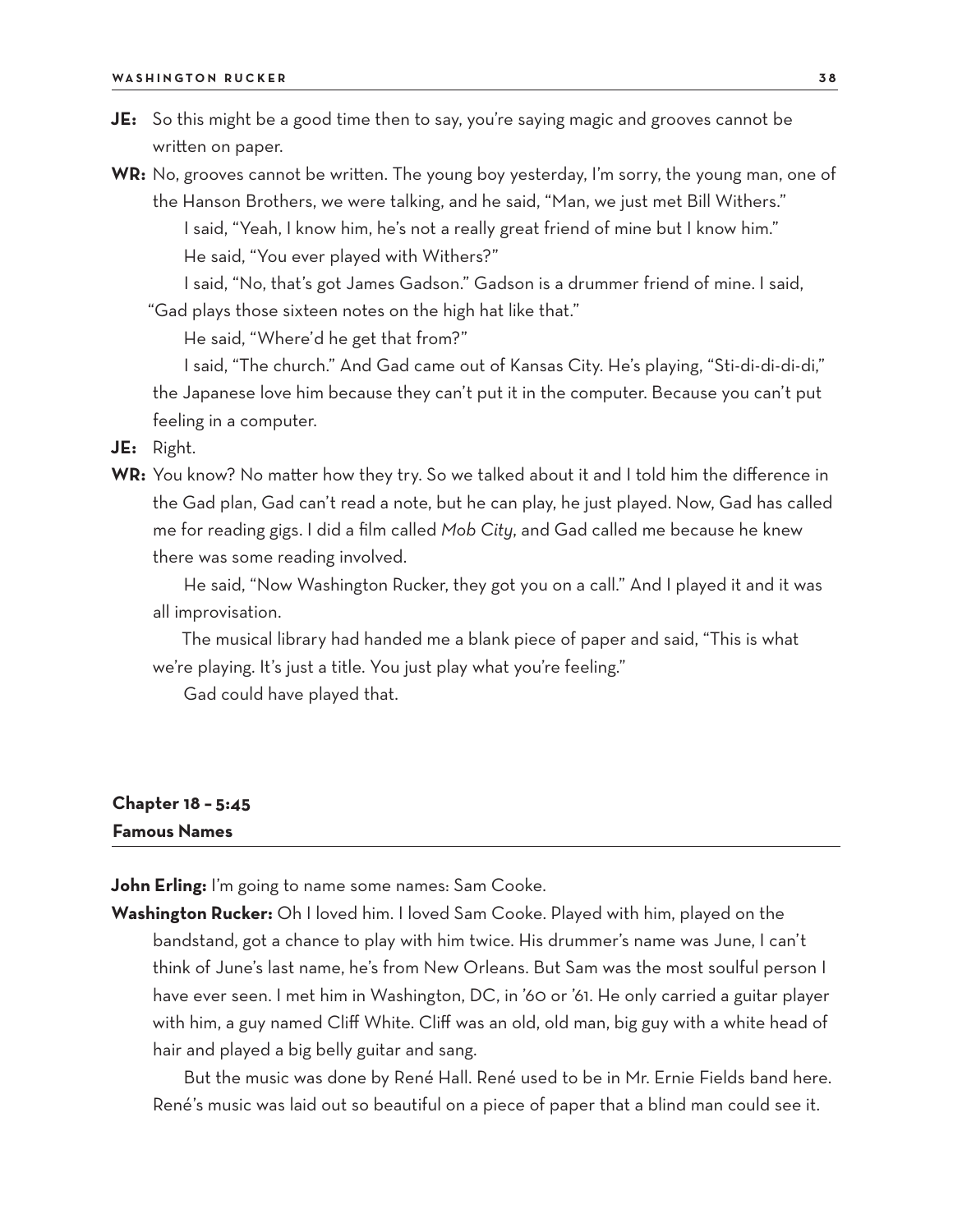Because Sam used the same ice cream changes. He must have written a hundred songs, and every song had the same changes. Boom-boom, boom-boom, ding-ding, da. Every song that he ever wrote got those same changes in it.

So, I was playing with Sam one time, I wasn't on the bandstand with him at this particular time. June was there. I played with him when June's father died and June had to go back to New Orleans. But Sam came back from right across the street. The Howard Theater is a watering hole called Cecilia's. And he came with a girl, a tall, blond girl. So he took a cigarette out and he told the girl, "Hold this, I'll be right back." And he went out, first show of the afternoon, you know, two o'clock show. Maybe fifteen or twenty people in a place that held probably five hundred, so you know there's nobody in there.

He started singing and locked in and about an hour and twenty minutes later he stopped. For eight people. Unreal. And nobody has, the only person who has the voice now is R. Kelly, if he would stick to singing the kind of song that Sam did. It's a rare voice and I don't think you can train for that voice. Sam had it but Sam came out of the gospel church. He came out of a group called the Soul Stirrers, as did Lou Rawls. They were in the same group together.

- **JE:** The Howard Theater, where was that?
- **WR:** It's in Washington, DC.
- **JE:** Yeah.
- **WR:** It's one of the iconic places.
- **JE:** Yes. And you said you delivered mail. You worked for the Post Office, you were a mailman.
- **WR:** I worked at the Post Office, yeah.
- **JE:** You were a mailman.
- **WR:** Mailman, yeah.
- **JE:** Why?
- **WR:** Well, you know, when I got out of the Navy I got out of the second class musicians, I had gotten quartered and my wife wanted to have a family. She wanted me to stay in the Navy and I didn't want to stay in the Navy, because by then, racism had just practically driven me to the edge. I said, "You know, if I stay in I'm going to lose all my fights because I'm going to fight somebody and you lose your stripes."

So she made me promise if I didn't get a job within ninety days that I'd go back in the Navy and keep my same job. So I went to work at the Post Office.

- **JE:** You backed Sammy Davis Jr.
- **WR:** Played with him one time.
- **JE:** What was that like?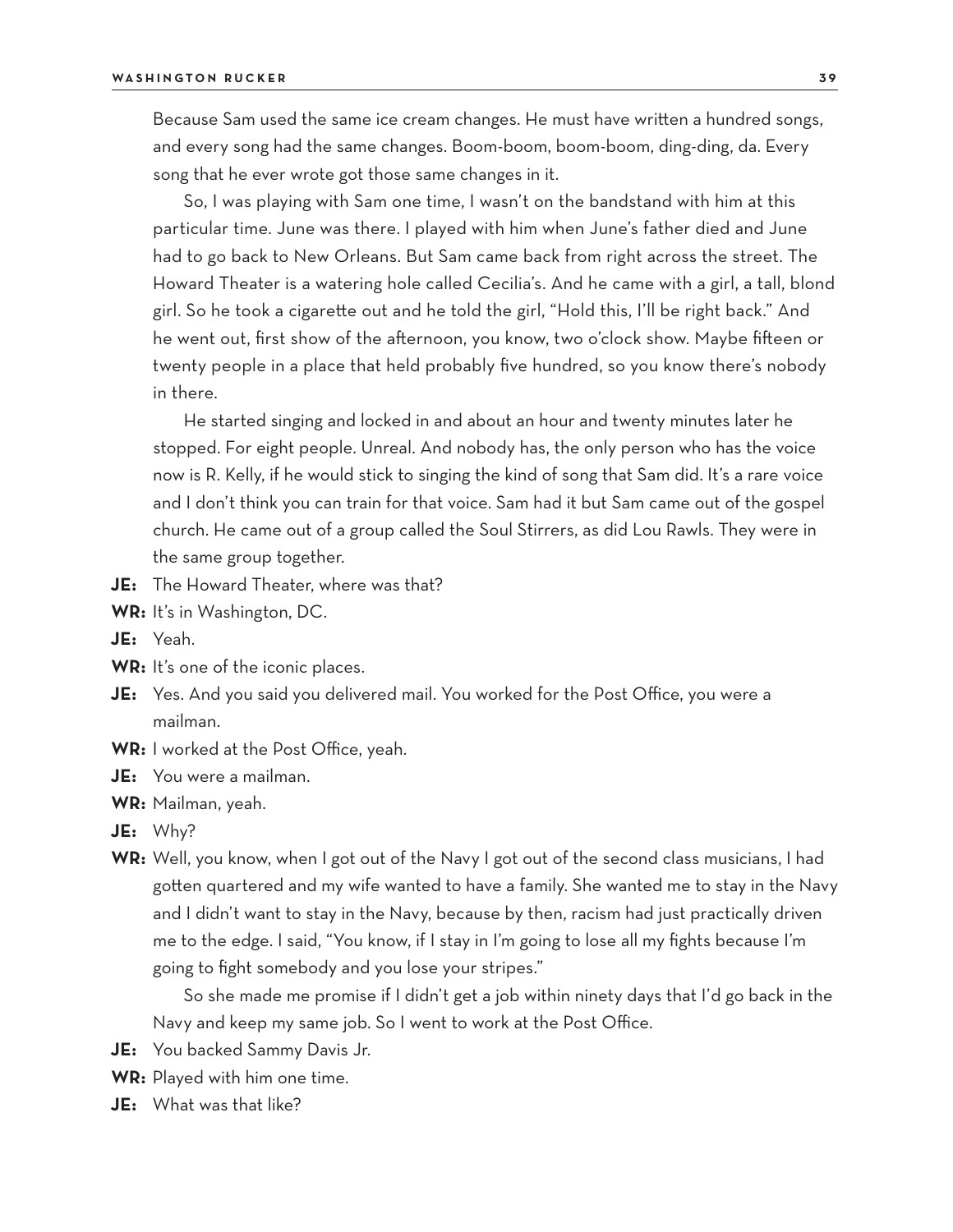**WR:** He's interesting, very talented, but stupid in this regard, Sammy, I doubt if he had fifteen cents when he died because he lived well above his means. He saw me in 1965, that's how I met him. I was with T. Carson and the same bass player, Wilbur Little, who was in Amsterdam, we had a trio. I was actually playing with them but I played because T.'s original drummer didn't want to play a job free. But I said, "I'll play it for you," because I played with them all the time anyway.

We go out to David Brinkley, you remember David Brinkley?

- **JE:** The newscaster?
- **WR:** The newscaster, we go out to his house and we're playing. Well, Sammy comes in with Frank Sinatra and all those guys. They were in town for Kennedy. So he came over and played a little bass and a little drums and a little whatever, you know. And he liked my car. I had a new '65 Mustang, he liked my car so I drove him back in the motorcade back to the National Theater. So he did a command performance of *Golden Boy*, he had all the music.

**JE:** Yeah.

- **WR:** So we ended up doing *Golden Boy* for that night and the next night. But Sammy just lived above it. If he made ten thousand a night he spent fifteen thousand the same night.
- **JE:** We have a number of names like Buddy Rich, and you met up with him.
- **WR:** Yeah, Buddy's interesting. Buddy is, you know, a little arrogant cat, short, arrogant. I had just come back from Europe. I was called to work with a singer that Motown was trying to make into a big star. And they said, "Buddy is kind of strange. You'd better take your own drums."

So I took my own drums to Caesar's Palace. That was my first gig in Las Vegas. I took my drums and I set them on the side and set them up. And Buddy walked in with his entourage, you know, yes men. His roadie had set up a new set of Rogers drums. Man, I just salivated. And he said, "They know I use a cymbal right here." Uses a cymbal right on the right hand side. He said, "They don't have it, send them back."

I said, "Man, give me those. I'd love to have those drums."

Anyway, the guy boxed them up. So the librarian came out with the music. Buddy has never spoken to me, and he looked at the music and, "Uh-huh," he said, "Hey, drummer, play this," and threw the music at me.

I played it. "Play it again, play it again," he said. "Would you mind if I use those drums?"

I said, "No," then he sat down and put them back, he didn't read music. So all he wanted to do was hear it. And he heard it. I played it the second time down and he sat down and played, Ba-ra-ra-din, put his stuff to it. Made my drum set come alive, you know?

But, the greatest compliment he ever paid me was three or four nights into the gig, I was watching him on the side. He could see me watch him and he played a lick that I had played. I said, "Man, that's my lick."

He said, "Yeah, this is the way you play it," and he called me out my name, you know.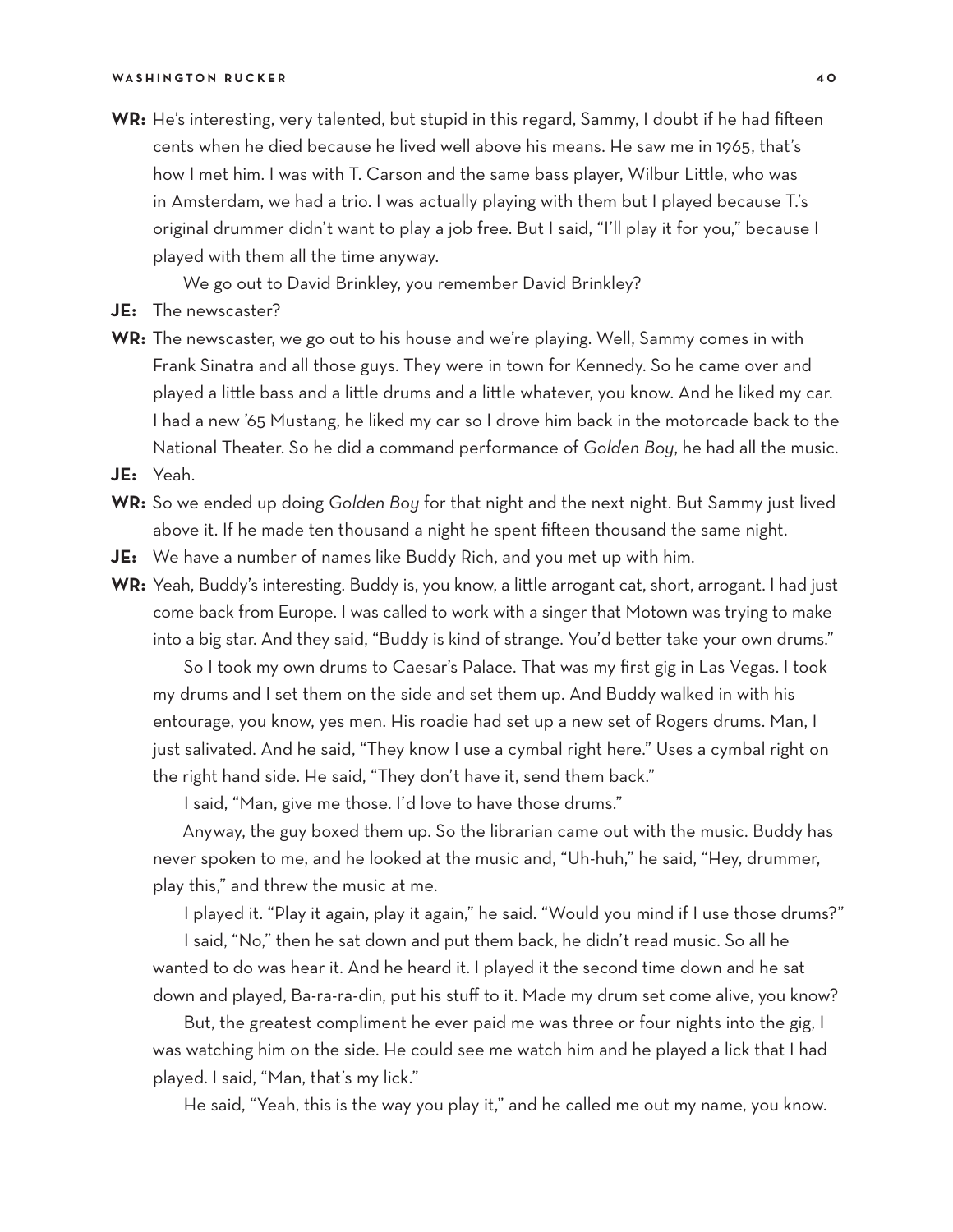So anyway, the next night I came in early. His manager ran up to me and said, "Man, you got to play."

I said, "We're starting early?"

He said, "No," he said, "Buddy just had a heart attack."

So I had to go play, and I had to play all his music. Well, Frank Sinatra and—

- **JE:** Dean Martin and Joey Bishop.
- **WR:** Yeah, yeah, yeah, and Peter Lawford.
- **JE:** Sammy Davis.
- **WR:** They all came—
- **JE:** The Rat Pack.
- **WR:** …to support Buddy because Buddy is making forty thousand a week. So they needed something to fill that gap and I wasn't going to do it, you know. I don't know if I wrote it or not but Joey ran up on the bandstand and he said, "Holy smoke!" Sounded like Amos and Andy. He said, "Is this Buddy? This must be Buddy after the riots." But then he came backstage and said, "Hey, man, I don't mean you any harm."

I said, "Man, I know you got to make people laugh, it's what you do for a living."

## **Chapter 19 – 2:00 Breakfast with Joe Louis**

**Washington Rucker:** Couple days later I was having breakfast at Caesar's Palace and there was Joe Louis and the Rat Pack. They hadn't even been to sleep yet. Joe Louis, and what's his name Jilly. Whenever you heard of Frank Sinatra knocking out somebody Jilly was his henchman. Jilly was the one and Frank was just taking credit for it, it was Jilly doing it. And Jilly came over and got me, and he said, "Frank wants you to have breakfast with him."

And I said, "Wow." So I go over and I sit down here. Jilly's sitting here, somebody is sitting there, Joe Louis is sitting there, and Frank Sinatra was sitting there. Well, I didn't want to talk to Frank Sinatra, I wanted to talk to Joe Louis. And I said, "Oh, Joe, I saw you in 1944 in my elementary school."

He said, "They still call them pretty Indian women?"

I said, "Yeah." So that was that.

The gig was over and one of the musicians walked up and said, "Hey, man, I've been in this band for seven years and it's the first time it ever swung." And that was a great compliment, because Buddy was a dynamo, man. You just, you had to hold on with him. And I just play, I play and I swing.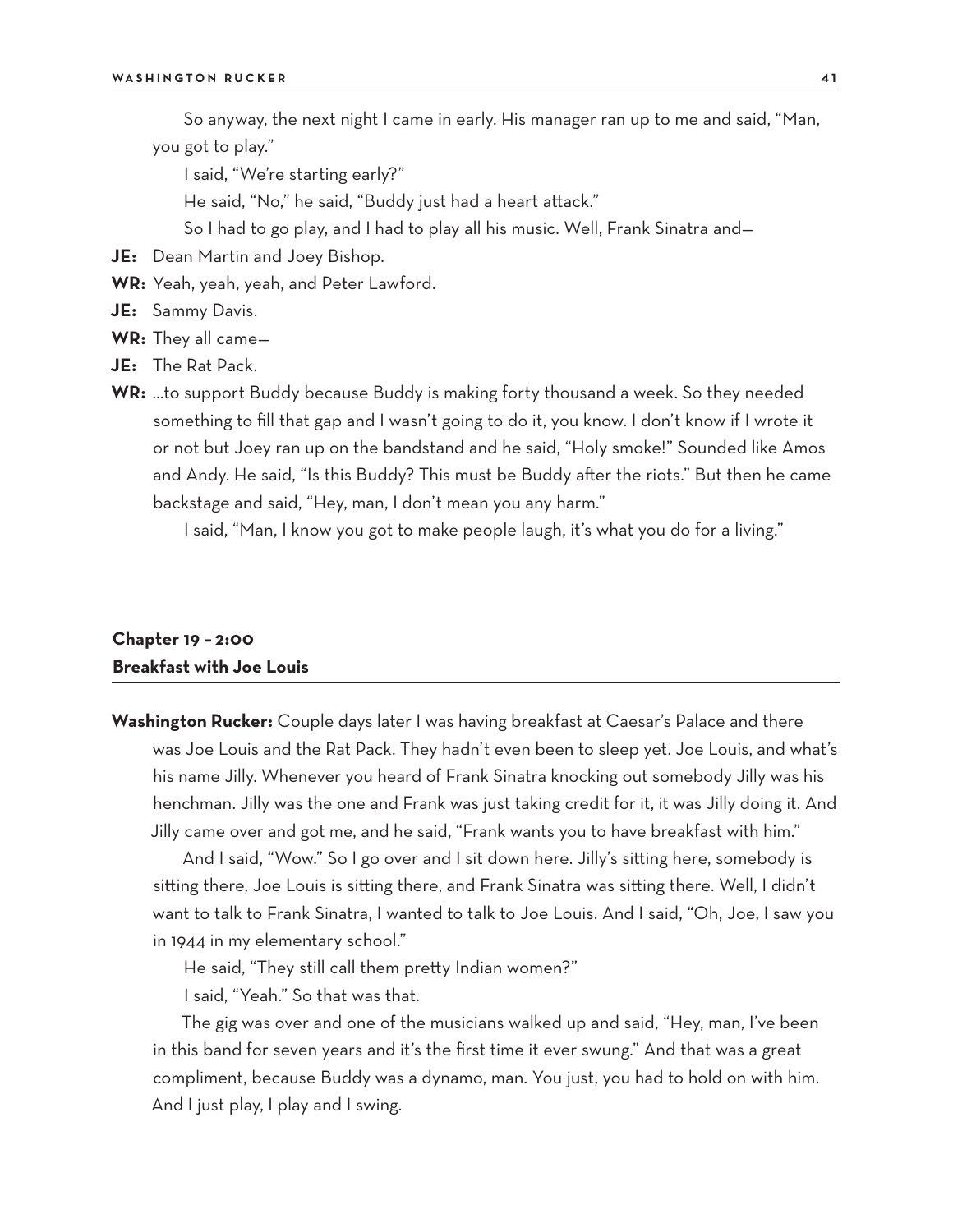Ultimately, the greatest thing he ever did for me was two or three months later I was right outside the Palladium in LA getting some gas. And a limo pulled up. His limo driver was a black cat.

#### **John Erling:** Who? Who now?

- **WR:** Buddy Rich's. He always kept a limo, you know, and he had a limo driver named Hank Aaron, but now baseball player. And I said, "Hey, man, I don't know you from Buddy." He said, "Oh yeah, Buddy's in the back. Let me tell him you're out here." He said, "Tell him to come back here." And I went back there, and he said, "Yeah," he said, "I heard you swung your A off," and reached his hand in his pocket and gave me a thousand dollars. He had two women with him, but with that thousand dollars I wanted to kiss him. He said, "I heard you played your A off." He gave me a thousand dollars, and that was my Buddy Rich story. It was quite nice.
- **JE:** At that breakfast, Frank Sinatra, did you talk to him at all?
- **WR:** Oh yeah we talked. He said, "Man, I love the way you play." He said, "I love your sensitivity," and he said, "I noticed it with the chick." Because he's a singer so he understood what a drummer could do behind. He said, "You go to the brushes a lot." I said, "Yeah, well, that's my forte. I play with brushes a lot better than I do with sticks." My best music friend Ndugu Chancler, who is a world-class drummer said, "Hey, man, you need to leave those drumsticks alone and pick up the brushes."

# **Chapter 20 – 2:00 Frank Sinatra**

**Washington Rucker:** But later I ran into Frank Sinatra at UCLA when I was a student there. I won the Frank Sinatra Award in 1981, the last time he had that award. He saw me and he walked over to me, he said, "What are you doing here?"

I said, "I go to school here."

He said, "Oh, that's what they were talking about."

I said, "What?"

He said, "Why weren't you at the dinner?"

"What dinner?" They'd had a dinner for all the award winners but nobody invited me. UCLA.

**John Erling:** Was that on purpose?

**WR:** Absolutely.

**JE:** Because you're black?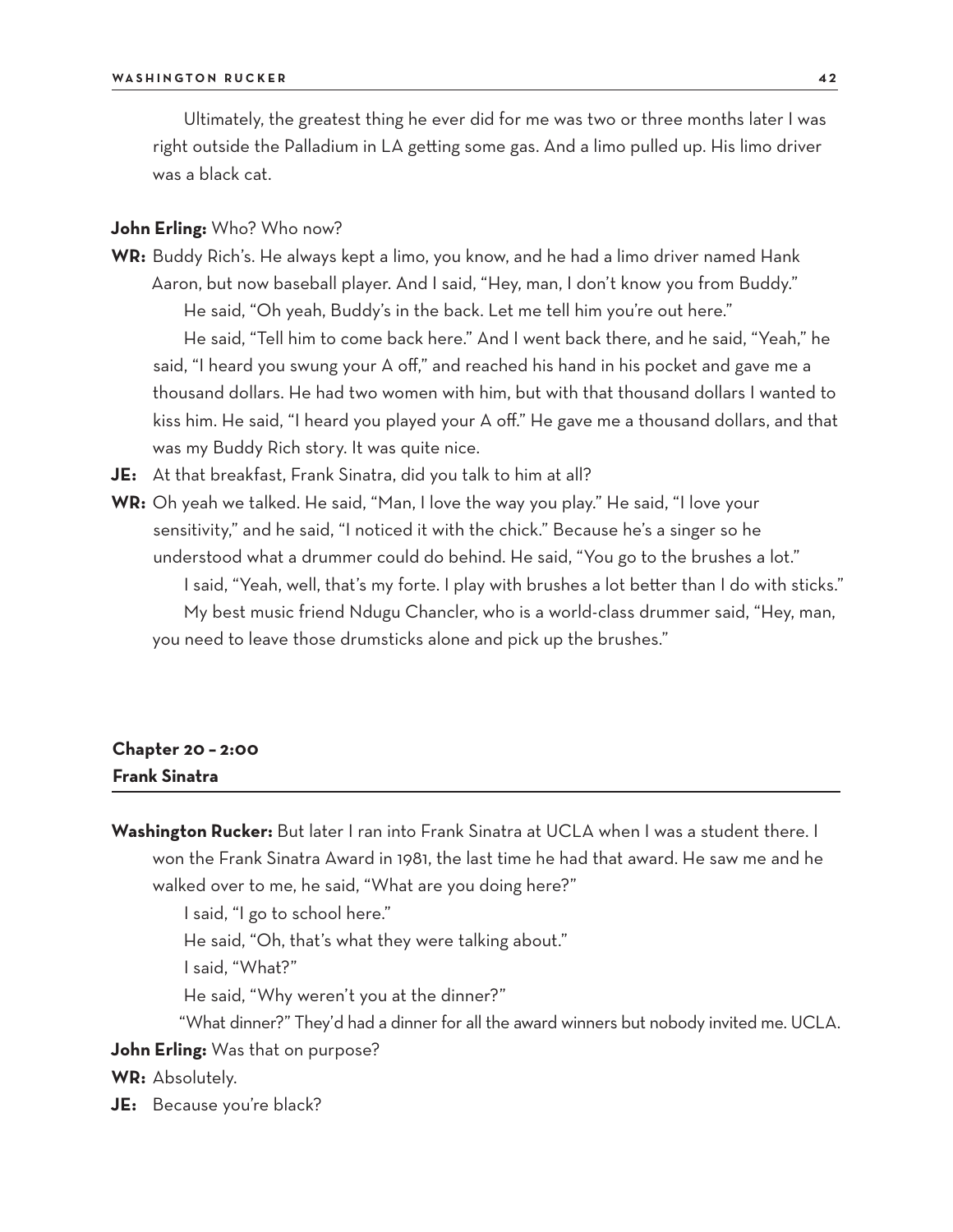- **WR:** Probably 'cause I'm tall, you know. The Dean of Fine Arts, and he's passed away, I won't call his name, but he had always said when he and I talked, he said, "Welcome to the most racist university in the world."
- **JE:** Wow.
- **WR:** Well, anyway, Frank Sinatra said, "That's what they're talking about."

I didn't know what he was talking about, and you don't ask Frank Sinatra questions, you know. He said, "Yeah," he said, "I'll take care of it."

His musical director Sonny Burke had just died, that's why he was there because normally that's Sonny Burke's gig. Frank Sinatra said, "I'll take care of it." So when he came out I got a picture of him giving me the award, and I got the original envelope that it came in because he autographed it for me. He said, "I won an Academy Award and I played in a film called *The Man with a Golden Arm*," and he said it was about Gene Krupa. He said, "I played with people like this. They would complain about I was a professional musician." He said that most of you youngsters go to schools that he can't afford to go to, and now you think you're being short-changed. The fact that he's a professional musician, he said, "I give X amount of dollars at the university every year and I got a better place to put my money." And that was the last time he gave the Frank Sinatra Award.

- **JE:** Is that right?
- **WR:** He gave it to the Dance Club of Harlem, on record. He said, "I'm not putting up with this."
- **JE:** Because of the racism?

**WR:** He saw it.

- **JE:** Yeah.
- **WR:** He saw it where we just want to confine it to just music majors. But I was not a music major, I was a history major. He said, "No, I make money with people like this."

# **Chapter 21 – 2:18 Stevie Wonder**

John Erling: Stevie Wonder, you were around him when he was a teenager, I believe? **Washington Rucker:** Yeah, Little Stevie Wonder, yeah.

- **JE:** Little Stevie, yes.
- **WR:** Incredible player, incredible highly talented. I've only met two really musically talented people in my life. One was Stevie Wonder, the other one was Hampton Hawes. They were the most talented musicians I've ever seen. Stevie could take two piece of card and make a sound out of it and write a song at the same time.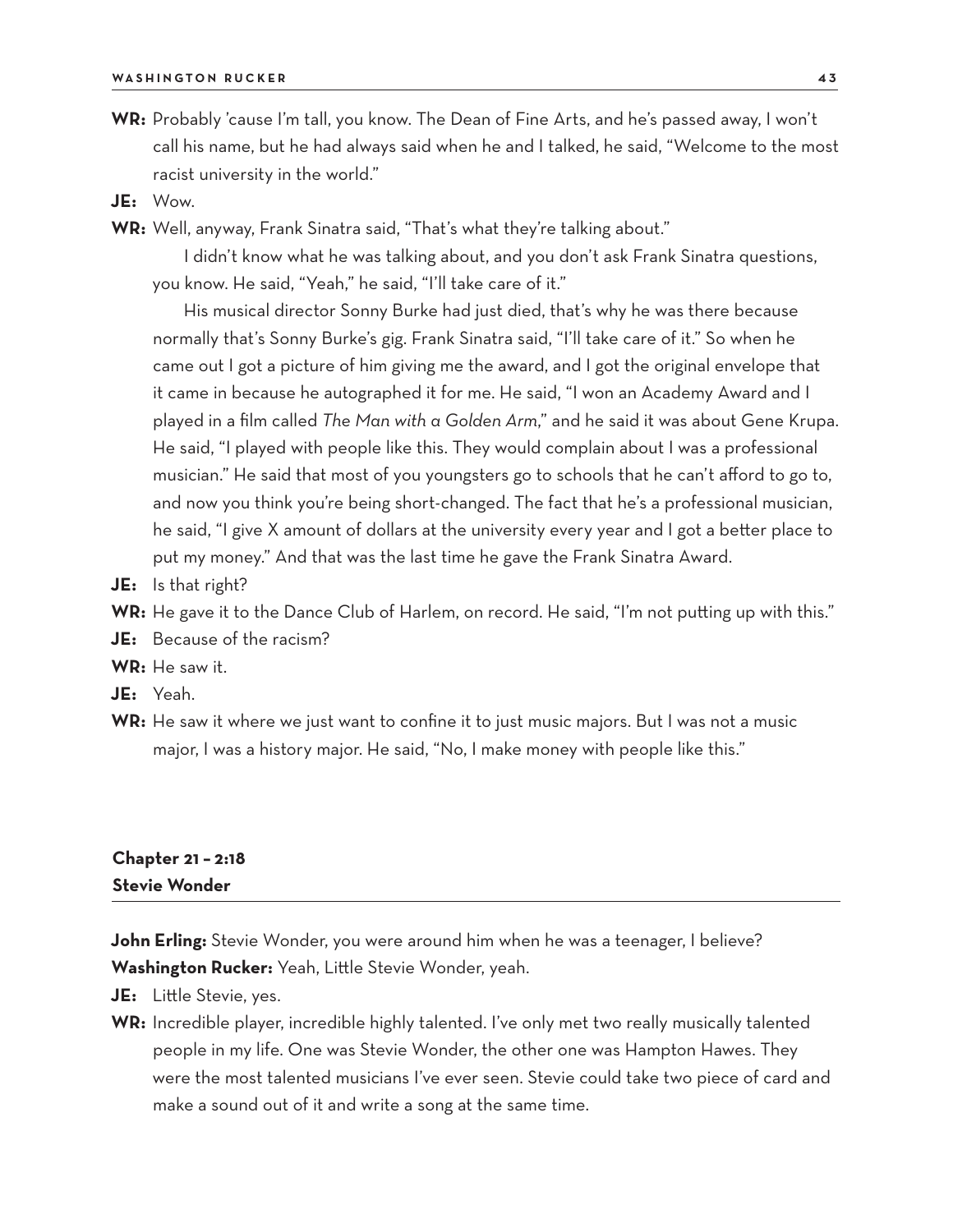#### **JE:** Wow.

**WR:** And he can still do it today. When I met him he was young and enthusiastic and I was telling the kids yesterday, "In music, timing is everything. The young girls whoop and holler, but with Stevie they whooped and hollered because of his music. He does a high tune, way up high, and then all of a sudden, drops down and picks up a harmonica and says, 'Ba-ba-ba-ba-ba, Alfie.' That's like jumping out of hot water right into cold water."

Every night I'd see them faint and I said the only reason I wasn't fainting was because I was playing.

- **JE:** But back then, I suppose, his hit was "I Was Born to Love Her"?
- **WR:** Yeah, that was the tune that got us to London, his first European tour, yeah. I saw the impact of the media, radio and television, because if we played that tune on the TV show called *Top of the Pops*, and they sold literally 150-, 200-thousand copies that day for one tune. That day. And I realized the fact that the media has an incredible impact on how you deliver music.
- **JE:** You had breakfast with him one time?
- **WR:** Yeah, I had breakfast with Stevie. He asked me what time I got up. I said, "I get up early," so the next morning I heard somebody scratching along the wall. I opened the door and it was him looking for my number.

He said, "Man, let's go eat breakfast." So we went to eat breakfast and they had him eating with his hands.

I said, "No, man," I said, "This is a knife, this is a fork, eat scrambled eggs, whatever, but eat with a knife and a fork."

And when I came back, I took him for a walk, and when I came back the "road managers" were in the lobby and four or five other people were there looking for him. Couldn't find him and they were mad that I would take him off some place. They said, "Don't you ever take him any place, blah, blah, blah."

And then I realized the fact of what they were doing to him, you know? Because I do believe, and this is me speaking, they wanted to keep him dumb, blind, and crazy. And they didn't want him to put a dollar in his pocket. "You just get up there and sing." But genius will rise to the top, no matter what.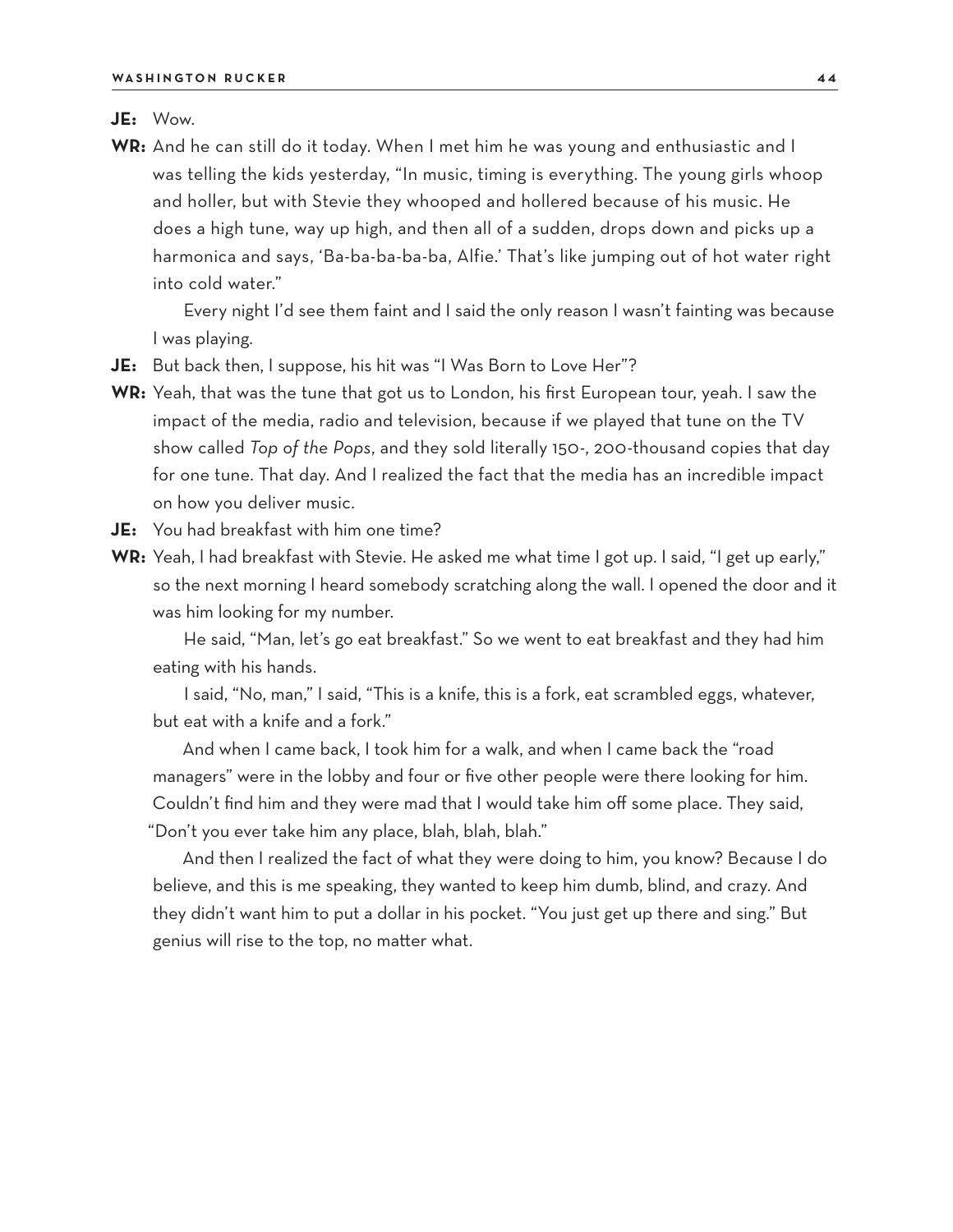#### **Chapter 22 – 2:00 Nancy Wilson**

**John Erling:** Nancy Wilson.

- **Washington Rucker:** Everybody's greatest love, including mine. Actually, "Guess Who I Saw Today" was her signature song, it's an off-Broadway show. And from what I understand she's working as a secretary. John Levy, who was the iconic black manager for everybody told me and Cannonball Adderley had kept telling him, "You better go see this chick, this lady from Chillicothe." And when he heard her singing "Guess Who I Saw," he signed her. And he kept her, except for a short period when she went crazy on him, well, she didn't go crazy, her ex-husband did. But John had her for like forty-five years or so as an artist.
- **JE:** You traveled with her.
- **WR:** I traveled with Nancy several years, three or four years. I still maintain a very lovable relationship with her. She's wonderful, she's seventy-eight years old and she's very regal, she's very elegant, and she's always been that way. Even when I see her, her embrace, man, it's like, "Yeah, I could stay here forever."
- **JE:** I saw her in Minneapolis many years ago.
- **WR:** Yeah.
- **JE:** She talks a lot during her—
- **WR:** Oh yeah, oh yeah, it's a conversation with Nancy. It's never a performance, it's a conversation. Normally men and women. And I used to get on her because Nancy would do maybe eight songs, high-powered songs, and then she would come back and introduce the band, which might take fifteen minutes, and always with me she'd say, "My drummer, put the spotlight on my drummer. Look at those eyes, and he can play too." See, when you do that the innuendo is built in. She's a beautiful lady.
- **JE:** About Buddy Rich, he helps an old black man by the name of Papa Jo Jones.
- **WR:** Uh, Papa Jo Jones, Papa Jo Jones was a master of the brushes, played with Count Basie's band for a number of years. He's a master of the brushes. He took care of Papa Jo Jones. See, people give Buddy Rich a bad name. The first thing I said about him, he's short and arrogant.
- **JE:** Yeah.
- **WR:** But there was another side of him. He respected musicians. He respected musicians that didn't work for him, you know, because he got a bunch of little college boys who wanted him. "Oh I play with Buddy Rich's band," on their resume. So he didn't pay them a lot of money. But, yeah, he took care of Papa Jo Jones until he died.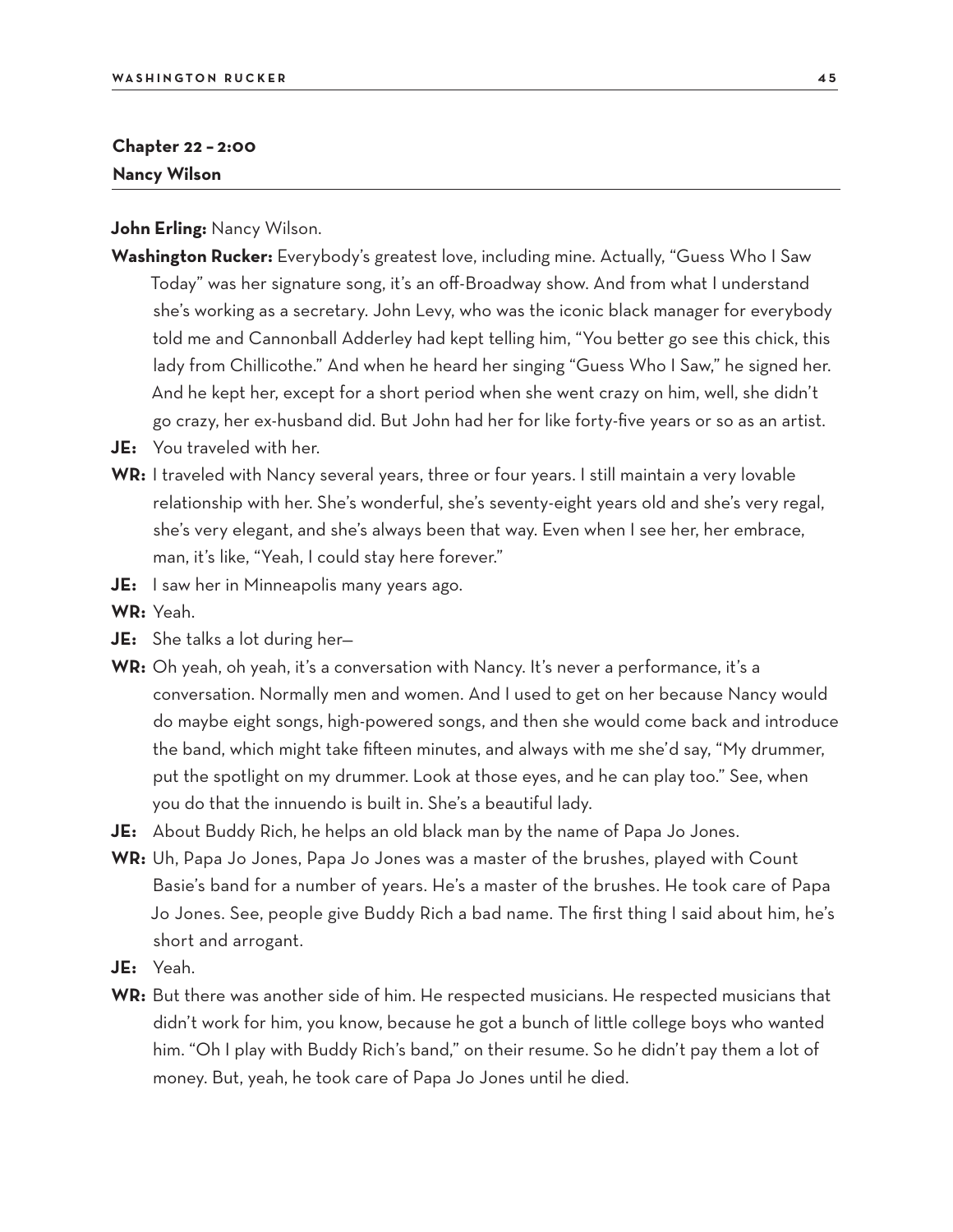#### **Chapter 23 – 2:10 Clint Eastwood**

**John Erling:** And then you portrayed Papa Jo Jones.

**Washington Rucker:** Papa Jo Jones in the movie.

**JE:** In the film *Bird*.

**WR:** *Bird*, yeah.

**JE:** Which was directed by Clint Eastwood.

**WR:** Clint Eastwood, yeah, yeah.

**JE:** What was that experience like?

**WR:** Wonderful, you know, I went to acting school so I had like six years of acting. But I didn't read for the movie. I didn't get a call to read and when I did come in I read something and the guy said, "Hey, okay," and next thing I know I'm sitting behind the drums.

So we played it one time and Eastwood said, "I heard you read for my film." I said, "Yeah."

He said, "Why didn't you take the part?"

I said, "Because what I'm doing now is real."

He said, "Okay." So they began to pay me. I had a screen acting card already. So he said, "Who did you study with?"

I said, "I studied with Robert Geiss." And I said, "Your ex-partner I met in Rome." His name is Richard Harrison. He and Eastwood did spaghetti westerns together when Eastwood first got started.

He said, "You know him?"

I said, "Yeah, I know him." I said, "I met him in Rome."

And then when I was in Switzerland, they called me back and said, "Hey, man, we want you to come back and throw that cymbal."

So when I went back Clint Eastwood met me. He said, "I want you to throw the cymbal and hit me." He said, "Hit me and put the camera right on your shoulder." So when you see it, it goes right into it. And I threw the cymbal, bap! One take, fifteen hundred dollars. I wanted to kiss him. One take.

And that's the thing that you see, it's a recurring theme, that cymbal going in. But that's a true story.

**JE:** You played the Apollo.

**WR:** Yeah.

**JE:** And that was—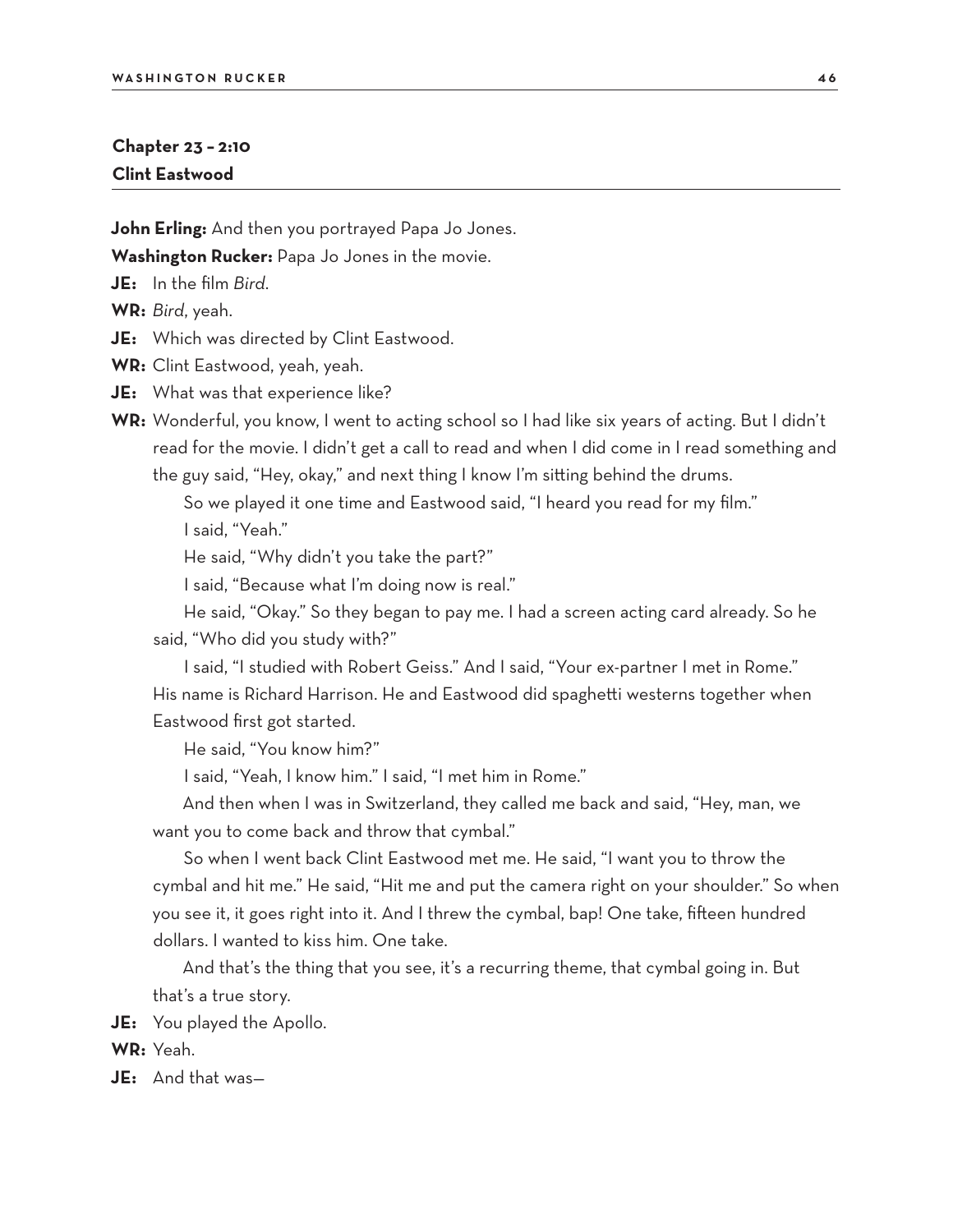- **WR:** Apollo Theater. It's one of the five iconic black theaters that were on the Chitlin' Circuit. You had the Apollo in New York, you had the Howard in Washington, you had the Regal in Chicago, the Royal in Baltimore, and the Philly Uptown in Philadelphia. Those are the five ones.
- **JE:** And Flip Wilson was an opener.
- **WR:** Yeah, I knew Flip. Flip was the opening act, just before he got his television show we flew in on the same plane together from the University of Miami in Ohio. You know, that school, it's called the Cradle of the Coaches because a lot of NFL coaches go to that school. And he was opening for Nancy, and I was playing for Nancy. We came on the plane together.

He said, "I'm going to get you in the band, man."

I said, "Cool," but he didn't realize the fact it wasn't up to him. You know? It wasn't up to him.

# **Chapter 24 – 1:55 Presidential Pardon**

**John Erling:** There was a presidential pardon from JFK.

**Washington Rucker:** For Hampton Hawes.

**JE:** Tell us that story.

**WR:** Hampton called me to play and Hampton's a jazz cat. Jazz guys tend to be loose, there's no great formality about them. So he said, "Hey, Washington, man, this is Hampton Hawes."

I said, "Hey, man, what's happening?"

He said, "Dig, I got a gig for you. Jimmy Hopps recommended you. I got a gig we want you to play, so come on over to my house and rehearse."

I said, "Okay, do I need to bring anything?"

He said, "Yeah, just something light."

So I brought a snare drum and a high hat and brushes. I walk in, he's living in East LA, and most Latinos live over there. His wife, Josie Black, was a Latino. I walked in, he had a fake fireplace up there and there was a presidential pardon. Well, of course, it's going to stick out because you never see those. And when we took a break I said, "Hey, man, how did you get that pardon?"

He said, "Man, it cost me sixty-five cents." That's the way jazz cats talk.

I said, "What happened?"

He said, "Well, you know, man," he said, "when I was doing a nickel," you know, a nickel is five years, he said, "I was doing a nickel as a three-time loser."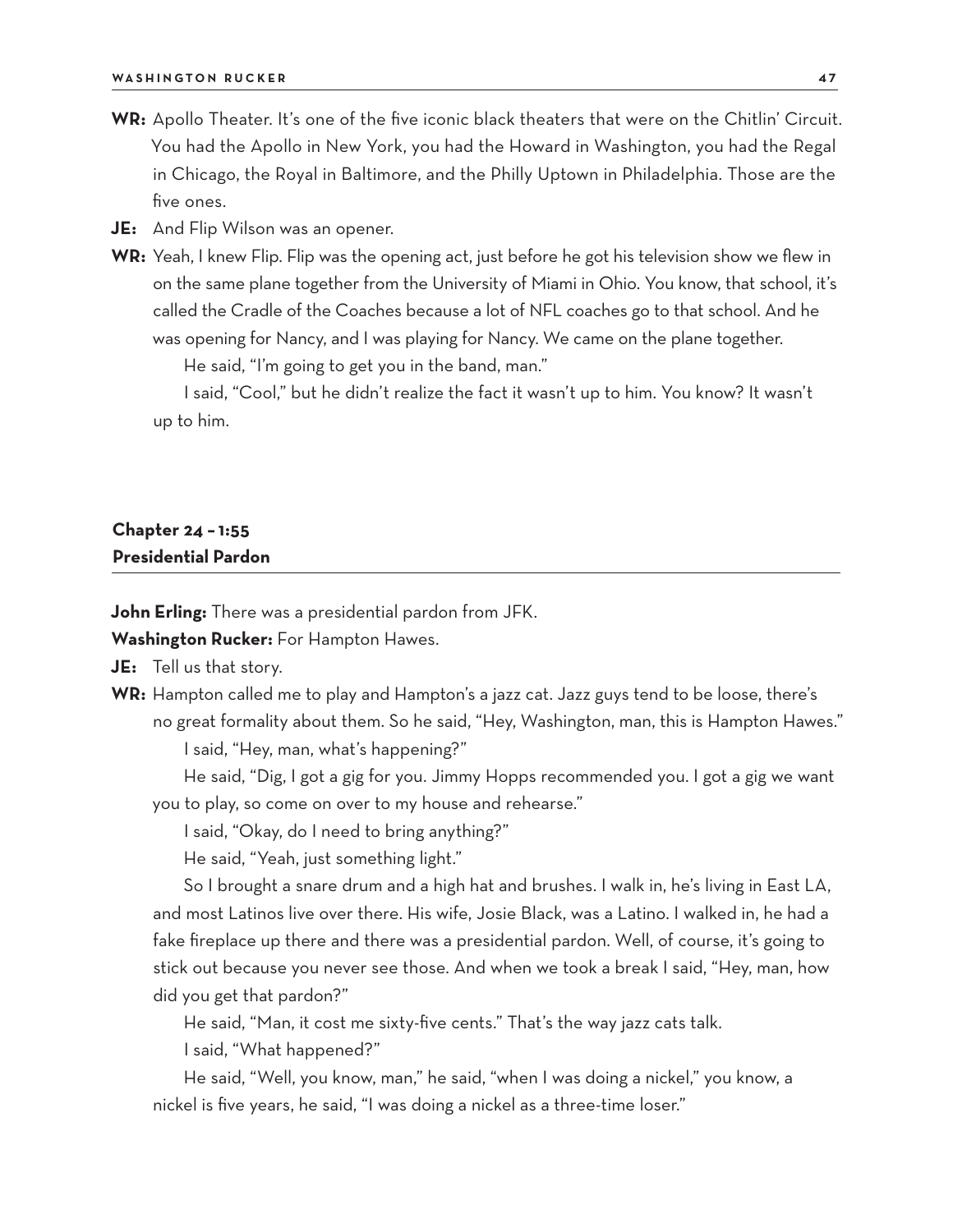**JE:** What was he in for?

**WR:** Drugs.

**JE:** For drugs?

**WR:** Drugs, yeah, that's all he ever did.

- **JE:** All right, so, right.
- **WR:** He never stole anything. But anyway, he said, "I was doing a nickel and JFK was doing that speech, 'Ask not what your country can do for you but what you can do for your country.' " He said, "I couldn't do nothing, I was doing a nickel." He said, "And I know him." I said, "Where did you meet him?"

He said, "Man, he used to come out to a club on the West Coast, Hod Rumsey's Room, he's a jazz and bass player, had a nightclub. And Hampton used to play out there all the time. He said JFK would come and sit in the back with a lady. So he knew him, knew him to see him. So he wrote him a letter. "Hey, I'm Hampton Hawes, you used to come see me play at the club. I can't do, I'm doing a nickel, man. What can you do for me?"

Boom. He said the cats in the cell laughed at him. He said about a month later the guard came and said, "Hamp, get your stuff together, you're out of here." That's how he got out.

- **JE:** Wow.
- **WR:** Sixty-five cents was the price of a special delivery letter at that time. That's how he got out of the joint.
- **JE:** That's great.

# **Chapter 25 – 2:55 New York, New York**

**John Erling:** We talked about you being in *Bird* but you were in *New York, New York* as well. **Washington Rucker:** I was in *New York, New York.*

**JE:** What were you doing in that?

**WR:** I've always played musician parts, although I went to acting school, I always played musician parts. I'm on the bandstand and they got the music. I had my hand on my floor tom tom and Liza Minnelli is standing down there. You don't talk to actors and all that. I used to keep my nails really polished, and still do, and I didn't get around to it today. I'm sorry. But I had my hand on that and I'm looking at the music and she said, "Are you a musician?"

I said, "Yeah."

She said, "Well, I thought you were just an extra."

I said, "No, sweetheart, I'm a musician. And I saw your mother just before she died."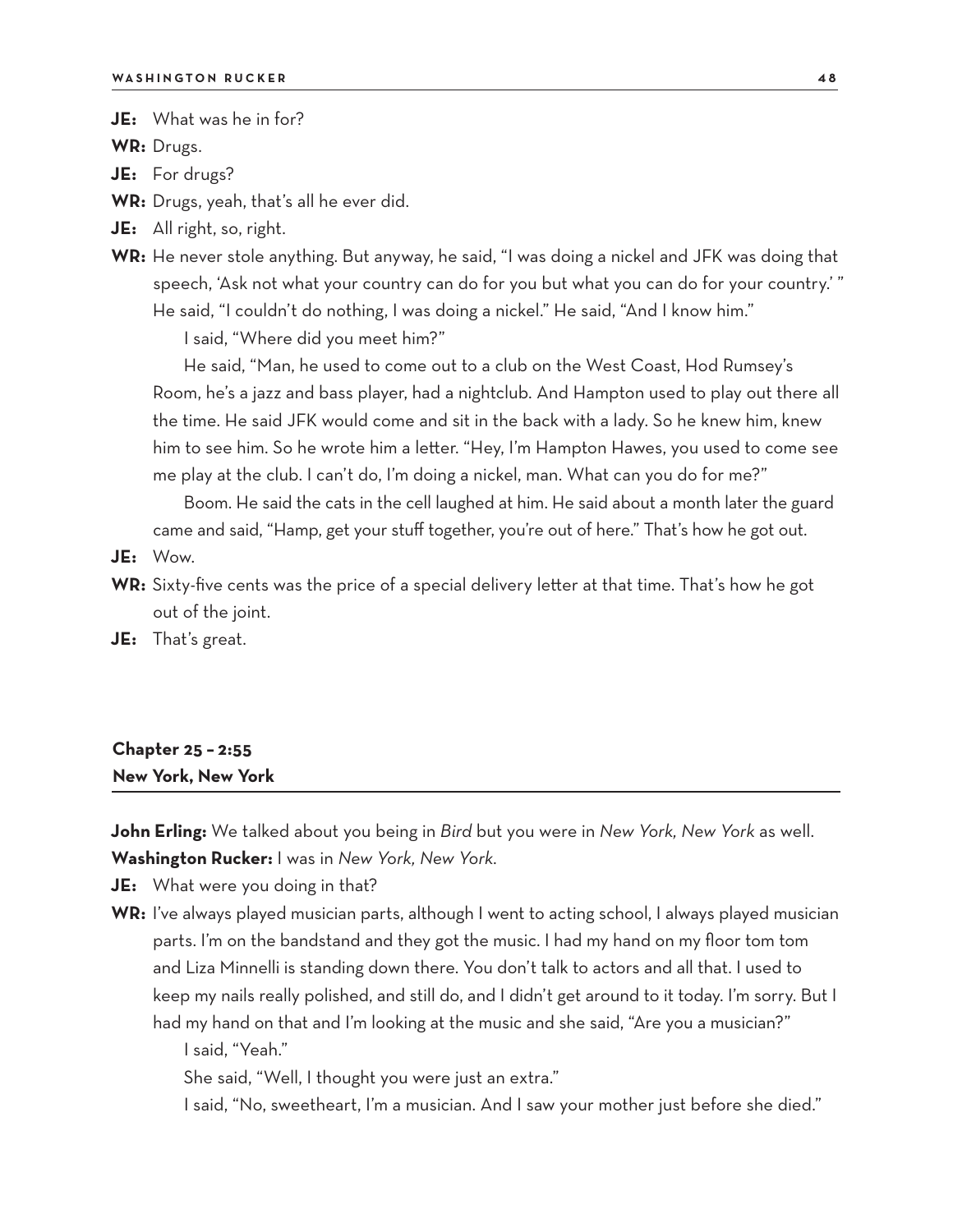She said, "Where?"

I said, "Prince Albert Hall, I think it is, in London." We went to see her and Nancy was there.

**JE:** We should point out that Liza Minnelli's mother was Judy Garland.

**WR:** Uh, Judy Garland, yeah, Judy Garland. I said, "I saw your mother just before she died." So Liza broke up. She said she liked my nails. I said, "I got three hundred hours in nails." She said, "What does that mean?"

I said, "I went to beauty school," which I did. I have a cosmetology license, and I said, "You have to do three hundred hours in fingernails, in manicuring." I said, "I have to do my own nails."

Because Nancy told me, "You've got beautiful hands," and she bought me for my birthday a nice, gold manicuring set. And I still got it. Nancy's birthday was the week before and my birthday is March 5. So we got up closeness that way.

So Liza went and told Scorsese.

**JE:** Martin Scorsese?

**WR:** Martin Scorsese, that I was a real musician. He came and he said, "You're a real musician?" I said, "Yeah."

He said, "Would you like to get a bebop group together for me?"

I said, "Yeah, I got one."

So he called me. I was going to do the scene and it was on the weekend. De Niro came over, said, "Hey, man, I'd like to find out where you all are playing."

I said, "51st and Broadway in LA."

He came down. He wasn't known then, he came down and dressed, they thought he was a narco man because he had a whole bunch of junk that never had been played. So the next Monday when we got in, De Niro and I were in a room together and the script woman brought the script in. I looked at it and I said, "Man, I ain't saying that."

He said, "What's wrong?"

I said, "Look at this dialogue." It was like, "Dy-no-mite!" I said, "No, that's that J. J. Walker crap, Uncle Tom stuff." I said, "I won't do that."

Scorsese had told the musical consultant to write some dialogue. I said, "First of all, I don't do that. If this is what it takes for me to work I won't do it." I said, "I don't do this, simple as that."

So Scorsese said, "What's the problem?"

I said, "This is the problem, he's got me doing some Uncle Tom crap that I don't do. The scene is this: I got a bebop band. De Niro is in a big band. He wants to come and play in my bebop band, so who's doing the dancing in the sandbox? Huh?"

The musical cat heard about it, "This is theater."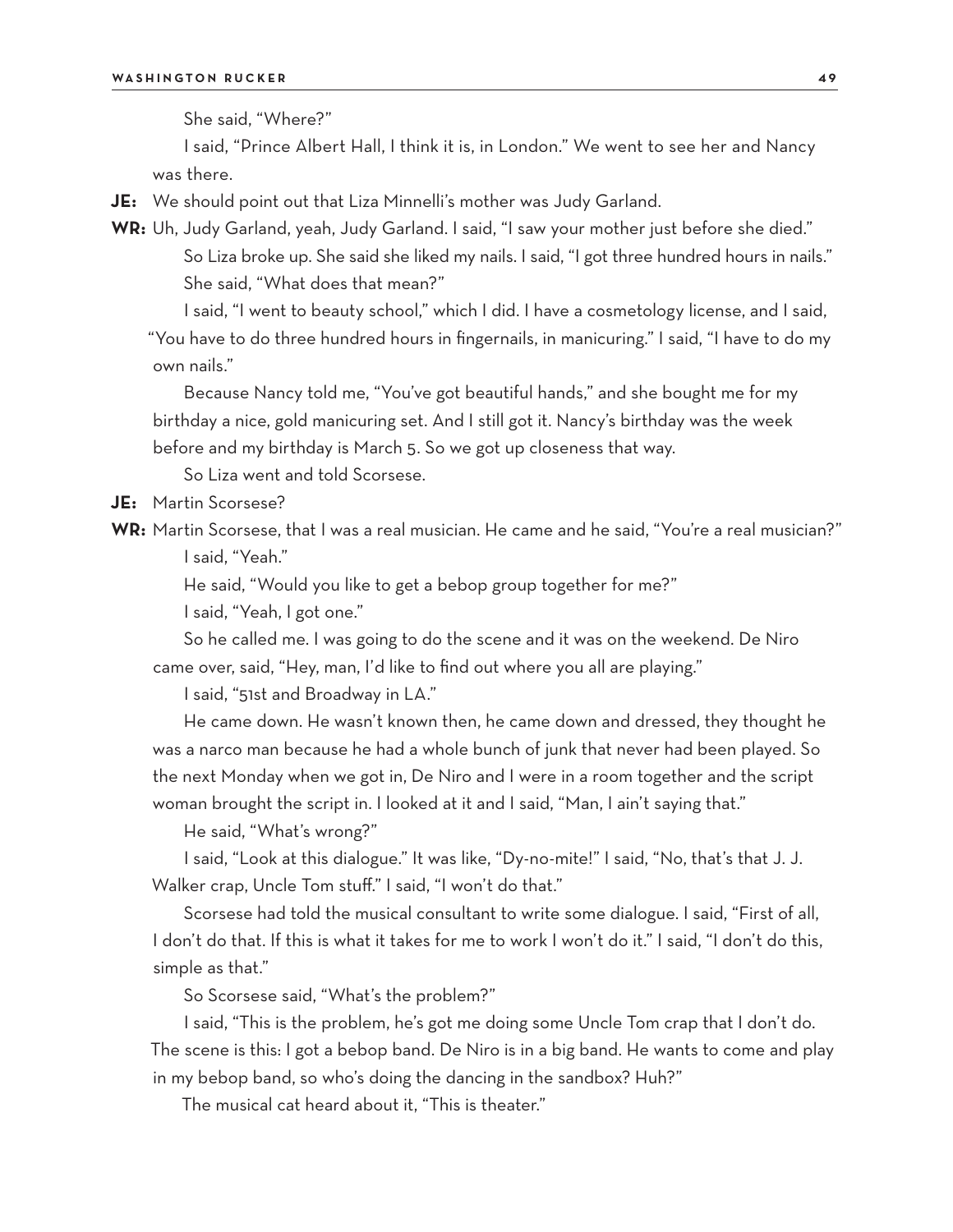I said, "I got seven years in theater, how much have you? You've been chasing Charlie Park for the last twenty and ain't caught him yet." He never spoke to me again. I said, "No, I'm not going to do that." So he let me write my own dialogue.

**JE:** And you did that with De Niro.

**WR:** Oh yeah. I wrote it, they used my name, and gave me extra money.

# **Chapter 26 – 2:18 Teach at UCLA**

**John Erling:** Another movie you did was *Lush Life*, which featured Forest Whitaker.

**Washington Rucker:** Yeah, Forest actually played in *Bird* too, but he yeah, *Lush Life*, he played trumpet in that. I had trio behind him and, uh, he finally turned around because he never talks. He finally turned around and said, "Hey, man, how do I look?"

I said, "Man, every time you recite your dialogue you put your horn down. Not good. The horn becomes a part of you, you know."

- **JE:** UCLA, you go to college there, but you were in Los Angeles City College—
- **WR:** I went to Los Angeles City College first.
- **JE:** And that was community college, community college.
- **WR:** Uh, right, community college, right.
- **JE:** And then you went on to UCLA.
- **WR:** Yeah.
- **JE:** And then you actually taught there.
- **WR:** Yeah, I taught in the school of essential for two years. And the main teacher, I taught in his class the last year, Dr. Paul Tiner. He only called the roll one time, that's the first day of class and 750 people in there. So he was calling the roll and he goes, "Washington Rucker, where are you?" And I was way in the back. He said, "Come down and see me." On the way down, he said, "He's on such and such album." Tiner had one of those minds so he read everything so he knew some albums I was on.

His wife was always sick. Her name is Bunny and he would call me and say, "Hey, man, I'm in such and such chapel. Go and teach my class today." So he was trying to set me up to take over. He said, "You'd be perfect for taking over this class." But they wanted somebody with more than a bachelor's. He said, "You know, I didn't even have a bachelor's when I took over this class."

- **JE:** You recorded songs that you have written.
- **WR:** Um-hmm (affirmative).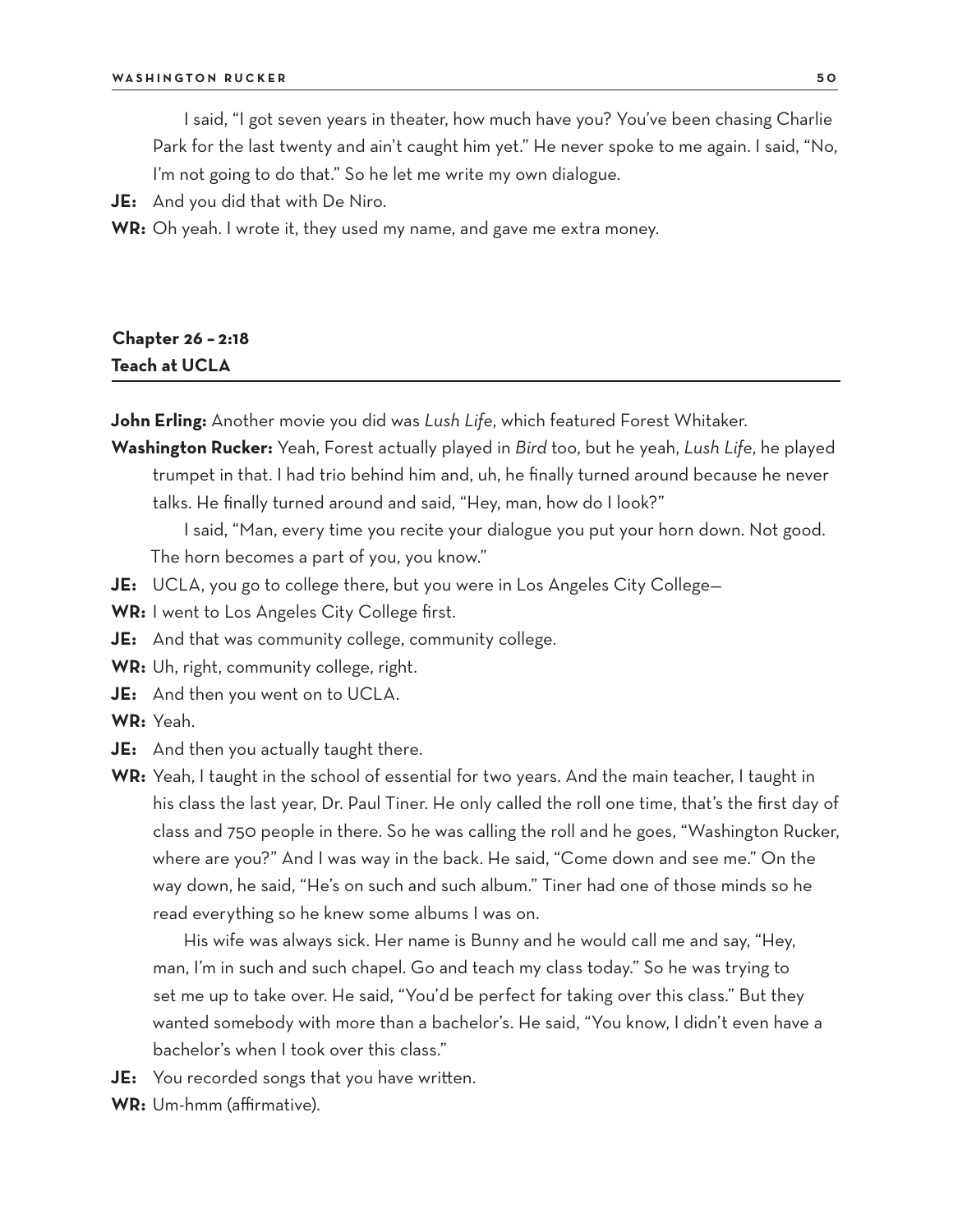- **JE:** Like "Lucky," "Forest Dance."
- **WR:** Um-hmm (affirmative).
- **JE:** "My Ballerina."
- **WR:** "My Ballerina."
- **JE:** Songs that you have written and recorded.
- **WR:** Yeah, um-hmm (affirmative).
- **JE:** Do songs still come to you? Are you still writing?
- **WR:** Yeah. You know, I lost my wife April 26 and I had not written her a song. And she had said that to me, she said, "You know, you have never written me a song."

And I said, "Well, I will when I get that kind of inspiration." And finally she passed away. And she was a flower, just any flower she knows about, she knew about, she was a cancer researcher by profession. And when she passed away, cancer researchers from all over the world came to see her. So I wrote a tune called "She Loves Flowers," which I have yet to record, but that's my next recording.

- **JE:** And her name?
- **WR:** Her name is Natalie Rucker. Natalie, N-a-t-a-l-i-e.
- **JE:** And she passed away in April of this—
- **WR:** April 26.
- **JE:** Of 2015?
- **WR:** Yeah. Yeah.
- **JE:** How long had you been married?
- **WR:** Forty-five years.
- **JE:** Wow.
- **WR:** Yeah.
- **JE:** That's tough, and I can see that that's tough on you right now. I'm sorry.

### **Chapter 27 – 2:25 Joe Turner**

**John Erling:** I want to talk about Big Joe Turner.

**Washington Rucker:** I recorded three or four albums with him. But the first one was called

"Joe Turner Meets the Trumpet Kings." And that band was Roy Eldridge, Dizzy Gillespie, Clark Kerry, and Sweets Edison, for Pablo Records. That was, again, Norman Granz magic. Norman Granz was the guy that had jazz at the Philharmonic. He ultimately at Pablo Records. That's the—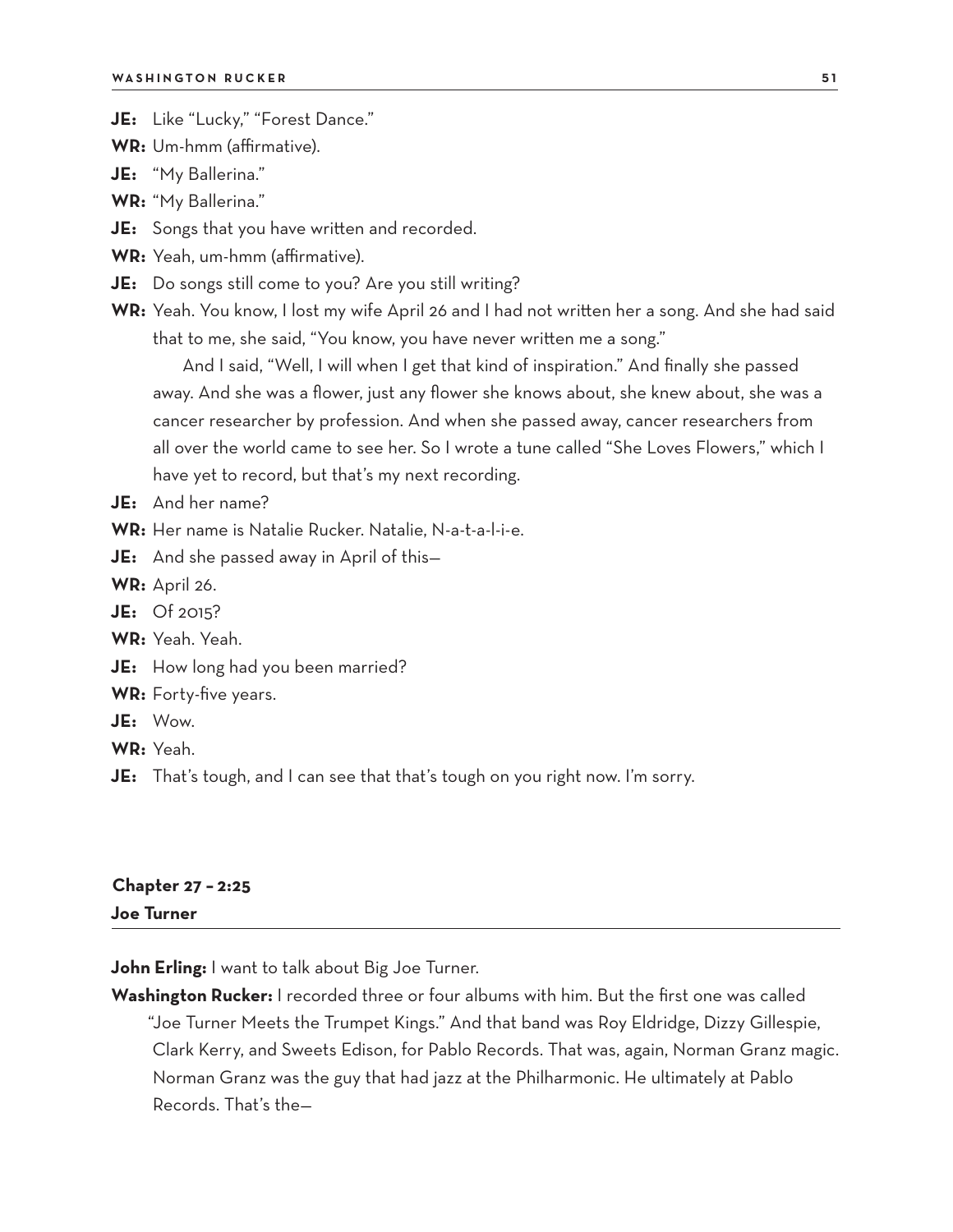- **JE:** He's the one that took jazz out of the clubs, isn't he?
- **WR:** Out of the clubs, and made it more sophisticated, yeah.
- **JE:** Yeah, right.
- **WR:** And took it all over the world and made a whole lot of money.
- **JE:** About Big Joe Turner, there was a songwriter who said rock and roll would never have happened with him.
- **WR:** In my estimation, in my estimation because Oscar Peterson said, "Jazz is an instant composition." With him, blues band's instant composition. For instance, we were singing a song, he had two little, small, little Pekinese dogs. One was called Rhythm and the other was called Blues. We were recording and they'd run across the floor. He might put them in the next line, based on the fact that they just ran across the floor. So he never knew all the lyrics to any particular song, it was just whatever came to mind. In my estimation. There were about three cats and he's got to be at the top because the bebop and all those guys, they came right out of Joe Turner's bag.

I wrote a story called "Zenobia," about a woman I met in Cushing, Oklahoma, when I played with Jimmy all the time. In Zenobia, you didn't have to tip her but if you give her a quarter to put in the jukebox she played "TV Mama" five times. And she swore that he'd written that song for her.

So the first time I went down, we were in the back of the limo with Joe Turner. I said, "Joe, do you know a lady named Zenobia from Cushing?"

He said, "She was a nice lady." Because Zenobia had all the parts and so that verified what she had said. Joe Turner was a very interesting cat.

- **JE:** Could be known as the grandfather of rock and roll then, right?
- **WR:** I would think so. Or rhythm and blues, which led right into rock and roll. It was during that period where it was going out of R & B right into the rock and roll, and that's where he fit in.
- **JE:** Bob Dylan referenced him in the song "High Water."
- **WR:** As well he should have. I can understand it. Bob Dylan had a very sensitive, not only history, but the authenticity of the creators of this music.
- **JE:** And Joe Turner, the film *The Buddy Holly Story* refers to him.
- **WR:** Um-hmm (affirmative).
- **JE:** As well as Little Richard and Fats Domino.

**WR:** Yeah.

- **JE:** And a major influence in Buddy Holly.
- **WR:** Very much so. Yeah, very much so.
- **JE:** And you got to play with Joe Turner?
- **WR:** Yeah, yeah, many times. I did another album Peewee Craven and two others with Joe, yeah.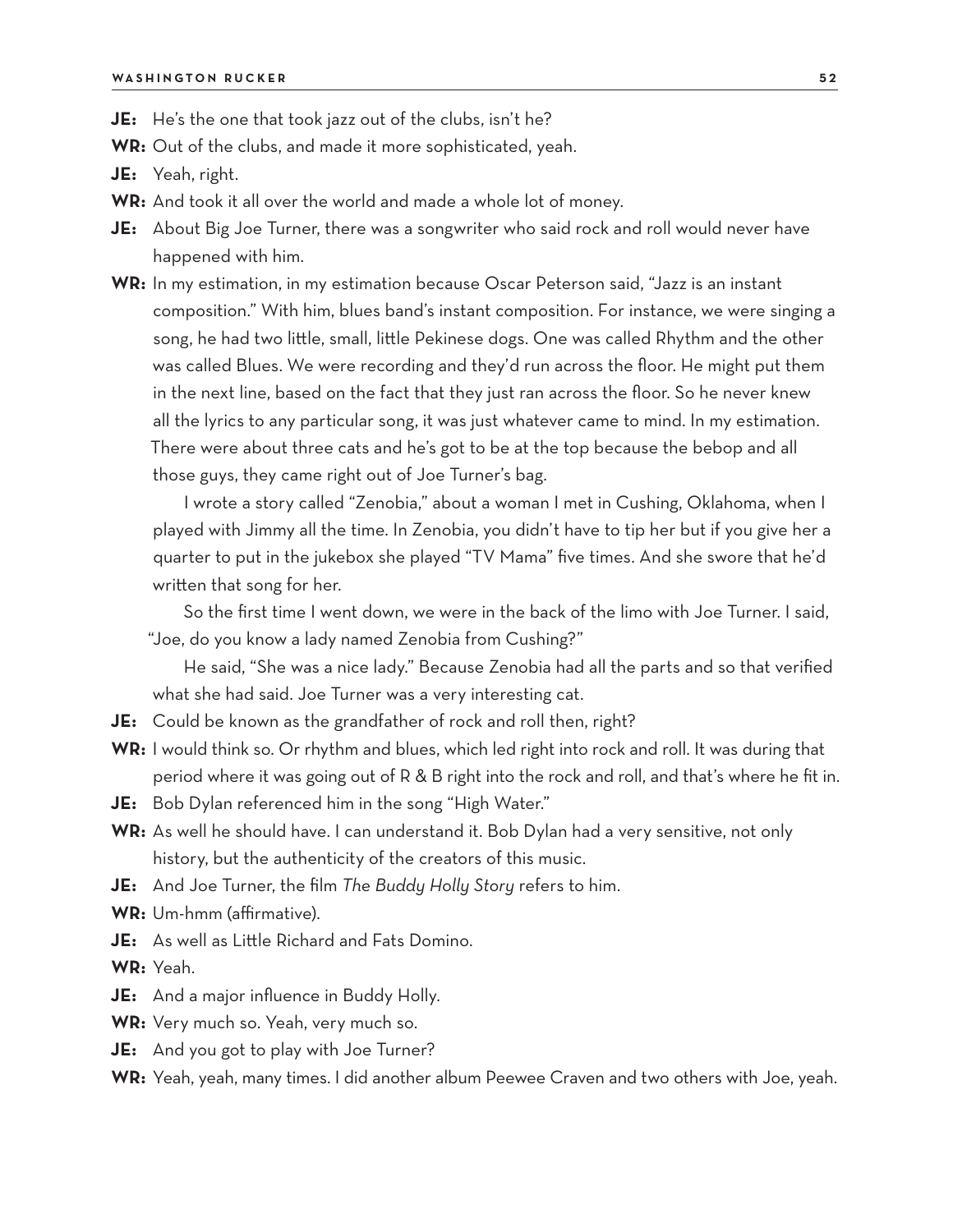# **Chapter 28 – 1:39 Spiritual Awakening**

**John Erling:** Major changes in jazz over the years?

**Washington Rucker:** Oh absolutely, it's always changing. The frame even moves because it's always an effort to find another voice. The one thing about jazz, it allows you to find your voice within the framework of jazz. I mean, I don't like some of the references like smooth jazz. No, that does nothing for me. I just like jazz. And jazz in its pure form doesn't have that commercial appeal to most people. Unless you're a true jazz lover you know the difference in jazz and cool jazz.

These jazz festivals now, they'll have one real jazz artist and all this commercial stuff. Gladys Knight and the Pips does not belong on a jazz show, no matter what she sings.

- **JE:** And you were around her. You played with her?
- **WR:** Yeah, I played with her a couple of times, yeah.
- **JE:** Yeah. Do you still hand on to bebop?
- **WR:** Beboppers hang on to bebop. I ain't the only one. Yeah, I hang on, but I'm open because even the songs that I write, I don't write jazz tones. I've only written two jazz tones. I wrote "Over at Jack's Place" for a very good friend of mine, a great jazz lover, had to be the greatest jazz lover ever known. He probably had ten thousand albums. All the many jazz genre from every jazz artist ever, and he died March 5. So I lose him and I lose my wife, so I basically lost my two anchors.

But I wrote a tune called "Over at Jack's Place" for Jack. And I'm trying to get his son to write some rap to it now, because that's the current thing. But I keep the jazz flavor in that, you know.

- **JE:** So as you look back, who would you say your greatest mentors were to you?
- **WR:** Probably I can call three, Cecil McBee, Dr. Simms, he ultimately became president of Langston University, and then Crazy Red.
- **JE:** Yeah.
- **WR:** Because I probably never would have picked up a knife and fork and a skillet had it not been for Red. That began my whole journey for playing music.

And then I love the fact that it has allowed me to get a really good education and, in part, it helps me when I write, because I write a lot. And it helps me when I write.

**JE:** And you've written the memoirs of your life.

**WR:** Yeah.

- **JE:** Called *Jazz Road*.
- **WR:** *Jazz Road*, right.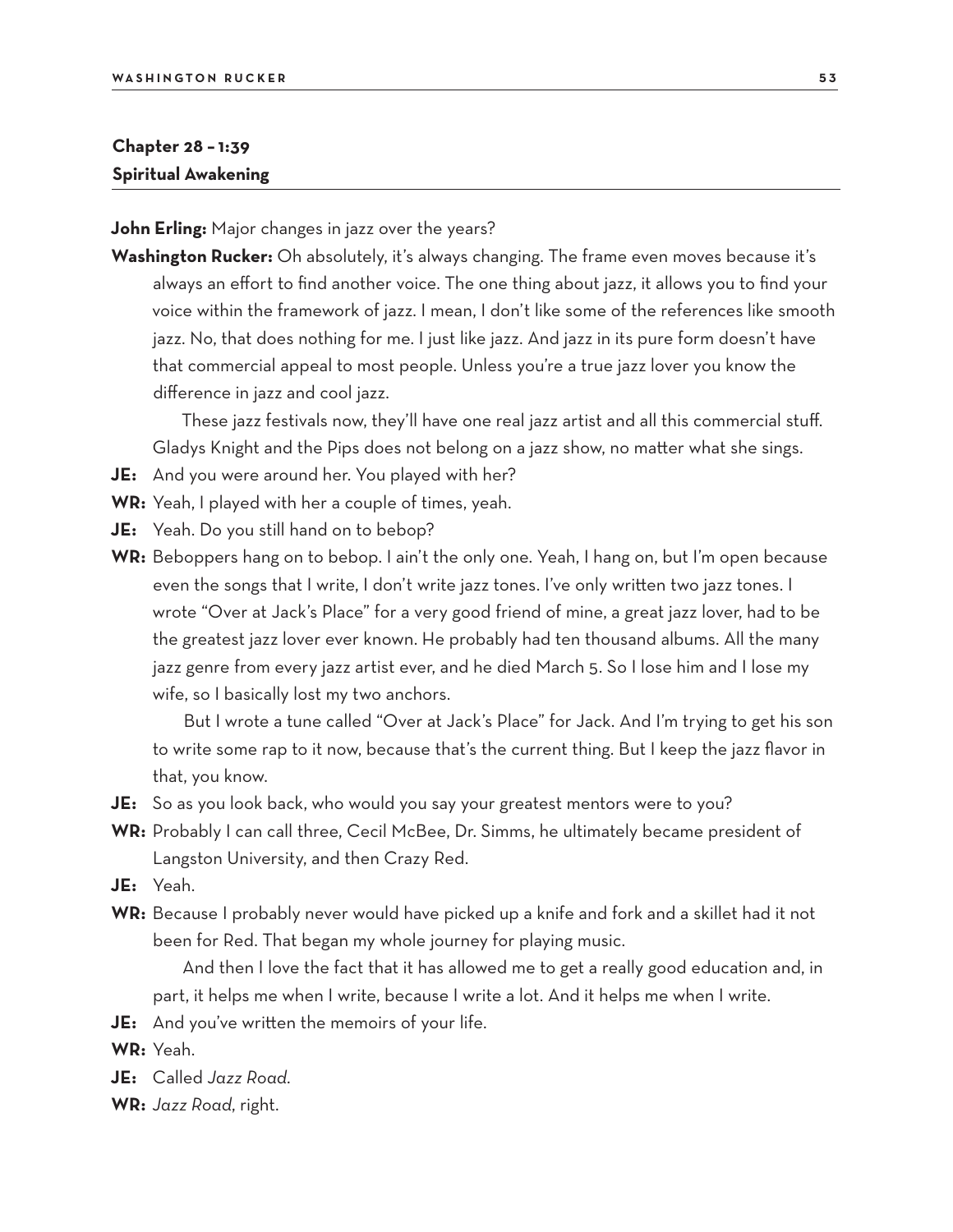**JE:** It's not published yet.

**WR:** Uh.

**JE:** But will it be?

**WR:** It was published in Romania. Yeah, I sold ten thousand copies of it. I don't have it on a publication here. I'm getting ready to put it on the YouTube, or whatever that situation is now that you do. That's going to be my next thing because it's already done.

# **Chapter 29 – 1:40 Oral Roberts**

**Washington Rucker:** Hampton Hawes is one, if you look up Hampton, like I said, Hampton is one of the great piano players that ever came out of the West Coast. And he had a tune that he wrote, it started off with, "Go down Moses. Way down in Egypt land, da-da," and then it goes into a jazz tune. Great tune.

Oral Roberts, he had Rusty Bryant. Rusty Bryant was Nancy Wilson, in one of Nancy Wilson's first bands in Central State Oklahoma with a couple of other people from Tulsa. Tallymoore, they all came out of church. And now jazz players go play in the church because it's the place to play.

**John Erling:** Oral Roberts, you heard him speak in North Tulsa.

- **WR:** In the '50s, yeah, in the '50s.
- **JE:** And didn't he bring a jazz—
- **WR:** Yeah, first jazz group I ever saw playing jazz and a church was right on the corner of Madison and Pine right across from Dunbar Elementary School.
- **JE:** So Oral Roberts knows that jazz band will bring people out.
- **WR:** Will bring people out, it's a magnet.
- **JE:** He knew just speaking of himself would not do that.
- **WR:** Um-hmm, um-hmm (affirmatives), oh yeah.
- **JE:** In and of himself.
- **WR:** Yeah.
- **JE:** So he—
- **WR:** Brought them in.
- **JE:** This guy was a showman.
- **WR:** Way ahead, way ahead of his time, yeah.
- **JE:** Way ahead, yeah. And so you heard Oral speak?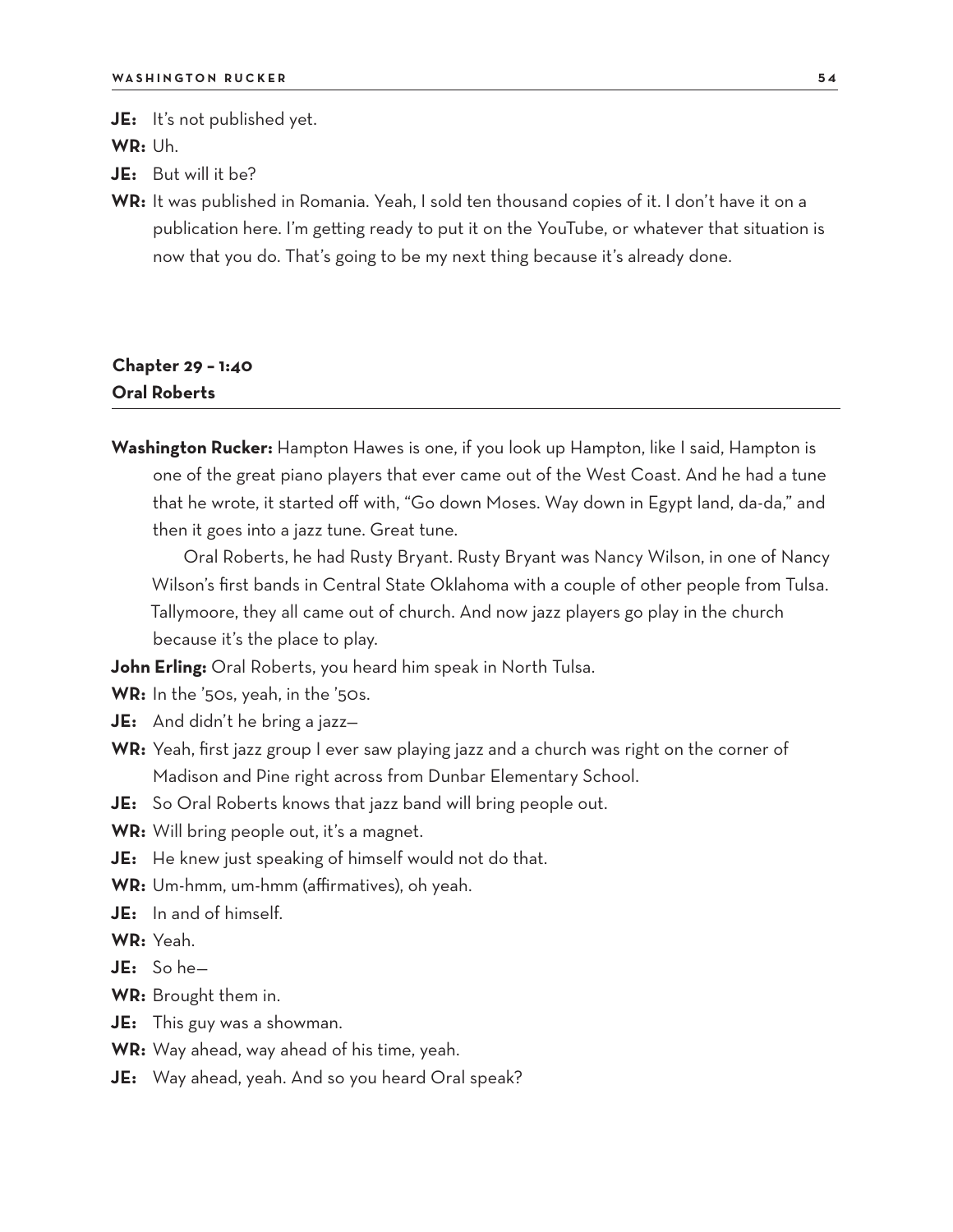**WR:** I heard him speak, he had a revival for a week, or two weeks, I don't know. I'm sure the money from the black side of town helped build one of those buildings he got over there. Yeah, he was there every summer.

I had been on the road. I can remember the first time I saw him, I came down to the revival and I saw this incredible set of drums. And it was the Steve Bryant's band. As I said, Nancy Wilson sang with the Steve Bryant's band when she was in college. They were playing jazz.

- **JE:** At Oral Roberts revival?
- **WR:** Oh yeah, at the Oral Roberts revival.
- **JE:** Speaking of drums, you did an endorsement for Pearl Drums.
- **WR:** Yeah, for several years. I probably still have it, I haven't gotten any drums lately. Yeah.

# **Chapter 30 – 2:18 Jazz Changes**

**John Erling:** Major changes in jazz over the years?

**Washington Rucker:** Oh absolutely, it's always changing. The frame even moves because it's always an effort to find another voice. The one thing about jazz, it allows you to find your voice within the framework of jazz. I mean, I don't like some of the references like smooth jazz, no, that does nothing for me. I just like jazz. And jazz in its pure form doesn't have that commercial appeal to most people. Unless you're a true jazz lover you know the difference in jazz and cool jazz.

These jazz festivals now, they'll have one real jazz artist and all this commercial stuff. Gladys Knight and Pips does not belong on a jazz show, no matter what she sings.

- **JE:** And you were around her, you played with her.
- **WR:** Yeah, I played with her a couple of times, yeah, yeah.
- **JE:** Do you still hang on to bebop?
- **WR:** Beboppers hang on to bebop. I ain't the only one. Yeah, I hang on, but I'm open because even the songs that I write, I don't write jazz tones. I've only written two jazz tones. I wrote "Over at Jack's Place" for a very good friend of mine, a great jazz lover, had to be the greatest jazz lover ever known. He probably had ten thousand albums. All the many jazz genre from every jazz artist ever, and he died March 5. So I lose him and I lose my wife, so I basically lost my two anchors.

But I wrote a tune called "Over at Jack's Place" for Jack. And I'm trying to get his son to write some rap to it now, because that's the current thing. But I keep the jazz flavor in that, you know.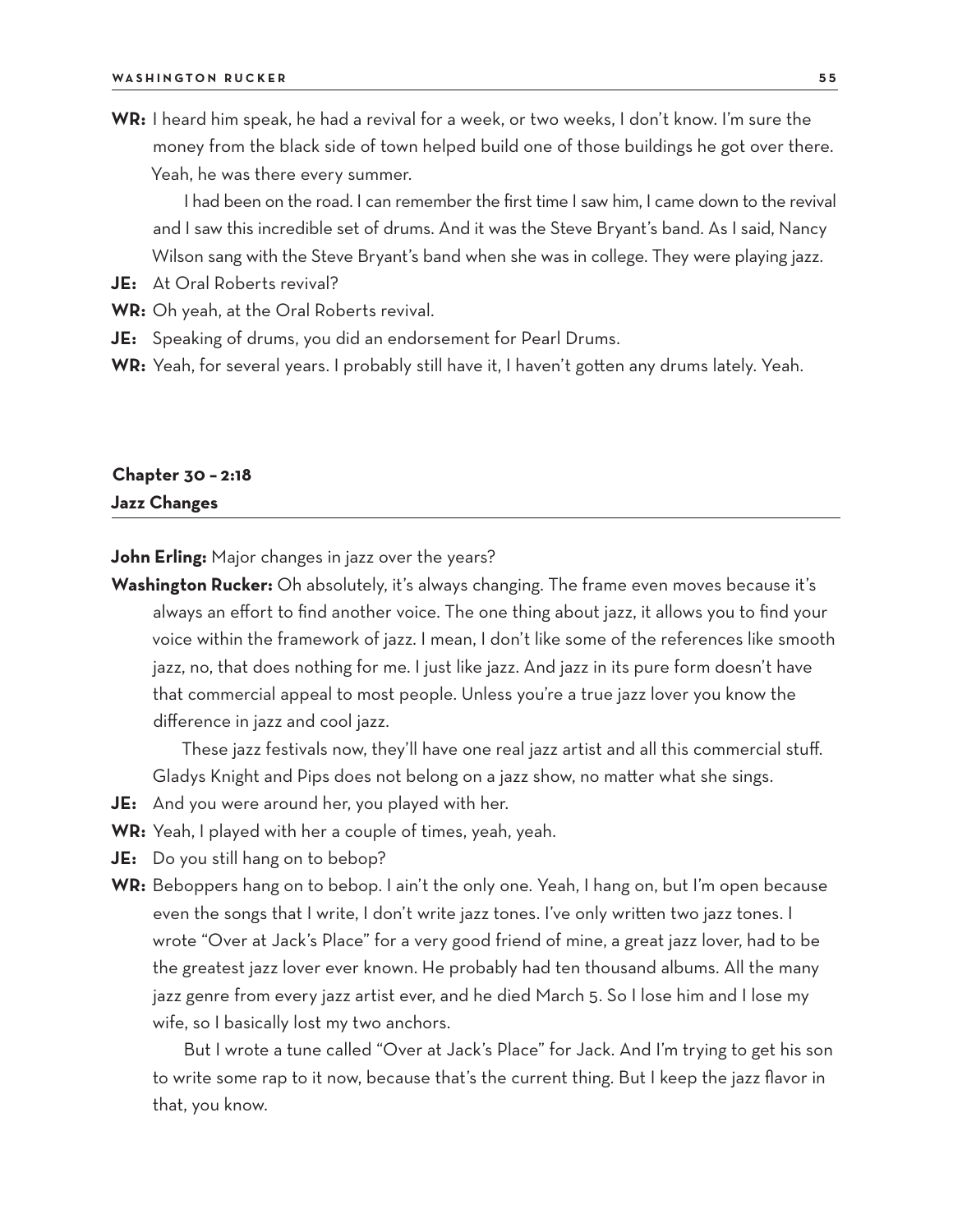- **JE:** So as you look back, who would you say your greatest mentors were to you?
- **WR:** Probably I can call three, Cecil McBee, Dr. Simms, he ultimately became president of Langston University, and then Crazy Red.
- **JE:** Yeah.
- **WR:** Because I probably never would have picked up a knife and fork and a skillet had it not been for Red. That began my whole journey for playing music.

And then I love the fact that it has allowed me to get a really good education and, in part, it helps me when I write, because I write a lot. And it helps me when I write.

**JE:** And you've written the memoirs of your life.

**WR:** Yeah.

- **JE:** Called *Jazz Road*.
- **WR:** *Jazz Road*, right.
- **JE:** It's not published yet.

**WR:** Uh.

- **JE:** But will it be?
- **WR:** It was published in Romania. Yeah, I sold ten thousand copies of it. I don't have it on a publication here. I'm getting ready to put it on the YouTube, or whatever that situation is now that you do. That's going to be my next thing because it's already done.

# **Chapter 31 – 1:25 Advice to Students**

**John Erling:** How would you like to be remembered?

- **Washington Rucker:** That I made a contribution, a conscious contribution to education, to youngsters, and also as a good musician. And uncompromising when it compromised my integrity as a man. That's they way I'd like to be, anything else is gravy.
- **JE:** Then a word to, let's say, young blacks, the world is different today.
- **WR:** It's different.
- **JE:** There still is racism today.
- **WR:** Um-hmm (agreement).
- **JE:** But it's different when you were growing up.

**WR:** Right.

**JE:** But you somehow cut right through all that.

**WR:** Right.

**JE:** What do you say to this next generation?